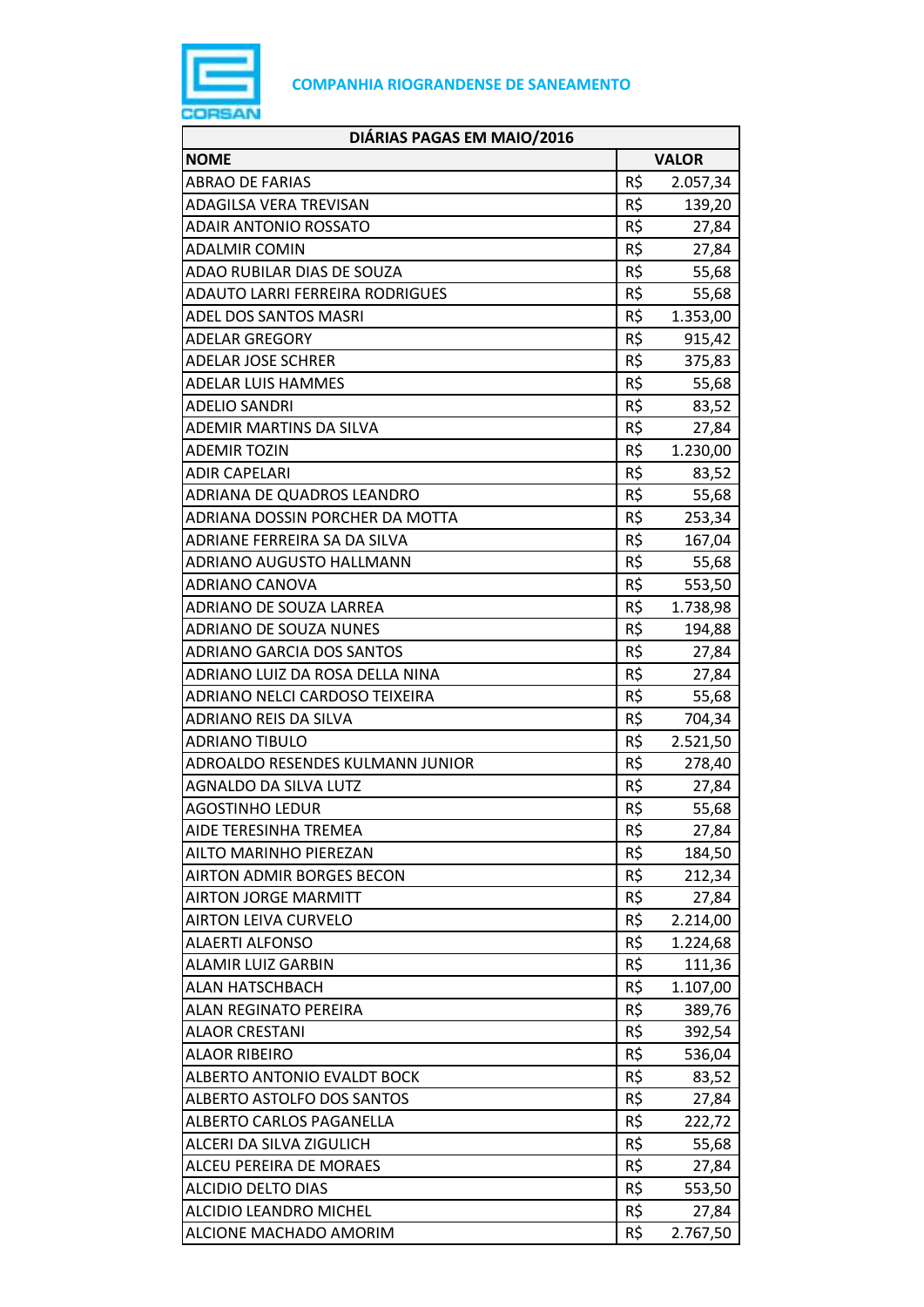| ALDOLIR ANGELO BENEDETTI             | R\$ | 452,52   |
|--------------------------------------|-----|----------|
| <b>ALDOMIR ANTONIO SANTI</b>         | R\$ | 1.075,36 |
| ALENCAR JOSE COLOMBELLI              | R\$ | 83,52    |
| <b>ALESANDRO SILVA TAVARES</b>       | R\$ | 278,40   |
| ALESSANDRA GOMES MACHADO             | R\$ | 1.026,51 |
| <b>ALESSANDRO CANAL CHIES</b>        | R\$ | 55,68    |
| ALESSANDRO LOPES                     | R\$ | 27,84    |
| <b>ALEX BENEVENUTO SILVEIRA</b>      | R\$ | 528,96   |
| ALEX ITAUBA SOUZA DO NASCIMENTO      | R\$ | 225,50   |
| <b>ALEX RODRIGUES PEDROSO</b>        | R\$ | 83,52    |
| <b>ALEX SANDRI DOS SANTOS</b>        | R\$ | 861,00   |
| ALEX SANDRO DE MORAES                | R\$ | 1.799,70 |
| ALEX SANDRO DIAS CASTRO              | R\$ | 403,67   |
| ALEX SANDRO GOMES DORNELES           | R\$ | 27,84    |
| ALEXANDER RUAN BAIERLE               | R\$ | 27,84    |
| ALEXANDRA DA SILVA VIANNA            | R\$ | 27,84    |
| ALEXANDRA LUZZATTO                   | R\$ | 27,84    |
| <b>ALEXANDRE ABEL KUNZLER</b>        | R\$ | 306,24   |
| ALEXANDRE ANTONIO THIEL WALL         | R\$ | 27,84    |
| ALEXANDRE BOURSCHEIDT GABRIEL        | R\$ | 194,88   |
| <b>ALEXANDRE DOS REIS</b>            | R\$ | 184,50   |
| ALEXANDRE FERREIRA TOLFO             | R\$ | 676,50   |
| ALEXANDRE MACHADO DE OLIVEIRA        | R\$ | 1.107,00 |
| ALEXANDRE MADEIRA CALVETTI           | R\$ | 55,68    |
| ALEXANDRE MARQUES DA SILVA           | R\$ | 278,40   |
| ALEXANDRE MIETH DOS SANTOS           | R\$ | 1.968,00 |
| ALEXANDRE SOKOLOV                    | R\$ | 602,10   |
| <b>ALEXANDRE SUSIN</b>               | R\$ | 83,52    |
| ALEXSANDER CERENTINI PACICO          | R\$ | 194,88   |
| ALIDA LETICIA ROCHA VAN DER MAAT     | R\$ | 553,50   |
| <b>ALINE DIETRICH</b>                | R\$ | 445,44   |
| <b>ALINE GARTNER</b>                 | R\$ | 222,72   |
| ALINE MACHADO LIMA                   | R\$ | 139,20   |
| ALINE SCHERER DE ALVES               | R\$ | 250,56   |
| <b>ALIONSO DE PAULA ALVES</b>        | R\$ | 278,40   |
| <b>ALISON MATEUS SOARES CARDOSO</b>  | R\$ | 55,68    |
| ALLAN MACHADO KOVALSCKI              | R\$ | 1.093,83 |
| ALMIR EDISON CORLETA DA SILVA        | R\$ | 361,92   |
| <b>ALVARO AUGUSTO STEFFEN TORRES</b> | R\$ | 407,22   |
| <b>ALVARO LEITE FERNANDES</b>        | R\$ | 452,52   |
| ALVARO MOISES SILVEIRA JACOBSEN      | R\$ | 27,84    |
| <b>ALVORINO SIMON</b>                | R\$ | 615,00   |
| AMANDA DA SILVA TROINA               | R\$ | 676,50   |
| AMANDA MARTINS MAFASSIOLLI           | R\$ | 55,68    |
| AMANDA TROVO                         | R\$ | 55,68    |
| AMAURI LUIZ MEOTTI                   | R\$ | 55,68    |
| AMELIA JEPSEN HEINECK                | R\$ | 27,84    |
| AMILCAR COSTA ROSA GOMES             | R\$ | 676,49   |
| ANA CAROLINA ABI RODRIGUES           | R\$ | 1.142,17 |
| ANA LUCIA BUSSOLETI PINHO            | R\$ | 27,84    |
| ANA LUSIA LEAL CORTE                 | R\$ | 83,52    |
| ANA MARIA PRESTES BRUM DA SILVEIRA   | R\$ | 281,18   |
| <b>ANA MARILIGE CORNELI</b>          | R\$ | 111,36   |
| ANA PAULA BENETTI PACHECO            | R\$ | 2.460,00 |
|                                      |     |          |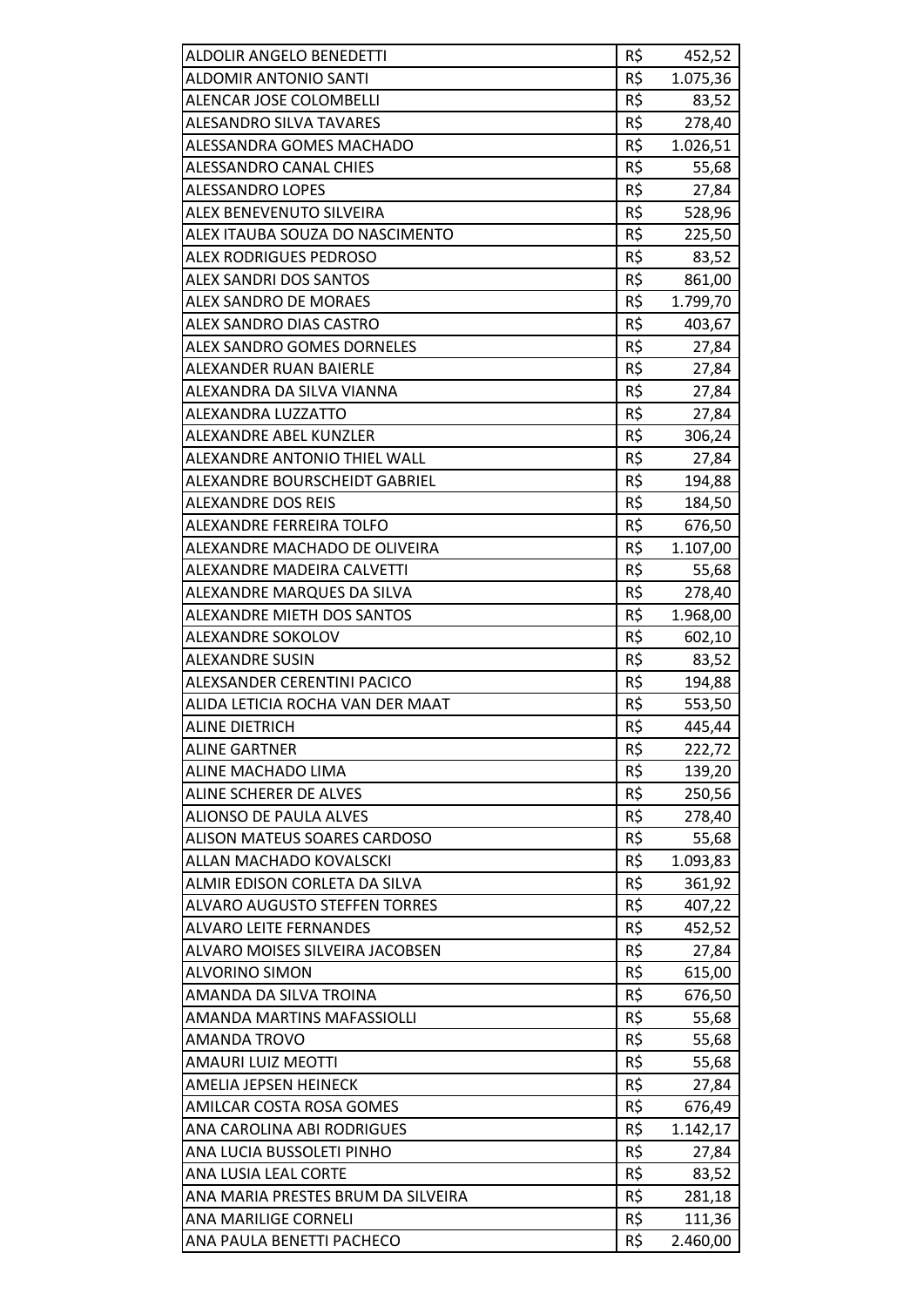| <b>ANACLETO SOLETTI</b>           | R\$ | 55,68    |
|-----------------------------------|-----|----------|
| <b>ANDERSON BARBOZA GOMES</b>     | R\$ | 27,84    |
| <b>ANDERSON HERMES</b>            | R\$ | 776,22   |
| ANDERSON MEDINA FONSECA           | R\$ | 556,80   |
| ANDERSON SILVA DE OLIVEIRA        | R\$ | 55,68    |
| ANDRE ANTONIO BRANDELLI           | R\$ | 250,56   |
| ANDRE COSTA DA SILVA              | R\$ | 528,96   |
| ANDRE DA SILVA FERREIRA           | R\$ | 111,36   |
| ANDRE DA SILVA MACEDO             | R\$ | 184,50   |
| <b>ANDRE DE MATOS BRANCO</b>      | R\$ | 514,02   |
| ANDRE FELIPE LEITE OLIVEIRA       | R\$ | 139,20   |
| <b>ANDRE GUTTERRES BORGES</b>     | R\$ | 27,84    |
| ANDRE LUIS DA SILVA OLIVEIRA      | R\$ | 2.118,84 |
| <b>ANDRE LUIS DE CAMPOS</b>       | R\$ | 556,80   |
| ANDRE LUIS DE LIMA ORGUISSA       | R\$ | 27,84    |
| ANDRE LUIS DE OLIVEIRA LOPES      | R\$ | 55,68    |
| <b>ANDRE LUIS GUERRA</b>          | R\$ | 27,84    |
| <b>ANDRE LUIS HECK</b>            | R\$ | 1.107,00 |
| ANDRE LUIS KREIN                  | R\$ | 55,68    |
| ANDRE LUIS MACHADO MOREIRA        | R\$ | 1.476,00 |
| ANDRE LUIZ BERNARDI               | R\$ | 2.091,00 |
| <b>ANDRE LUIZ KUHN</b>            | R\$ | 83,52    |
| ANDRE RAMOS ROMERO                | R\$ | 225,50   |
| ANDRE RICARDO BERNARDI            | R\$ | 194,88   |
| <b>ANDRE SERAFIN</b>              | R\$ | 55,68    |
| <b>ANDRE VIANA</b>                | R\$ | 1.162,68 |
| <b>ANDREA DE ARAUJO BORGES</b>    | R\$ | 1.261,14 |
| ANDREAS COLLISCHONN               | R\$ | 375,83   |
| ANDREI MOREIRA VASSALLI           | R\$ | 55,68    |
| <b>ANDREIA BARROS DOS SANTOS</b>  | R\$ | 55,68    |
| ANDREIA LUIZA DA SILVA            | R\$ | 27,84    |
| ANDREIA VARGAS DOS SANTOS         | R\$ | 27,84    |
| ANDREY REICHELT AZAMBUJA          | R\$ | 918,72   |
| ANDRIGO JAMUR DA SILVA            | R\$ | 361,92   |
| ANGELA BEATRIZ DE SOUZA STORCH    | R\$ | 1.517,00 |
| <b>ANGELA BORCHARTT LEMES</b>     | R\$ | 55,68    |
| <b>ANGELA PEDRETTI</b>            | R\$ | 2.214,00 |
| ANGELICA SOUZA DA SILVEIRA RITTER | R\$ | 27,84    |
| ANGELINA ALFF DE CASTRO           | R\$ |          |
| ANGELITA PINHEIRO ROSA            | R\$ | 528,96   |
|                                   | R\$ | 528,96   |
| <b>ANGELO ALVES WILLRICH</b>      | R\$ | 27,84    |
| <b>ANGELO FANTONI</b>             |     | 1.625,58 |
| ANGELO JOSE DALLAGNOL             | R\$ | 167,04   |
| ANGELO MARCELO BARBOSA FARO       | R\$ | 27,84    |
| <b>ANGELO SCHWARZ</b>             | R\$ | 1.995,84 |
| ANNA LUCIA CASSALES MARQUEZAN     | R\$ | 184,50   |
| ANTONIA LORITA ABATTI             | R\$ | 27,84    |
| <b>ANTONIO AUGUSTO DOS SANTOS</b> | R\$ | 184,50   |
| ANTONIO CARLOS CARATI GENERALI    | R\$ | 27,84    |
| <b>ANTONIO CARLOS DE BORBA</b>    | R\$ | 556,80   |
| <b>ANTONIO CARLOS DE MORAIS</b>   | R\$ | 212,34   |
| ANTONIO CARLOS PINTO DA SILVA     | R\$ | 480,36   |
| <b>ANTONIO CARLOS VEIGA</b>       | R\$ | 139,20   |
| <b>ANTONIO GOMES</b>              | R\$ | 220,51   |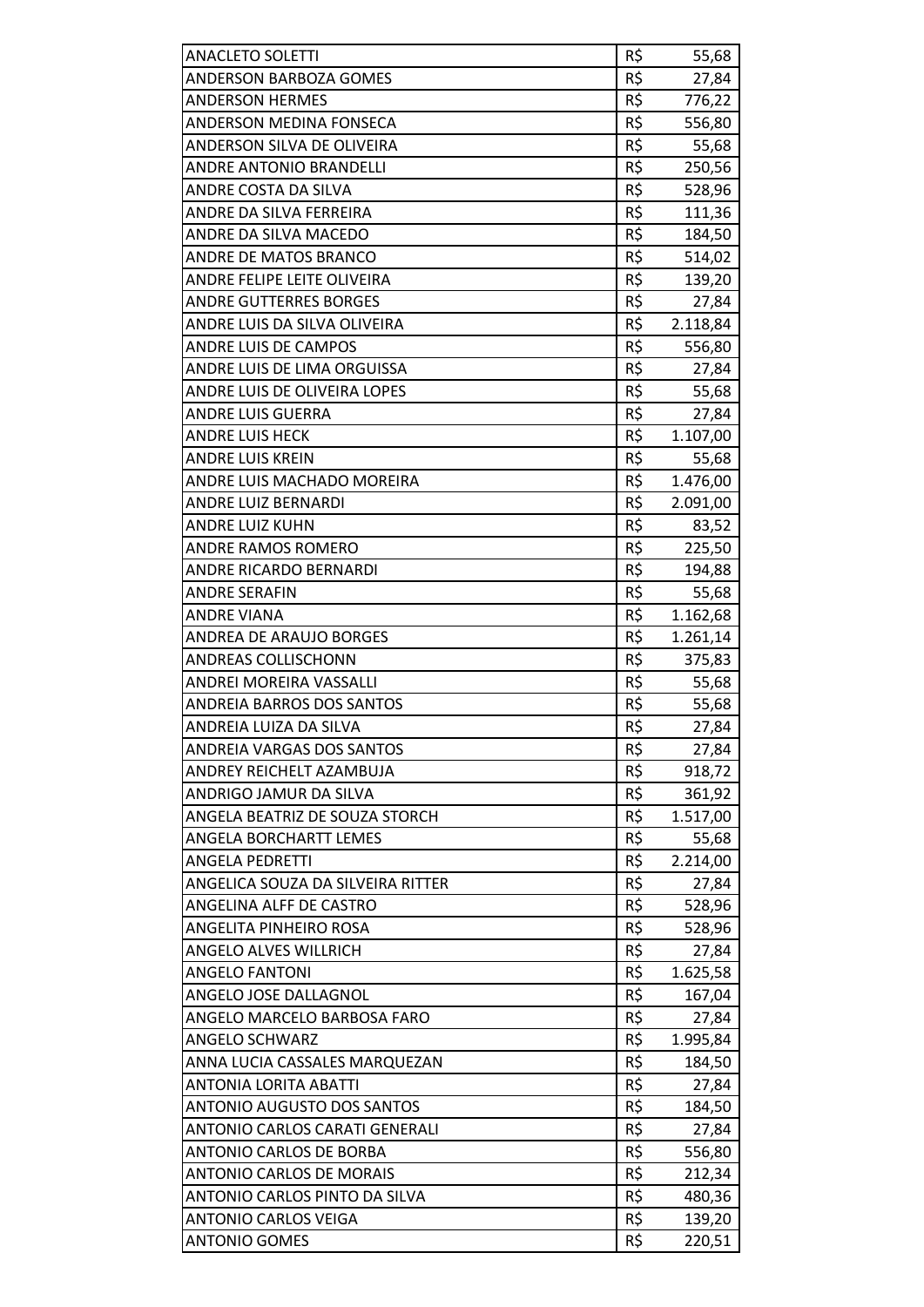| ANTONIO LUIZ NOGUEIRA JUNIOR                 | R\$ | 779,52   |
|----------------------------------------------|-----|----------|
| <b>ANTONIO MARCOS DEMOLINER</b>              | R\$ | 139,20   |
| <b>ANTONIO MARCOS PAGANI DUARTE</b>          | R\$ | 55,68    |
| <b>ANTONIO PIVETTA</b>                       | R\$ | 779,52   |
| <b>ANTONIO RICARDO DE OLIVEIRA RODRIGUES</b> | R\$ | 417,60   |
| ANTONIO ROBERTO DIAS LESSA                   | R\$ | 225,50   |
| ARACI TERESINHA DOS ANJOS VASSALLO           | R\$ | 629,17   |
| ARIADINE EIDELWEIN GONCALVES                 | R\$ | 478,83   |
| <b>ARMIN ILDO POTT</b>                       | R\$ | 27,84    |
| <b>ARMIN NERI HAUPT</b>                      | R\$ | 27,84    |
| ARY ROGERIO DE OLIVEIRA                      | R\$ | 2.152,50 |
| ARY SA DE FIGUEIREDO                         | R\$ | 55,68    |
| <b>ASTOR HOCHSCHEIDT</b>                     | R\$ | 27,84    |
| AUDREI RIBEIRO                               | R\$ | 55,68    |
| <b>AUGUSTO CESAR NICODEMO RODRIGUES</b>      | R\$ | 451,00   |
| <b>AURELIO ROCHA PEREIRA</b>                 | R\$ | 27,84    |
| <b>BRUNA RODRIGUES DA SILVA</b>              | R\$ | 361,92   |
| <b>BRUNA STANGHERLIN OLIVEIRA</b>            | R\$ | 369,00   |
| <b>BRUNO BARBOSA BARRETO</b>                 | R\$ | 268,02   |
| <b>BRUNO DA COSTA COELHO</b>                 | R\$ | 225,50   |
| <b>BRUNO DOS SANTOS BRAUN</b>                | R\$ | 473,28   |
| <b>BRUNO FOGLIATTO MARIOT</b>                | R\$ | 306,24   |
| BRUNO GONÃALVES DE OLIVEIRA                  | R\$ | 27,84    |
| <b>BRUNO LINDNER MARQUISIO</b>               | R\$ | 533,00   |
| <b>BRUNO RAFAEL SCHMITZ</b>                  | R\$ | 111,36   |
| <b>BRUNO RODRIGUES DE ABREU</b>              | R\$ | 184,50   |
| <b>CAETANA VENTER</b>                        | R\$ | 27,84    |
| CANDIDO ERLI ROCHA LIMA                      | R\$ | 139,20   |
| <b>CARINE HELENA MOLZ</b>                    | R\$ | 167,04   |
| <b>CARLA FEISTAUER</b>                       | R\$ | 27,84    |
| CARLA GIOVANA NOGUEIRA CARDOSO               | R\$ | 167,04   |
| <b>CARLA MEURER</b>                          | R\$ | 225,50   |
| <b>CARLAILE DALL AGNOL</b>                   | R\$ | 55,68    |
| <b>CARLOS ALBERTO ALVES</b>                  | R\$ | 389,76   |
| CARLOS ALBERTO AZEVEDO DE NEQUE              | R\$ | 222,72   |
| CARLOS ALBERTO BERTUOL MACHADO               | R\$ | 492,00   |
| CARLOS ALBERTO CAMARGO FERREIRA              | R\$ | 779,52   |
| <b>CARLOS ALBERTO CARON</b>                  | R\$ | 167,04   |
| CARLOS ALBERTO CORREA DOS SANTOS             | R\$ | 111,36   |
| CARLOS ALBERTO DA SILVA REIS                 | R\$ | 1.352,98 |
| <b>CARLOS ALBERTO KUNZLER</b>                | R\$ | 55,68    |
| CARLOS ALBERTO ROSBACK AMERICO               | R\$ | 111,36   |
| <b>CARLOS ALBERTO SOARES ANTUNES</b>         | R\$ | 307,50   |
| CARLOS ALBERTO VIEIRA BRAGA                  | R\$ | 27,84    |
| CARLOS ALEXANDRE PEREIRA DOS SANTOS          | R\$ | 55,68    |
| <b>CARLOS ANDRE GOMES GULARTE</b>            | R\$ | 27,84    |
| CARLOS ANTONIO SCHNEIDER DA SILVA            | R\$ | 2.521,50 |
| <b>CARLOS AUGUSTO PETERSEN</b>               | R\$ | 139,20   |
| <b>CARLOS AUGUSTO SOARES</b>                 | R\$ | 55,68    |
| <b>CARLOS BIBIANO DALLA NORA BORGES</b>      | R\$ | 27,84    |
| <b>CARLOS EDUARDO GUZZO</b>                  | R\$ | 55,68    |
| <b>CARLOS ESTEVAN GUEX</b>                   | R\$ | 27,84    |
| CARLOS EUGENIO SCALCO DE FRAGA               | R\$ | 83,52    |
| <b>CARLOS FELIPE ROSA FEOLI</b>              | R\$ | 450,99   |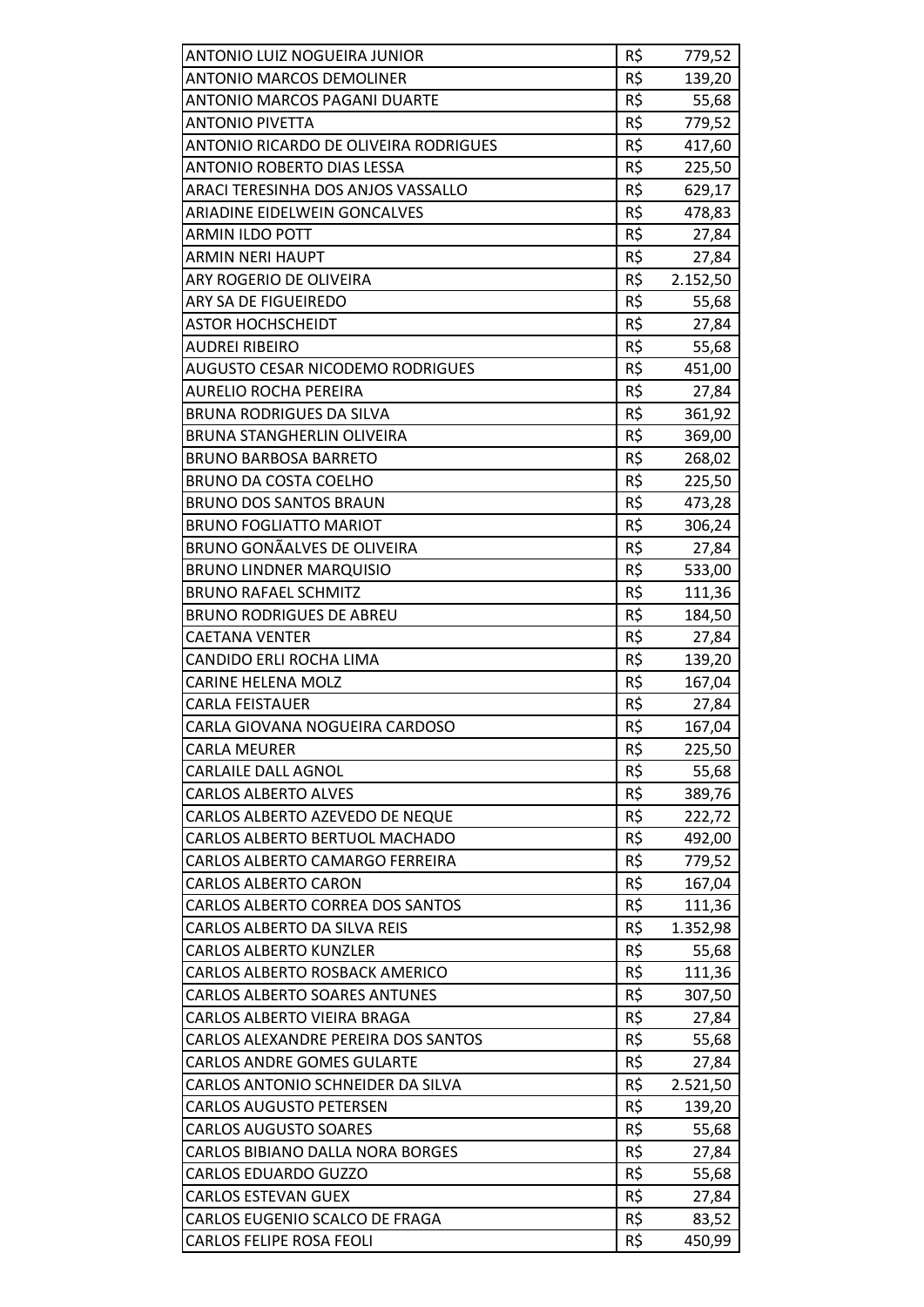| CARLOS GIOVANE OLIVEIRA PASSINATO       | R\$ | 1.004,50 |
|-----------------------------------------|-----|----------|
| CARLOS MARCIO GALARCA PEREIRA           | R\$ | 553,50   |
| <b>CARLOS MOISES DA SILVA FLORES</b>    | R\$ | 194,88   |
| <b>CARLOS RENAN MENDES</b>              | R\$ | 403,67   |
| CARLOS ROBERTO AMARAL DOS SANTOS        | R\$ | 225,50   |
| <b>CARLOS SCHERER SCHRAMM</b>           | R\$ | 2.174,52 |
| CARMEM BEATRIZ ALBRECHT DA SILVA        | R\$ | 27,84    |
| <b>CARMEN LUCIA DAVILA SCHUTTZ</b>      | R\$ | 27,84    |
| <b>CAROLINE RITTER</b>                  | R\$ | 27,84    |
| <b>CAROLINI DA SILVA</b>                | R\$ | 83,52    |
| CASSIANE DE FREITAS PEREIRA             | R\$ | 83,52    |
| <b>CASSIANE LAGEMANN</b>                | R\$ | 676,49   |
| CASSIANO CAMERA                         | R\$ | 1.073,34 |
| <b>CASSIANO DAL PONTE</b>               | R\$ | 361,92   |
| <b>CASSIANO VINICIUS ZANARDI</b>        | R\$ | 194,88   |
| <b>CASSIO CHAVES BERTOLDO</b>           | R\$ | 307,50   |
| CASSIO LEONEL PEIXOTO DE CARVALHO       | R\$ | 815,70   |
| CATIA DE AZEVEDO OLIVEIRA               | R\$ | 184,50   |
| <b>CATIANE PETERS PACHECO</b>           | R\$ | 27,84    |
| <b>CELIO MIGUEL ROSTIROLLA</b>          | R\$ | 27,84    |
| <b>CELSO DONATO</b>                     | R\$ | 139,20   |
| <b>CELSO ENGEL</b>                      | R\$ | 984,00   |
| <b>CESAR AUGUSTO CONTIN</b>             | R\$ | 27,84    |
| <b>CESAR FERNANDO MARTINS</b>           | R\$ | 530,22   |
| <b>CESAR LUIS BONNEBERGER</b>           | R\$ | 556,80   |
| CESAR RENATO DA SILVA MAZZINI           | R\$ | 167,04   |
| <b>CEZAR AUGUSTO LOSS JUNIOR</b>        | R\$ | 676,49   |
| <b>CEZAR RIOPARDENSE DO NASCIMENTO</b>  | R\$ | 27,84    |
| <b>CHARLES IVAIR JONER</b>              | R\$ | 1.245,18 |
| CHRISTIAN JORGE DA CUNHA PORTO          | R\$ | 225,50   |
| <b>CILDO MARCOS VONTROBA</b>            | R\$ | 2.214,00 |
| <b>CINTIA DIEHL FREITAS</b>             | R\$ | 27,84    |
| CIRINEU ATTILIO ZUCHETTO                | R\$ | 225,50   |
| <b>CIRO JUNIOR VIEIRA GAERTNER</b>      | R\$ | 184,50   |
| <b>CLAILTON ROGERIO SEGER</b>           | R\$ | 307,50   |
| <b>CLAIRTON CAMINI</b>                  | R\$ | 1.064,74 |
| <b>CLAIRTON VIDI</b>                    | R\$ | 83,52    |
| <b>CLAITON ADRIANI DORNELES FORTUNA</b> | R\$ | 1.107,00 |
| CLARA DELAMARINA DE MORAES MICHELON     | R\$ | 440,88   |
| <b>CLAUCIA LOURDES TIBULO KAPPER</b>    | R\$ | 375,83   |
| <b>CLAUDEMAR RODRIGUES ARPINO</b>       | R\$ | 55,68    |
| <b>CLAUDIA MARIA ACOSTA</b>             | R\$ | 306,24   |
| CLAUDIA MARIA JUNQUEIRA                 | R\$ | 55,68    |
| <b>CLAUDIA MARIA MUNHOZ</b>             | R\$ | 83,52    |
| <b>CLAUDIA MARQUES VECOZZI</b>          | R\$ | 27,84    |
| <b>CLAUDIA REGINA REGERT</b>            | R\$ | 450,99   |
| CLAUDIA VIEIRA DAS NEVES VIANA          | R\$ | 27,84    |
| <b>CLAUDINEI SOUZA DE LIMA</b>          | R\$ | 27,84    |
| <b>CLAUDIO CARVALHO NUNES</b>           | R\$ | 584,64   |
| CLAUDIO EMILIO IBAIRROS LIMA            | R\$ | 55,68    |
| <b>CLAUDIO FERRETO</b>                  | R\$ | 27,84    |
| CLAUDIO MANOEL BAPTISTA DOS SANTOS      | R\$ | 27,84    |
|                                         |     |          |
| <b>CLAUDIO ROBERTO SOUZA</b>            | R\$ | 403,67   |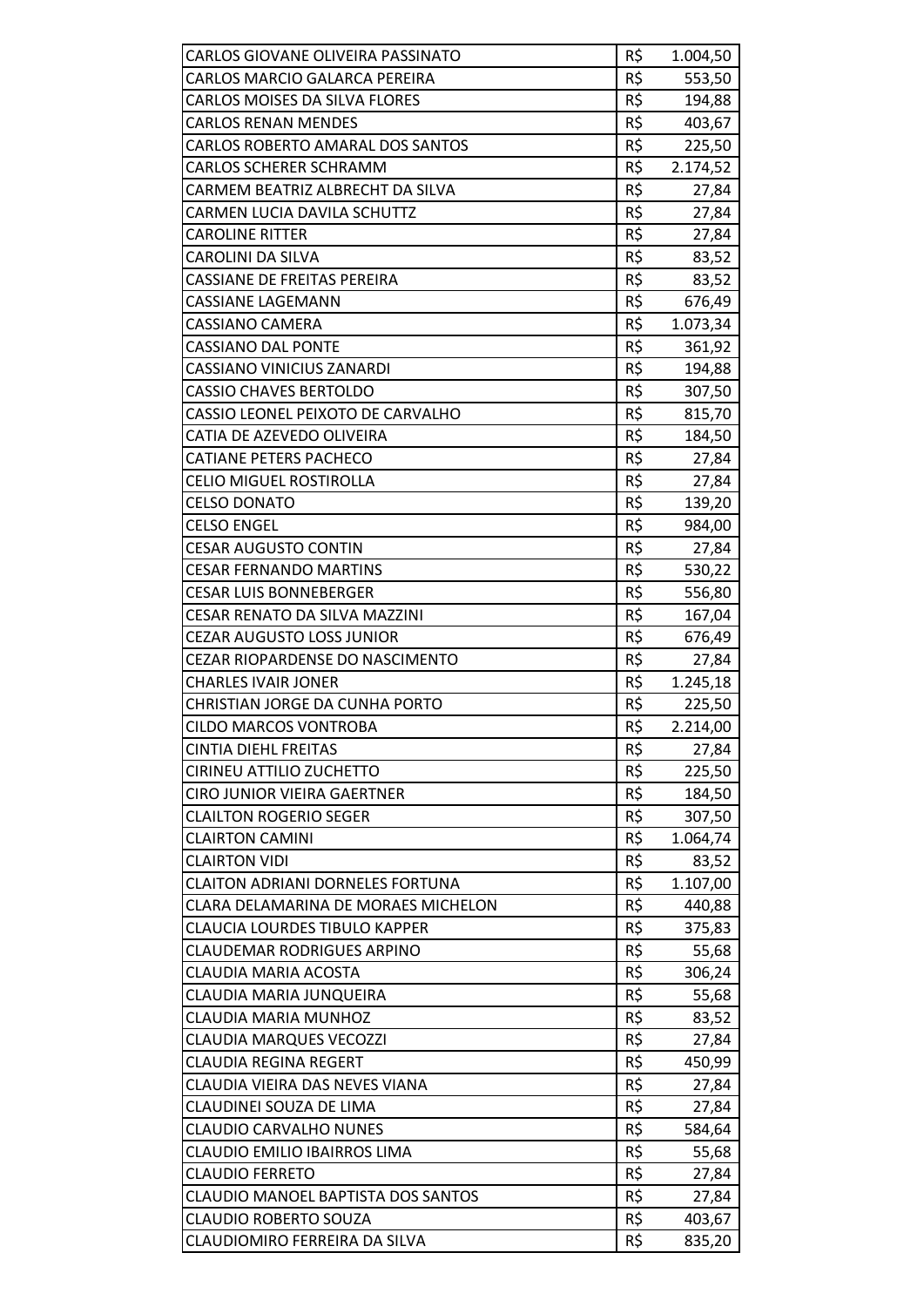| CLAUDIOMIRO OLIVEIRA DE DEUS          | R\$ | 27,84    |
|---------------------------------------|-----|----------|
| CLAUDIOMIRO VAGNER DA SILVA           | R\$ | 139,20   |
| <b>CLAUDIR ANDRE SEIBEL</b>           | R\$ | 27,84    |
| <b>CLAUDOIR JOSE IANECZEK MIKOSKI</b> | R\$ | 225,50   |
| <b>CLAUSIR MIGUEL ALVES</b>           | R\$ | 55,68    |
| <b>CLEBER AURELIO MACHADO</b>         | R\$ | 1.968,00 |
| <b>CLEBER CARDOSO FLORES</b>          | R\$ | 27,84    |
| <b>CLEBER MAZIERO</b>                 | R\$ | 1.845,00 |
| <b>CLEDER BARBIERI</b>                | R\$ | 225,50   |
| <b>CLEITON BERNSMULLER NUNES</b>      | R\$ | 751,68   |
| <b>CLEMIR ANTONIO MORAS</b>           | R\$ | 250,56   |
| <b>CLEOCIR BARBIERI</b>               | R\$ | 27,84    |
| <b>CLEOCIR CARLOS VONTROBA</b>        | R\$ | 27,84    |
| <b>CLEOMAR MARINO POLESSO</b>         | R\$ | 111,36   |
| <b>CLEOMAR PEDRO MACHIAVELLI</b>      | R\$ | 27,84    |
| CLERIO BARBOSA DE OLIVEIRA            | R\$ | 306,24   |
| CLEUSA MARIA MACHADO CUNHA            | R\$ | 55,68    |
| <b>CLEZIO FERREIRA DE SOUZA</b>       | R\$ | 1.057,92 |
| <b>CLODOALDO DE BORBA LAMBIASE</b>    | R\$ | 27,84    |
| <b>CLOVIS ROBERTO MACEDO</b>          | R\$ | 225,50   |
| <b>CRISTIAN GORGEN</b>                | R\$ | 751,68   |
| <b>CRISTIAN ROSA DE FREITAS</b>       | R\$ | 111,36   |
| CRISTIAN SCANFERLA DA CRUZ            | R\$ | 55,68    |
| <b>CRISTIAN ZINI</b>                  | R\$ | 111,36   |
| CRISTIANE ISABELA DA COSTA            | R\$ | 1.230,00 |
| CRISTIANO COCHLAR DE MATOS            | R\$ | 3.690,00 |
| CRISTIANO DE OLIVEIRA DOICO           | R\$ | 1.934,34 |
| CRISTIANO GOULART OLIVEIRA            | R\$ | 1.606,34 |
| <b>CRISTIANO GROSS JUSTIN</b>         | R\$ | 83,52    |
| <b>CRISTIANO NUNES DE NEQUE</b>       | R\$ | 55,68    |
| <b>CRISTIANO PERES PALMEIRA NUNES</b> | R\$ | 1.640,52 |
| <b>CRISTIANO RODRIGUES DE JESUS</b>   | R\$ | 184,50   |
| <b>CRISTIANO WOLF</b>                 | R\$ | 55,68    |
| <b>CRISTOFER MELLO GERHARDT</b>       | R\$ | 553,50   |
| DAGOBERTO AVILA DUARTE                | R\$ | 27,84    |
| DAGOBERTO DA SILVA SANTINI            | R\$ | 307,50   |
| DAGOBERTO SILVEIRA DA SILVA           | R\$ | 55,68    |
| DAIANE DE VASCONCELOS OZORIO MARICATO | R\$ | 554,00   |
| DALMIRENE LEMES MUNHOZ                | R\$ | 212,34   |
| DALTO GOMES DA SILVA FRAGA            | R\$ | 55,68    |
| DALTRO BATISTA QUEVEDO MORELLE        | R\$ | 27,84    |
| DANIEL ANDRADES DE FRAGA              | R\$ | 55,68    |
| DANIEL AZEVEDO GOULART                | R\$ | 431,51   |
| DANIEL DA ROCHA GARCIA                | R\$ | 139,20   |
| DANIEL DE AGUIAR FONTOURA             | R\$ | 827,34   |
| DANIEL FOLLMANN                       | R\$ | 55,68    |
| DANIEL PIOVESAN ULIANA                | R\$ | 184,50   |
| DANIEL VITORIA PINHEIRO               | R\$ | 3.813,00 |
| DANIELA OLIVEIRA DA SILVA             | R\$ | 27,84    |
| DANIELA SILVA DE CARVALHO             | R\$ | 1.635,96 |
| DANIELE DE MORAIS GONCALVES           | R\$ | 2.174,52 |
|                                       | R\$ |          |
| DANIELE SARAIVA MENDES                |     | 184,50   |
| <b>DANUBIO BOBSIN</b>                 | R\$ | 55,68    |
| DARIO GOMES DA SILVA                  | R\$ | 55,68    |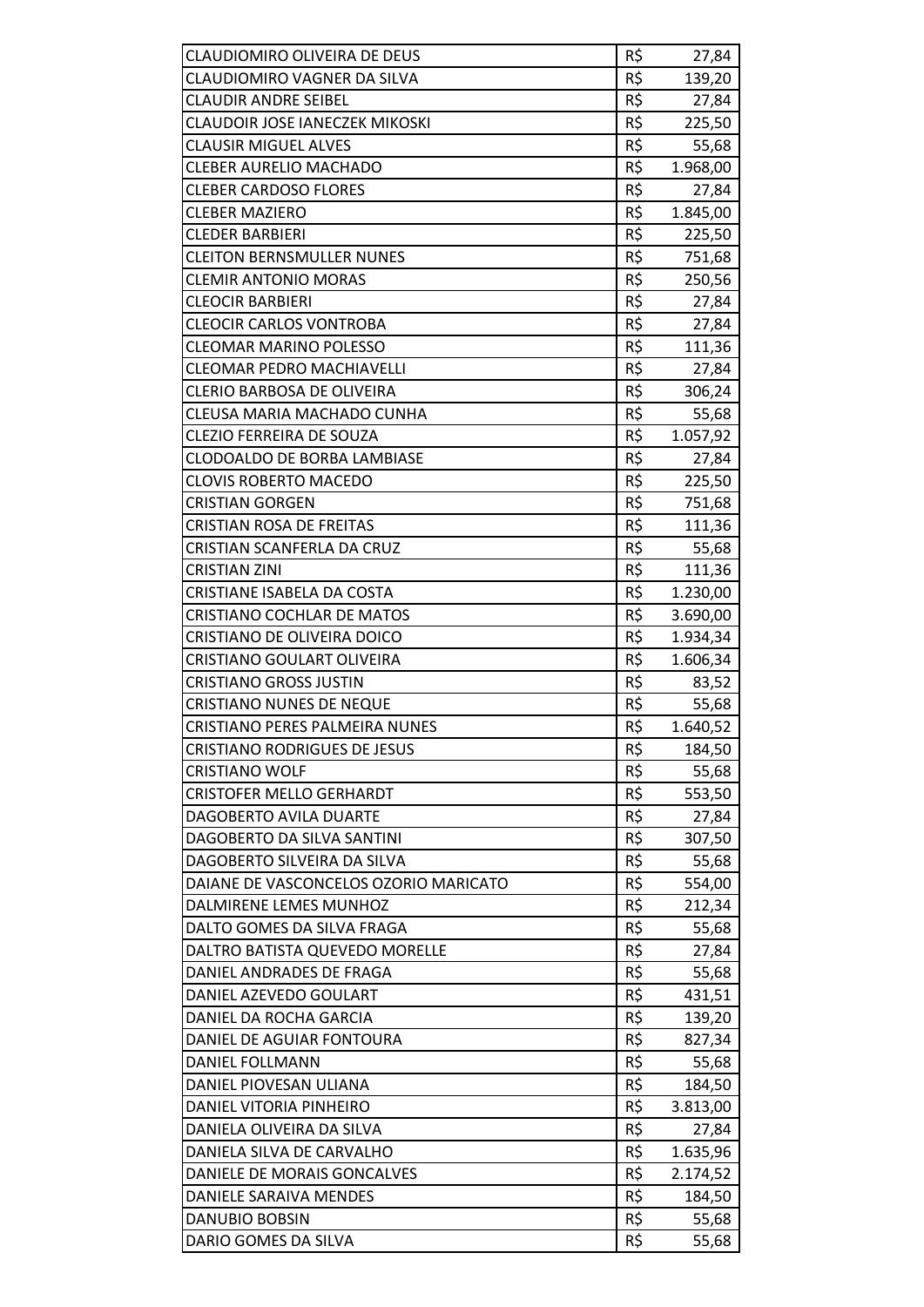| <b>DAVI GREQUE LUCAS</b>                               | R\$ | 458,34           |
|--------------------------------------------------------|-----|------------------|
| DAYNNER MACHADO FARIAS                                 | R\$ | 1.161,67         |
| DEBORA MARIA DOS SANTOS                                | R\$ | 27,84            |
| DEBORA MULLER PIMENTEL AROCHE                          | R\$ | 553,50           |
| DEISE CAROLINE ALBIERO MARCAL                          | R\$ | 27,84            |
| DEISE NASCIMENTO NUNES                                 | R\$ | 220,80           |
| DEISE PEREIRA MACHADO                                  | R\$ | 27,84            |
| DEIVID CARLO DOS SANTOS AGUIAR                         | R\$ |                  |
|                                                        | R\$ | 27,84<br>83,52   |
| DEIVID WAIDE PADILHA                                   |     |                  |
| <b>DELCIO PERIN</b>                                    | R\$ | 389,76           |
| DELMAR BORGES DA SILVA                                 | R\$ | 27,84            |
| <b>DELSO FRANCISCO ZWIRTES</b>                         | R\$ | 27,84            |
| DENIS DE JOBIM LEAL                                    | R\$ | 55,68            |
| DENIS DOS SANTOS GONCALVES                             | R\$ | 295,86           |
| DENIZ BATISTA DE FREITAS                               | R\$ | 1.845,00         |
| <b>DEOCLIDES LUCIETTO</b>                              | R\$ | 27,84            |
| <b>DEONIR TADEU REIS GIL</b>                           | R\$ | 55,68            |
| <b>DERLEI DORNELLES JACQUES</b>                        | R\$ | 2.767,50         |
| <b>DESYREE BATISTA RIBEIRO</b>                         | R\$ | 83,52            |
| DIEGO AMARAL GUTHS                                     | R\$ | 111,36           |
| DIEGO CARVALHO DE QUADROS                              | R\$ | 2.091,00         |
| DIEGO COLOMBO SANA                                     | R\$ | 612,48           |
| DIEGO DOS REIS DAKAN                                   | R\$ | 222,72           |
| DIEGO JOSE GAIER                                       | R\$ | 27,84            |
| <b>DIEGO MANICA</b>                                    | R\$ | 167,04           |
| <b>DIEGO MENTA</b>                                     | R\$ | 55,68            |
| <b>DIEGO RENAN SANTIN</b>                              | R\$ | 501,12           |
| <b>DIEGO TURCATO DUARTE</b>                            | R\$ | 1.599,00         |
| DIEGO VAZ PAIXAO                                       | R\$ | 1.230,00         |
| DIEGO ZANATTA                                          | R\$ | 27,84            |
| <b>DILMAR COLISSI</b>                                  | R\$ | 278,40           |
| DILNEI EDUARDO CORREA RIBEIRO                          | R\$ | 430,50           |
| <b>DILNEI GOMES DUARTE</b>                             | R\$ | 27,84            |
| <b>DIMITRY NARDI</b>                                   | R\$ | 27,84            |
| DIOGENES PRAXEDES PIMENTEL JUNIOR                      | R\$ | 27,84            |
| <b>DIOGO NEVES MORAES</b>                              | R\$ | 451,00           |
| <b>DIOGO NUNES DE ATHAIDES</b>                         | R\$ | 2.398,50         |
| DIOGO PARISE BENVEGNU                                  | R\$ | 225,50           |
| DIOGO PEREIRA DA SILVEIRA                              | R\$ | 27,84            |
| DIONATAN DE OLIVERIA                                   | R\$ | 27,84            |
| <b>DIONISIO LANIUS</b>                                 | R\$ | 2.521,50         |
| DIRCE ISABEL FELTES SCHMITT                            | R\$ | 27,84            |
| <b>DIRCEU CHAVIER</b>                                  | R\$ | 139,20           |
| DIRCEU PORTO ALMANSA JUNIOR                            | R\$ | 27,84            |
| DJEISON FERNANDO STORCK                                | R\$ | 83,52            |
| DOMINGOS SAVIO DE FARIAS                               | R\$ | 2.337,00         |
| DOUGLAS CAMARGO DE OLIVEIRA                            | R\$ | 2.091,00         |
| DOUGLAS DA SILVA GAMBA                                 | R\$ | 55,68            |
| DOUGLAS ELIAS CARVALHO                                 | R\$ | 27,84            |
| DOUGLAS FABIANO SOUZA                                  | R\$ |                  |
|                                                        | R\$ | 184,50<br>827,34 |
| DULCAMAR ELISANDRO CONCEICAO<br><b>EATON JOSE FUHR</b> | R\$ |                  |
|                                                        |     | 27,84            |
| EDELMAR DOS SANTOS TOPA                                | R\$ | 194,88           |
| <b>EDEMILSON PROVENSI</b>                              | R\$ | 430,50           |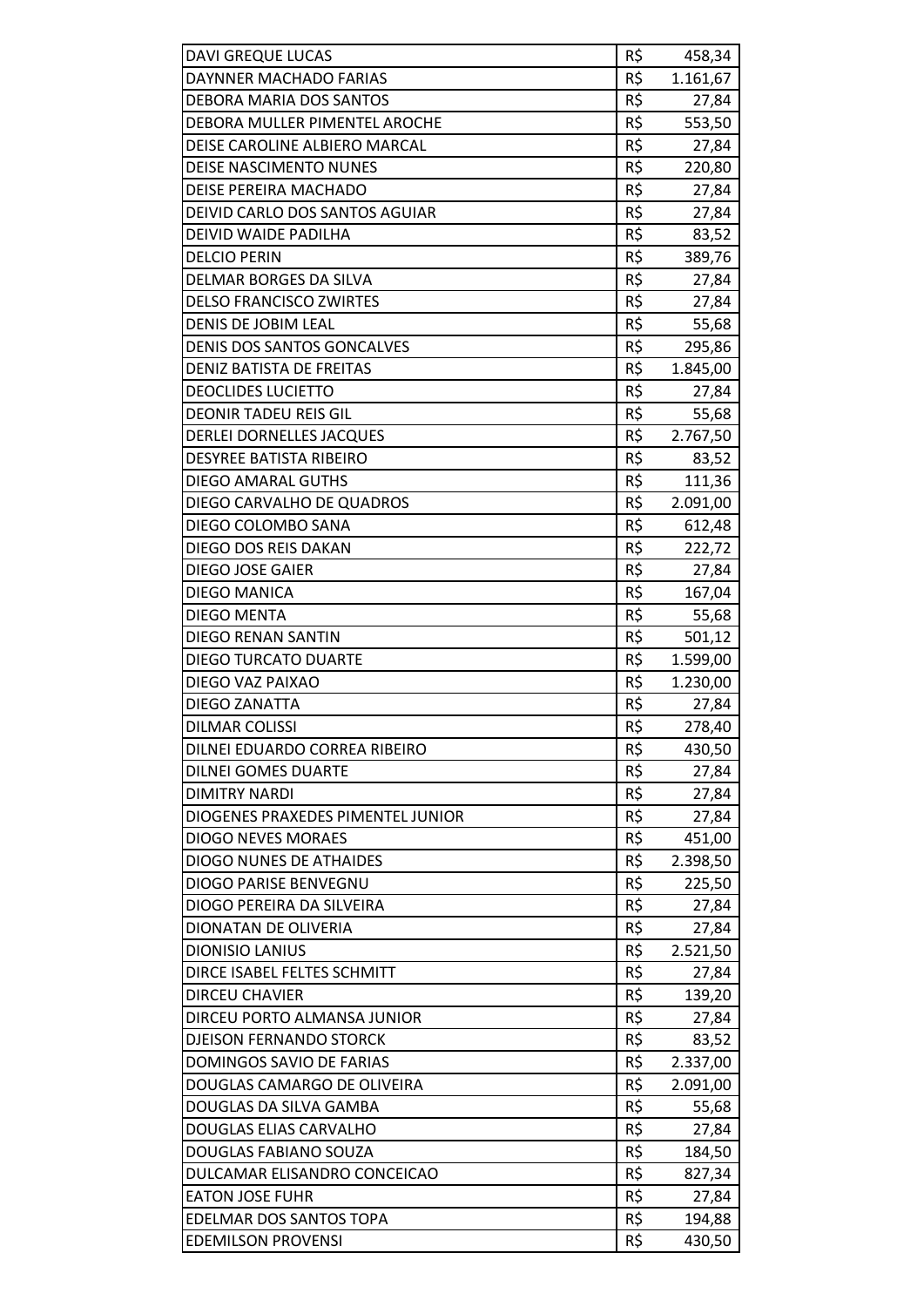| EDENILSO ENIO PRESCENDO             | R\$ | 27,84    |
|-------------------------------------|-----|----------|
| EDER ALMEIDA FILHO                  | R\$ | 27,84    |
| <b>EDER MATTANA</b>                 | R\$ | 222,72   |
| <b>EDERSON ALMEIDA</b>              | R\$ | 480,36   |
| <b>EDI ANTONIO GONCALVES</b>        | R\$ | 27,84    |
| <b>EDILON MORESCO JUNIOR</b>        | R\$ | 83,52    |
| EDIMAR JOSE MARIO                   | R\$ | 212,34   |
| EDINELSON CARLOS DOS SANTOS LIMA    | R\$ | 1.045,50 |
| <b>EDMILSON RODRIGUES VIEGAS</b>    | R\$ | 363,18   |
| EDSON ADAO FERREIRA DA SILVA        | R\$ | 2.091,00 |
| <b>EDSON BEMFICA QUILES</b>         | R\$ | 618,04   |
| <b>EDSON CASTILHOS URRUTIA</b>      | R\$ | 281,18   |
| <b>EDSON JOSBENTI GOTTARDO</b>      | R\$ |          |
|                                     | R\$ | 111,36   |
| EDSON LUIS DA SILVA                 |     | 27,84    |
| <b>EDSON LUIS KERN</b>              | R\$ | 55,68    |
| EDSON MARIAO OLIVEIRA PITUCO        | R\$ | 601,33   |
| <b>EDSON NESTOR EMMEL</b>           | R\$ | 985,01   |
| <b>EDSON SILVEIRA ANTONINI</b>      | R\$ | 430,50   |
| EDU DA SILVA MARQUES                | R\$ | 751,68   |
| EDUARDO ALVES DE SOUZA MOREIRA      | R\$ | 184,50   |
| EDUARDO BACIGALUZ GUIMARAES         | R\$ | 977,16   |
| EDUARDO BORBA DE LEMOS              | R\$ | 1.230,00 |
| EDUARDO DOBRACHINSKI BARBOSA        | R\$ | 55,68    |
| <b>EDUARDO FERREIRA FILHO</b>       | R\$ | 27,84    |
| <b>EDUARDO GARCIA PECCINA</b>       | R\$ | 184,50   |
| <b>EDUARDO MARTINS NUNES</b>        | R\$ | 55,68    |
| <b>EDUARDO PEREIRA ALVES</b>        | R\$ | 1.906,50 |
| <b>EDUARDO RAGUSE QUADROS</b>       | R\$ | 27,84    |
| EDUARDO RAMALHO TOWNSEND            | R\$ | 139,20   |
| EDUARDO RENAN LEGUISSAMO NUNES      | R\$ | 27,84    |
| <b>EDUARDO VIEIRA MUNHOZ</b>        | R\$ | 253,34   |
| <b>EGON ARNO KOPP</b>               | R\$ | 225,50   |
| ELADIO LUIZ RIOS SOUZA              | R\$ | 1.414,50 |
| <b>ELAINE KIRSCH</b>                | R\$ | 139,20   |
| ELDER PEREIRA BONORINO              | R\$ | 1.476,00 |
| <b>ELEMAR ERENI WRUBEL</b>          | R\$ | 83,52    |
| <b>ELENIR VICENZI</b>               | R\$ | 240,18   |
| <b>ELIANA ZINI</b>                  | R\$ | 268,02   |
| ELIANE ANDRIOLI MATOS MARAFON       | R\$ | 167,04   |
| ELIANE CONCEICAO CORRADI DOS SANTOS | R\$ | 55,68    |
| ELIANE PACHECO DE SOUZA             | R\$ | 446,70   |
| <b>ELIANE PIFFERO GOULART</b>       | R\$ | 27,84    |
| ELIANE RODRIGUES CASTILHO           | R\$ | 306,24   |
| ELIEZER MULLER BLANK                | R\$ | 458,34   |
| ELISANDRO MENDES SILVA              | R\$ | 2.091,00 |
| ELISANE FERREIRA DE SOUZA           | R\$ | 184,50   |
| ELISANGELA NOETZOLD SCHEFFER        | R\$ | 375,83   |
| <b>ELISEU BERNARDON</b>             | R\$ | 1.107,00 |
| ELISIANE LAZZARE VIDORI             | R\$ | 55,68    |
| <b>ELLEN STEIN</b>                  | R\$ | 278,40   |
| <b>ELOI JOSE STEFFEN</b>            | R\$ | 83,52    |
| <b>ELOI MIGUEL SPIES</b>            | R\$ | 27,84    |
| ELOI MORINI FERRAZ                  | R\$ | 27,84    |
| ELOIR TADEU LEAL FAGUNDES           | R\$ | 533,00   |
|                                     |     |          |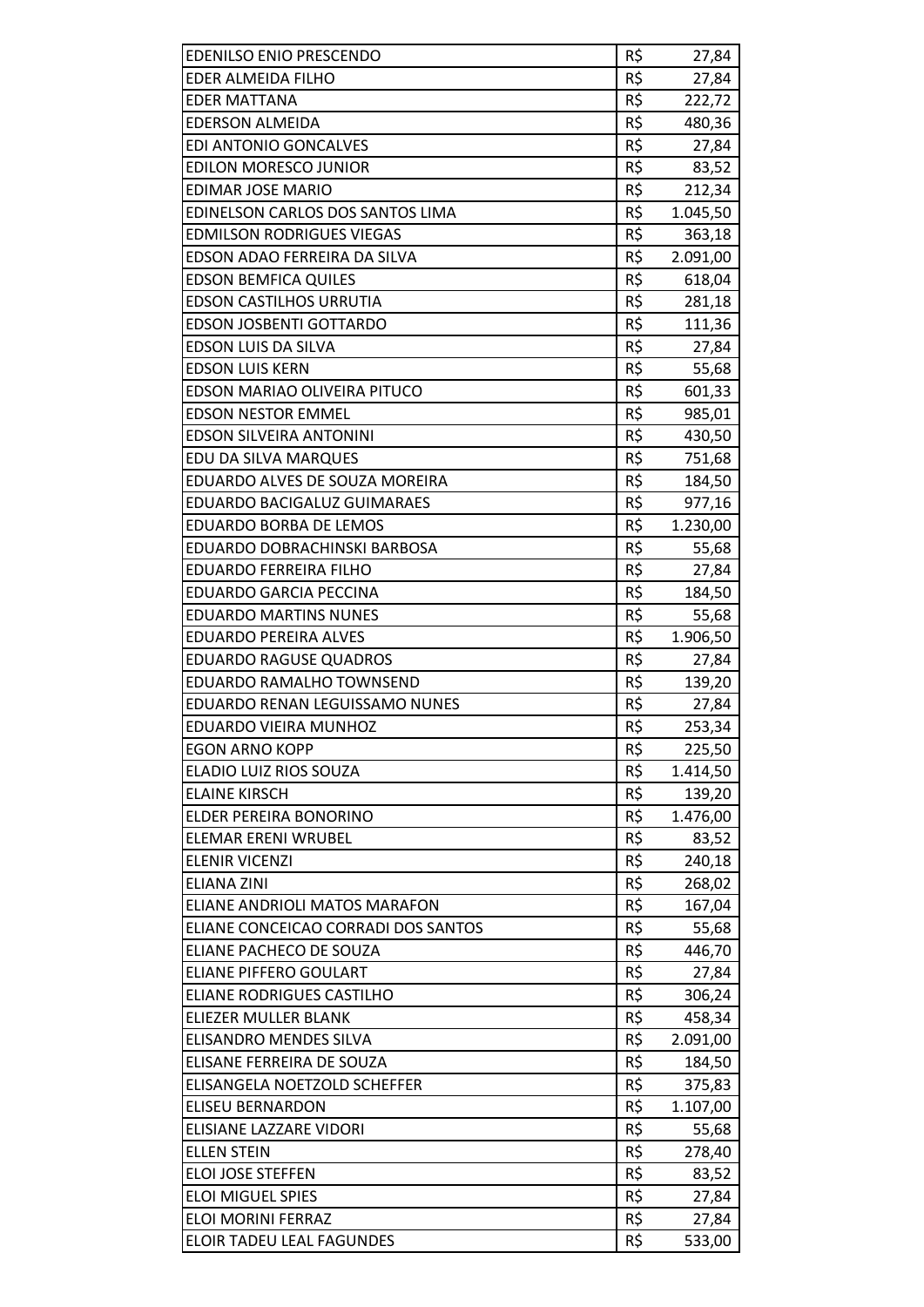| ELOISA DOBERSTEIN DE MOURA        | R\$ | 167,04   |
|-----------------------------------|-----|----------|
| ELSON LUIS DE SOUZA DA ROCHA      | R\$ | 225,50   |
| <b>ELTON ALVES DE CAMARGO</b>     | R\$ | 27,84    |
| <b>ELTON HELMUTE MAYER</b>        | R\$ | 27,84    |
| <b>ELTON LEAL MOSSATE</b>         | R\$ | 1.783,50 |
| ELTON LEONARDO PRIOTTO            | R\$ | 225,50   |
| <b>ELTON LUIZ ERNZEN</b>          | R\$ | 55,68    |
| ELTON LUTHER NOGUEIRA             | R\$ | 451,00   |
| ELTON MARION DA ROSA POHLMANN     | R\$ | 111,36   |
| <b>ELTON MARQUES DA ROSA</b>      | R\$ | 556,80   |
| ELTON MATIOLA VIEIRA              | R\$ | 27,84    |
| ELVIRA MARIA PANTA TATSCH         | R\$ | 27,84    |
| EMERSON DA SILVEIRA ANTONINI      | R\$ | 278,40   |
| <b>EMERSON DESCOVI</b>            | R\$ | 890,88   |
| <b>EMERSON LUIS CHARAO JOBIM</b>  | R\$ | 970,33   |
| <b>EMERSON SOARES</b>             | R\$ | 55,68    |
|                                   | R\$ |          |
| <b>EMIR RODRIGUES LUCEIRO</b>     |     | 139,20   |
| <b>EMMANUEL AVANCINI SCHIAM</b>   | R\$ | 1.031,83 |
| <b>ENIO FRANCISCO DA ROSA</b>     | R\$ | 111,36   |
| <b>ENIO JOSENDE FILHO</b>         | R\$ | 2.029,50 |
| <b>ENIO RICARDO TELLES</b>        | R\$ | 83,52    |
| ENIOMAR ALVES DE OLIVEIRA         | R\$ | 27,84    |
| <b>EUCLIDES LAURO WENDLER</b>     | R\$ | 184,50   |
| <b>EUGENIO PEREZ FERREIRA</b>     | R\$ | 584,64   |
| <b>EUGENIO RICARDO MAES</b>       | R\$ | 1.954,31 |
| EUNIRA FAGUNDES DA SILVA          | R\$ | 860,99   |
| <b>EVANDRO BOLZAN</b>             | R\$ | 55,68    |
| EVANDRO DA SILVA                  | R\$ | 1.458,54 |
| <b>EVANDRO DE OLIVEIRA</b>        | R\$ | 27,84    |
| <b>EVANDRO KIEVEL</b>             | R\$ | 83,52    |
| <b>EVANDRO LUIZ ALVES CARDOSO</b> | R\$ | 27,84    |
| EVANDRO MAURICIO DA CUNHA MELLO   | R\$ | 55,68    |
| EVANDRO ROSA DE ALMEIDA           | R\$ | 55,68    |
| EVANISE DOS SANTOS TEIXEIRA       | R\$ | 27,84    |
| EVERALDO BONORINO DOS SANTOS      | R\$ | 459,35   |
| EVERSON DOS SANTOS DE SOUZA       | R\$ | 389,76   |
| EVERTO DA ROSA CAMARGO            | R\$ | 184,50   |
| <b>EVERTON ANDRE DA SILVA</b>     | R\$ | 445,44   |
| <b>EVERTON CAETANO DA SILVA</b>   | R\$ | 222,72   |
| <b>EVERTON COSTA DE PAULO</b>     | R\$ | 139,20   |
| <b>EVERTON DE LIMA SOARES</b>     | R\$ | 83,52    |
| <b>EVERTON DIAS PADILHA</b>       | R\$ | 55,68    |
| <b>EVERTON LARA PERAZOLO</b>      | R\$ | 808,10   |
| <b>EVERTON MAGALHAES JACQUES</b>  | R\$ | 1.995,84 |
| <b>EWERTON WALTER AIRES</b>       | R\$ | 55,68    |
| <b>EZEQUIEL BAUER EME</b>         | R\$ | 83,52    |
| <b>FABIANE DE CASTRO RIBEIRO</b>  | R\$ | 184,50   |
| <b>FABIANE RODRIGUES ZANONI</b>   | R\$ | 508,20   |
| <b>FABIANE SCHWEDE</b>            | R\$ | 2.426,34 |
| FABIANO ALVES DE SOUZA            | R\$ | 417,60   |
| <b>FABIANO CASSOL DE VARGAS</b>   | R\$ | 253,34   |
| <b>FABIANO JARBAS PEDRALLI</b>    | R\$ | 27,84    |
| FABIANO LUIZ DOMINGOS DA SILVA    | R\$ | 111,36   |
| <b>FABIANO MACHADO ALVES</b>      | R\$ | 27,84    |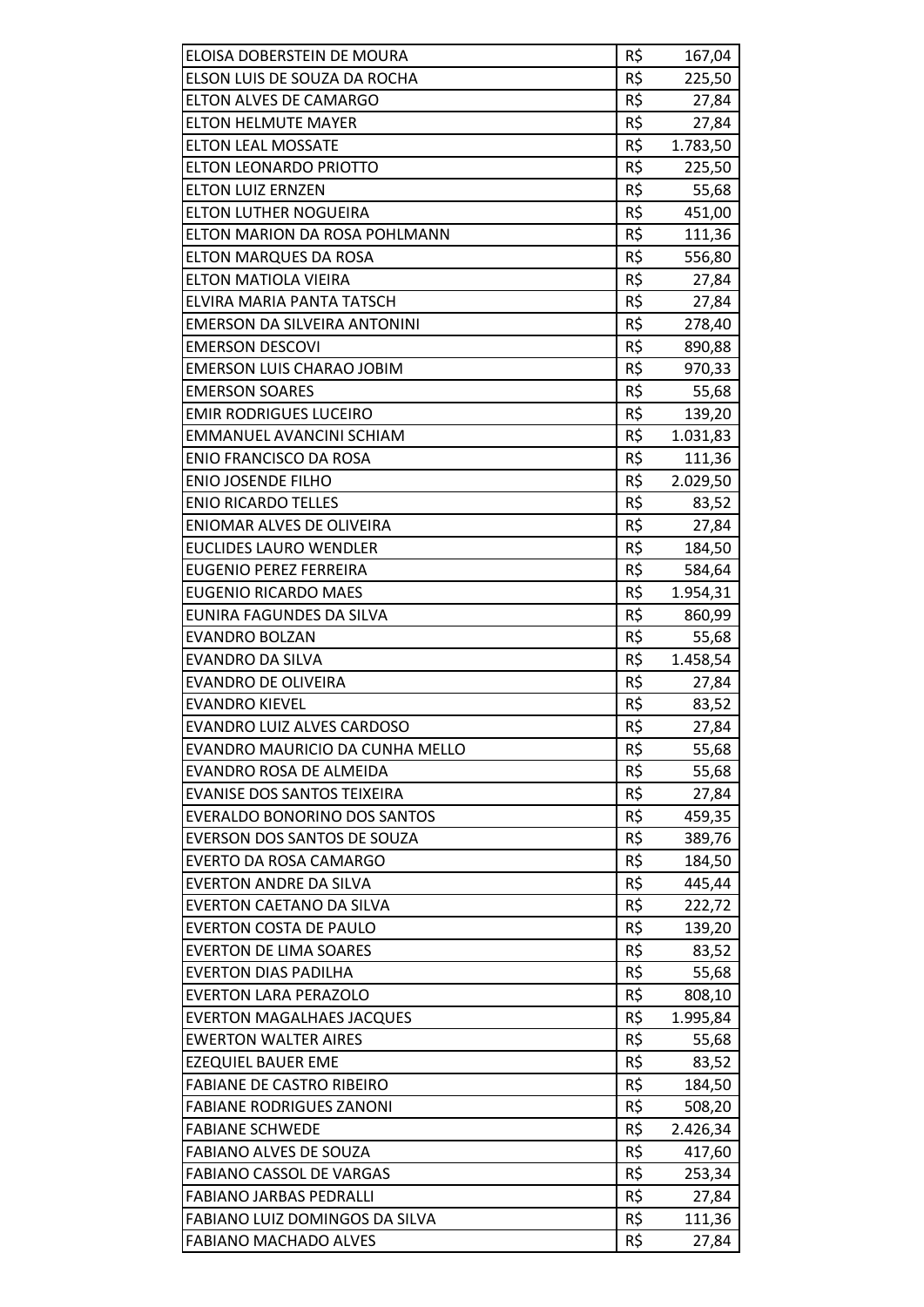| <b>FABIANO MANETTI DA CRUZ</b>            | R\$ | 83,52    |
|-------------------------------------------|-----|----------|
| <b>FABIANO OLIVEIRA DA ROSA</b>           | R\$ | 111,36   |
| <b>FABIANO SASSO</b>                      | R\$ | 27,84    |
| <b>FABIANO SIQUEIRA</b>                   | R\$ | 167,04   |
| <b>FABIO ARAUJO LOPES</b>                 | R\$ | 676,50   |
| FABIO AUGUSTO PEREIRA DE SOUZA            | R\$ | 55,68    |
| <b>FABIO BASTIANI PIAZER</b>              | R\$ | 363,18   |
| <b>FABIO BOERE BOTTLENDER</b>             | R\$ | 167,04   |
| <b>FABIO DIAS NIEVES</b>                  | R\$ | 27,84    |
| <b>FABIO GOMES DE SOUZA</b>               | R\$ | 184,50   |
| FABIO JEAN DA SILVA GONCALVES             | R\$ | 635,50   |
| <b>FABIO JONI AIRES BRITTES</b>           | R\$ | 1.537,50 |
| FABIO JOSE DA SILVA GIBBON                | R\$ | 1.407,66 |
| <b>FABIO JUNIOR DE VARGAS FRANCO</b>      | R\$ | 111,36   |
| <b>FABIO JUNIOR JARRE PRESTES</b>         | R\$ | 184,50   |
| <b>FABIO LOPES KREPS</b>                  | R\$ | 451,00   |
| <b>FABIO LUIS MATTES</b>                  | R\$ | 55,68    |
| <b>FABIO MARCELO OLING</b>                | R\$ | 796,21   |
| <b>FABIO MARTINS DOS SANTOS</b>           | R\$ | 556,80   |
| <b>FABIO NETO DA SILVA BARCELOS</b>       | R\$ | 83,52    |
| <b>FABIO RICARDO PINTO CANALS</b>         | R\$ | 984,00   |
| <b>FABIO ROYES REGADA</b>                 | R\$ | 27,84    |
| <b>FABIO SOARES CASTELLO BRANCO</b>       | R\$ | 27,84    |
| <b>FABIO TONDIM DE OLIVEIRA</b>           | R\$ | 111,36   |
| <b>FABRICIO DE LIMA MARTINS</b>           | R\$ | 55,68    |
| <b>FABRICIO MACIEL COELHO</b>             | R\$ | 55,68    |
| <b>FABRICIO SPIERING</b>                  | R\$ | 55,68    |
| <b>FABRICIO STENIO DE FREITAS BARBOSA</b> | R\$ | 27,84    |
| <b>FABRINE VENTURINI</b>                  | R\$ | 27,84    |
| FELIPE AGOSTINHO CAIMI                    | R\$ | 278,40   |
| <b>FELIPE AMADOR TAMANINI</b>             | R\$ | 445,44   |
| <b>FELIPE BEN RODRIGUES</b>               | R\$ | 212,34   |
| FELIPE CARDOSO NEUTZLING                  | R\$ | 27,84    |
| FELIPE DALTROZO DA MOTTA                  | R\$ | 1.783,50 |
| <b>FELIPE HUFF</b>                        | R\$ | 250,56   |
| FELIPE MACHADO PERES                      | R\$ | 55,68    |
| FELIPE POSTIGLIONI CAPITANI               | R\$ | 27,84    |
| FELIPE RIBEIRO DE FREITAS                 | R\$ | 430,50   |
| FERNANDO GABRIEL DARIVA                   | R\$ | 501,12   |
| FERNANDO GUIMARAES CAETANO                | R\$ | 27,84    |
| <b>FERNANDO SILVA EWERLING</b>            | R\$ | 83,52    |
| <b>FERNANDO ZANETTI</b>                   | R\$ | 27,84    |
| <b>FILIPE MACHADO NEVES</b>               | R\$ | 553,50   |
| <b>FILIPE MINUSSI ROSSI</b>               | R\$ | 676,50   |
| <b>FLAVIA AVILA DIAS</b>                  | R\$ | 27,84    |
| FLAVIA DOS SANTOS DE OLIVEIRA             | R\$ | 640,32   |
| FLAVIA LAURINI SILVA                      | R\$ | 55,68    |
| FLAVIA SANTOS DA COSTA                    | R\$ | 27,84    |
| <b>FLAVIO ANTONIO COLPO</b>               | R\$ | 1.004,50 |
| <b>FLAVIO ELEMAR DA ROSA</b>              | R\$ |          |
| <b>FLAVIO FAERMANN BARTH</b>              | R\$ | 111,36   |
| <b>FLAVIO FERREIRA PRESSER</b>            | R\$ | 2.104,62 |
|                                           |     | 907,68   |
| FLAVIO JOSE DOS SANTOS DE MELO            | R\$ | 55,68    |
| <b>FLAVIO LUIZ KRAMPE</b>                 | R\$ | 281,18   |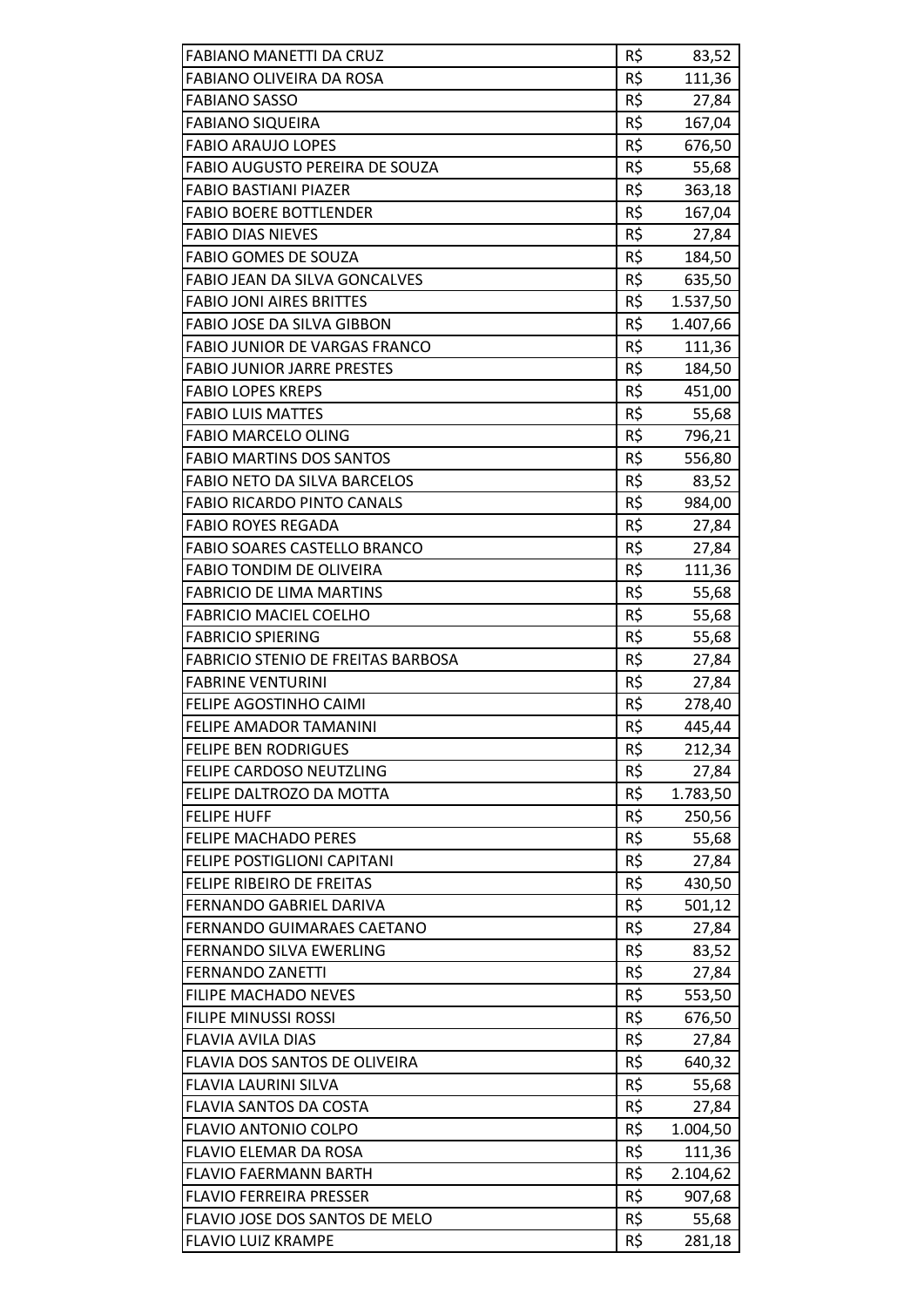| FLAVIO RENAN FIALHO CIRIO             | R\$ | 560,33   |
|---------------------------------------|-----|----------|
| <b>FLAVIO ROBERTO BRASIL PRADO</b>    | R\$ | 27,84    |
| <b>FLAVIO SONIMAR CAVALLI</b>         | R\$ | 3.813,00 |
| FLORICIO ALEXIS GOMES MIRANDA         | R\$ | 1.845,00 |
| <b>FRANCINE BOTH</b>                  | R\$ | 240,18   |
| <b>FRANCINE SCHULZ</b>                | R\$ | 55,68    |
| FRANCINI MADEIRA EUZEBIO              | R\$ | 111,36   |
| <b>FRANCISCO SAMPAIO</b>              | R\$ | 1.230,00 |
| <b>FRANKO TELOKEN</b>                 | R\$ | 27,84    |
| FREDERICO FERNANDES STEIMMETZ         | R\$ | 55,68    |
| <b>GABRIEL AREND</b>                  | R\$ | 167,04   |
| <b>GABRIEL BAUER NOVASKI</b>          | R\$ | 278,40   |
| GABRIEL LISMAR MORGAN GREGORIO        | R\$ | 1.415,51 |
| <b>GABRIEL ROSA DOS SANTOS</b>        | R\$ | 1.230,00 |
| <b>GABRIEL SILVA LORENCI</b>          | R\$ | 83,52    |
| <b>GABRIELA ALVES DIAS</b>            | R\$ | 389,76   |
| GABRIELA DE LIMA                      | R\$ | 167,04   |
| GABRIELA MARINA POMPEO QUEIROZ        | R\$ | 27,84    |
| <b>GABRIELI RODRIGUES DE AVILA</b>    | R\$ | 1.845,00 |
| <b>GASPAR VICENTE BINSFELD</b>        | R\$ | 417,60   |
| <b>GASTAO CRISTIANO LAUX</b>          | R\$ | 27,84    |
| <b>GEIZA BEATRIZ BOLZAN COMORETTO</b> | R\$ | 27,84    |
| <b>GELCY SCHNEIDER</b>                | R\$ | 111,36   |
| <b>GELSON DARCI HEPP</b>              | R\$ | 27,84    |
| <b>GELSON LENZ</b>                    | R\$ | 1.783,50 |
| <b>GELSON LUIZ FACCIN</b>             | R\$ | 2.180,34 |
| <b>GEOVANE DELESKI ASSIS</b>          | R\$ | 306,24   |
| <b>GERALDO RUDIMAR DE JESUS MELOS</b> | R\$ | 369,00   |
| <b>GERMANO KAEZALA</b>                | R\$ | 27,84    |
| GERRI CLEI RODRIGUES DA SILVA         | R\$ | 27,84    |
| <b>GERSON ADRIANO CARDOSO</b>         | R\$ | 83,52    |
| <b>GERSON ANTONIO DARONCO</b>         | R\$ | 55,68    |
| <b>GERSON HAMMES</b>                  | R\$ | 915,42   |
| <b>GERSON JAIME RODRIGUES</b>         | R\$ | 1.272,52 |
| <b>GERSON KLEIN</b>                   | R\$ | 111,36   |
| <b>GERSON SIDINEI PEZAROGLO BUENO</b> | R\$ | 2.767,50 |
| <b>GIAN MARCOS SCHNORR</b>            | R\$ | 55,68    |
| <b>GIANCARLO GONZATTI VIEIRA</b>      | R\$ | 83,52    |
| <b>GIANCARLO KOSBY SCHMITT</b>        | R\$ | 27,84    |
| <b>GICIANE LEITE DA SILVEIRA</b>      | R\$ | 83,52    |
| <b>GILBERTO AQUILES ROQUE</b>         | R\$ | 55,68    |
| <b>GILBERTO BOBSIN</b>                | R\$ | 424,68   |
| <b>GILBERTO DA SILVA JOB</b>          | R\$ | 55,68    |
| <b>GILBERTO DE SOUZA SILVEIRA</b>     | R\$ | 501,12   |
| <b>GILBERTO GROMOWSKI</b>             | R\$ | 27,84    |
| <b>GILBERTO LARSEN ORIQUES</b>        | R\$ | 240,18   |
| <b>GILBERTO NEUBERT PEREIRA</b>       | R\$ | 83,52    |
| <b>GILBERTO SCHAEFFER DE BASTIANI</b> | R\$ | 295,86   |
| <b>GILMAR ELENILTO PIRES</b>          | R\$ | 615,00   |
| <b>GILMAR FLORES NARDINI</b>          | R\$ | 55,68    |
| <b>GILMAR GONCALVES FERNANDES</b>     | R\$ | 55,68    |
| <b>GILMAR ISAIAS ERTHAL</b>           | R\$ | 27,84    |
| <b>GILMAR JOSE SKOWRONSKI</b>         | R\$ | 27,84    |
| <b>GILMAR MORO</b>                    | R\$ | 27,84    |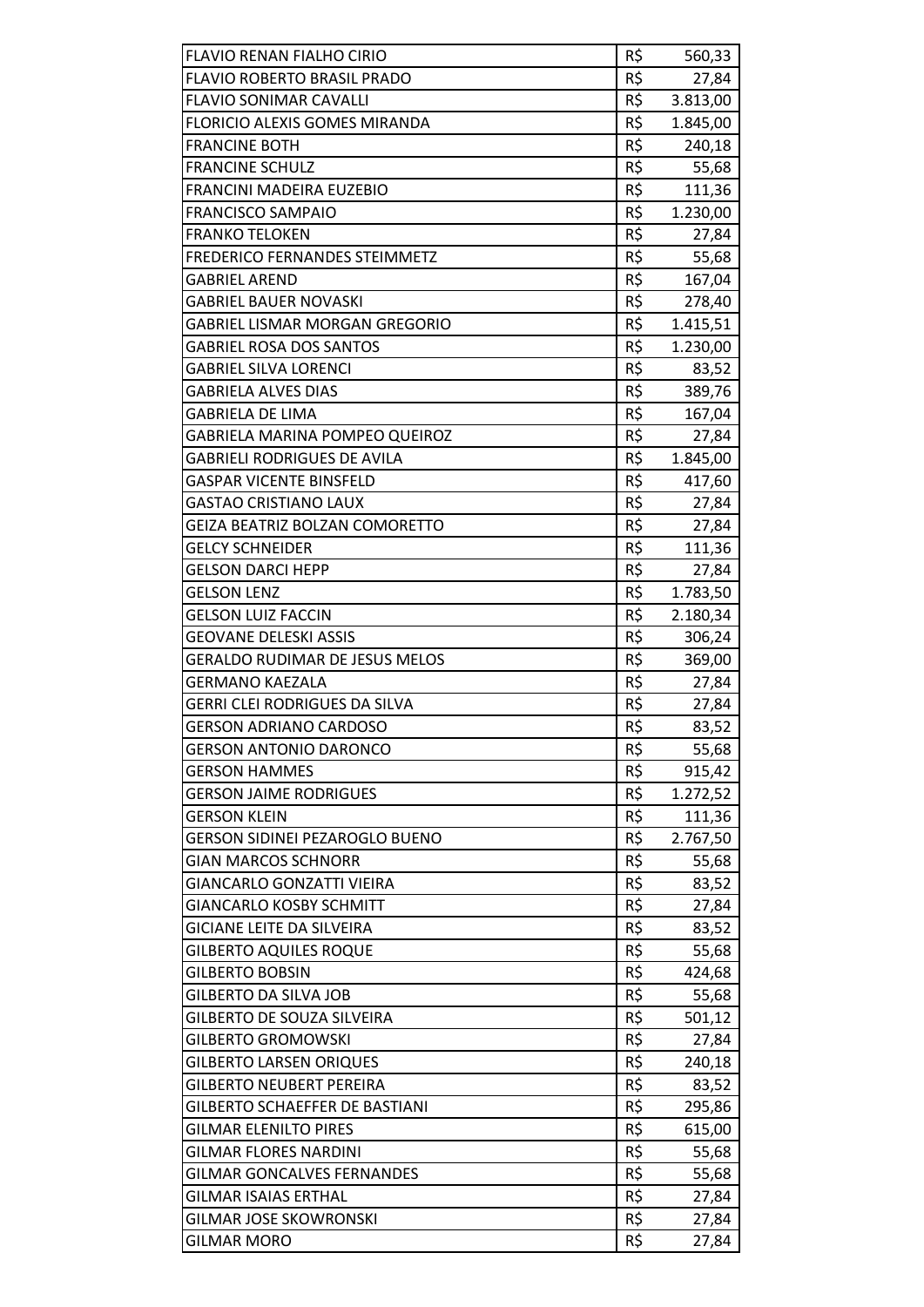| <b>GILMAR PEDRO PORTALUPPI</b>          | R\$ | 27,84    |
|-----------------------------------------|-----|----------|
| <b>GILNEI ANTONIO JOHANN</b>            | R\$ | 83,52    |
| GILNEI DA SILVA MACHADO                 | R\$ | 83,52    |
| <b>GILSON DE SOUZA</b>                  | R\$ | 139,20   |
| <b>GILSON DOS SANTOS FERREIRA</b>       | R\$ | 55,68    |
| <b>GILSON FRUHAUF BECKER</b>            | R\$ | 139,20   |
| <b>GILSON GENESIO GUNSCH</b>            | R\$ | 27,84    |
| <b>GILSON PRESTES SANTOS</b>            | R\$ | 27,84    |
| <b>GILSON SCHUSSLER</b>                 | R\$ | 396,84   |
| <b>GILSONEY KRUGER</b>                  | R\$ | 27,84    |
| <b>GILVAN GOMES VIVIAN</b>              | R\$ | 111,36   |
| <b>GIMENES JOSE PERIN</b>               | R\$ | 111,36   |
| <b>GIOSEPE MAINO BICA</b>               | R\$ | 991,86   |
| <b>GIOVANI ALBERTO BACIN</b>            | R\$ | 27,84    |
| GIOVANI DA SILVA FORNARI                | R\$ | 222,72   |
| <b>GIOVANI DE OLIVEIRA</b>              | R\$ | 55,68    |
| GIOVANI PEDROSO DA SILVA                | R\$ | 1.039,68 |
| <b>GIOVANI RODRIGUES</b>                | R\$ | 1.722,00 |
| GIOVANI TRICAI                          | R\$ | 2.152,50 |
| GIOVANNI SANT ANNA BRUM                 | R\$ | 1.599,00 |
| <b>GIULIANO CAMARGO PIRES</b>           | R\$ | 375,83   |
| <b>GIULIANO CRAUSS DARONCO</b>          | R\$ | 27,84    |
| <b>GLADIMIR ROGERIO AGUIAR DA SILVA</b> | R\$ | 55,68    |
| <b>GLEISON BURATTI</b>                  | R\$ | 27,84    |
| <b>GLENIO LUIZ MOMBACH</b>              | R\$ | 2.337,00 |
| <b>GLENIO NEUBAUER GARCIA</b>           | R\$ | 27,84    |
| GRAZIELA DE ALMEIDA                     | R\$ | 55,68    |
| <b>GREGORY DE MELLO CARVALHO</b>        | R\$ | 27,84    |
| GUILHERME ALEXANDRE BATISTA WOBETO      | R\$ | 389,76   |
| <b>GUILHERME ANILDO SCHULER</b>         | R\$ | 27,84    |
| <b>GUILHERME DA SILVA GUTLER</b>        | R\$ | 27,84    |
| <b>GUILHERME DE OLIVEIRA SANTOS</b>     | R\$ | 27,84    |
| <b>GUILHERME IGNACIO CABELLO</b>        | R\$ | 83,52    |
| <b>GUILHERME MORGANTI ESBROGLIO</b>     | R\$ | 786,33   |
| <b>GUILHERME PAIVA GOMES</b>            | R\$ | 1.585,84 |
| <b>GUSTAVO DA SILVA</b>                 | R\$ | 984,00   |
| GUSTAVO MACHADO OTTO                    | R\$ | 27,84    |
| <b>GUSTAVO ZANIOL MARSILIO</b>          | R\$ | 27,84    |
| HAIDE MARIA NOGUEIRA CALDEIRA           | R\$ | 278,40   |
| <b>HARLEI SCHNEIDER</b>                 | R\$ | 27,84    |
| HELIO ALCANTARA MAGALHAES ALVAREZ       | R\$ | 503,90   |
| HELIO MOIZES VILLANOVA VENTURA          | R\$ | 55,68    |
| <b>HELIO SILVEIRA DE SOUZA</b>          | R\$ | 779,52   |
| <b>HELIO WINKE BARTZ</b>                | R\$ | 55,68    |
| <b>HELLEN RODRIGUES ROCHA</b>           | R\$ | 27,84    |
| HELVIO JESUS SILVEIRA BITENCOURT        | R\$ | 27,84    |
| <b>HERBI DINEI KLEIN</b>                | R\$ | 1.414,50 |
| HERMES LUIZ DE SOUZA UBATUBA            | R\$ | 27,84    |
| HILSON ORESTES PETER JUNIOR             | R\$ | 473,28   |
| <b>HILTON DE BRITO</b>                  | R\$ | 27,84    |
| <b>HIPOLITO FELICIO BOLICO</b>          | R\$ | 27,84    |
| <b>HORACIO SANCHER</b>                  | R\$ | 27,84    |
| HUDINI CHIARAMONTE MACIEL               | R\$ | 139,20   |
| IGNACIO JOSE DE ARAUJO MAHFUZ           | R\$ | 184,50   |
|                                         |     |          |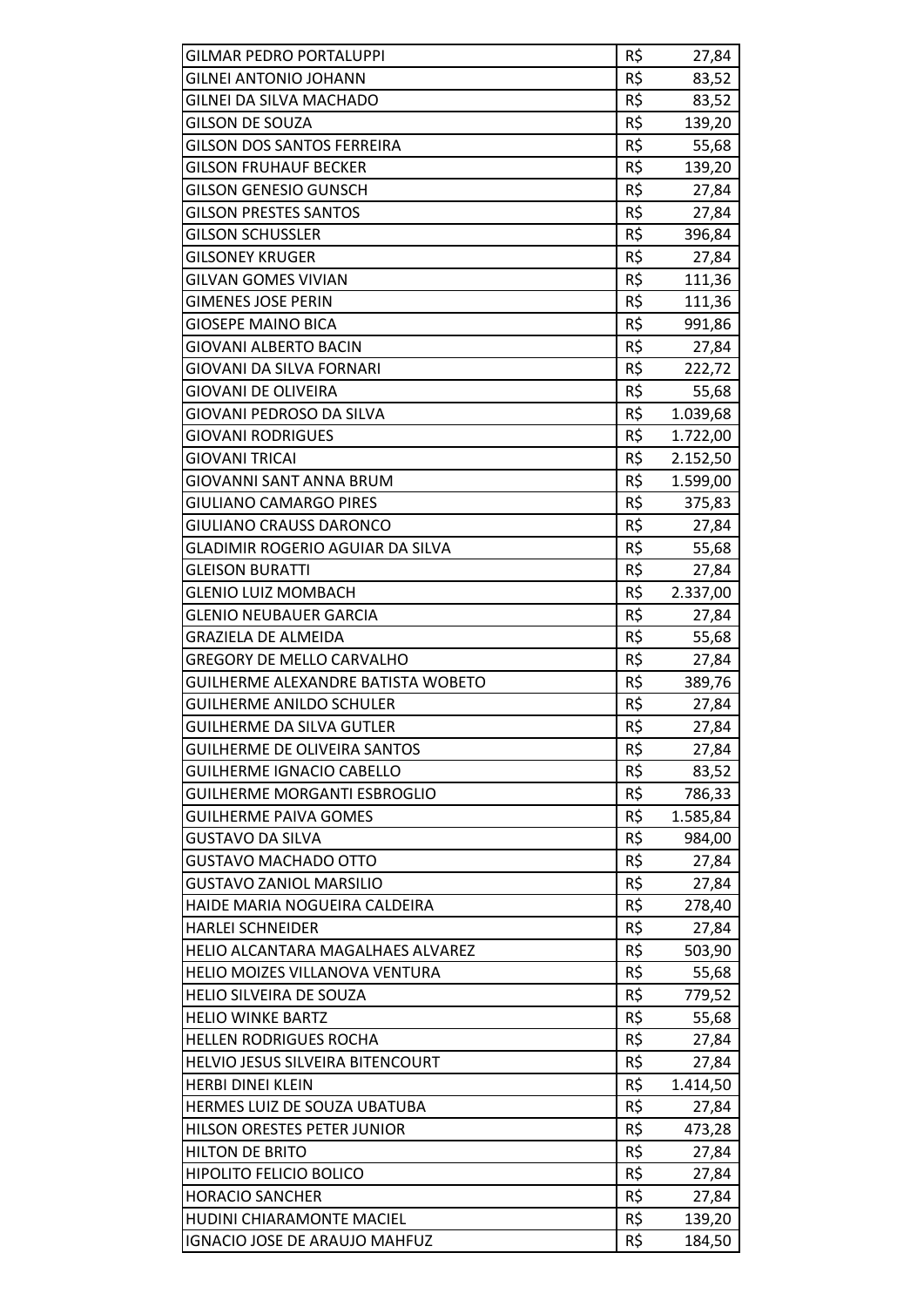| <b>IGOR XAVIER DE FIGUEIREDO</b>     | R\$ | 984,00           |
|--------------------------------------|-----|------------------|
| <b>ILMOR CONCEICAO DORR</b>          | R\$ | 83,52            |
| <b>ILSON FERNANDES LOPES</b>         | R\$ | 612,48           |
| <b>ILVO INACIO KOCHHANN</b>          | R\$ | 27,84            |
| <b>INACIO MARTINS DA SILVA</b>       | R\$ | 27,84            |
| <b>INOCENCIO NUNES DA CUNHA</b>      | R\$ | 55,68            |
| <b>IRACI MADALENA GALETI</b>         | R\$ | 27,84            |
| IRENO LOUREIRO DORNELLES NETO        | R\$ |                  |
| <b>ISIS SARAIVA PINTO</b>            | R\$ | 278,40<br>676,50 |
|                                      | R\$ |                  |
| <b>ISMAEL BRAUN</b>                  |     | 55,68            |
| <b>ISMAEL LAUX GHISIO</b>            | R\$ | 250,56           |
| <b>ITABIANA DOS SANTOS BRAGA</b>     | R\$ | 1.653,64         |
| <b>ITAMAR VELLEDA DIAS</b>           | R\$ | 676,49           |
| <b>IURI SANT ANA PACICO</b>          | R\$ | 194,88           |
| <b>IVAN CARLOS PALUDO</b>            | R\$ | 55,68            |
| <b>IVAN PAULO CORTELETTI</b>         | R\$ | 2.091,00         |
| IVAN SILVA DE AGUIAR                 | R\$ | 27,84            |
| IVAN SILVA DE OLIVEIRA               | R\$ | 167,04           |
| <b>IVANIO VARGAS DA ROSA</b>         | R\$ | 55,68            |
| <b>IVANIR MEDEIRO DE AVILA</b>       | R\$ | 111,36           |
| <b>IVANIR RODRIGO DE FREITAS</b>     | R\$ | 83,52            |
| <b>IVANOR ADELAR PETTER</b>          | R\$ | 389,76           |
| <b>IVAR ANTONIO TRICHES</b>          | R\$ | 268,02           |
| <b>IVETE CARMEM PORTH</b>            | R\$ | 27,84            |
| <b>IVO MARIO NALIN</b>               | R\$ | 802,54           |
| <b>IVO RICARDO PITZER RASIA</b>      | R\$ | 1.380,83         |
| <b>IVONIR ANDRE KONRATH</b>          | R\$ | 27,84            |
| <b>IVONIR FONTANA</b>                | R\$ | 27,84            |
| JACKSON SAINT PIERRE DULL RITTER     | R\$ | 55,68            |
| <b>JACO WILLE STAUDT</b>             | R\$ | 363,18           |
| JACQUELINE BEATRIZ FARIAS CARVALHO   | R\$ | 668,16           |
| JACQUES LUCIANO DA SILVA ROSA        | R\$ | 27,84            |
| <b>JACSON HAUSCHILD</b>              | R\$ | 3.724,16         |
| <b>JADIR AURI RHODEN</b>             | R\$ | 184,50           |
| JAIME DOS SANTOS GONCALVES           | R\$ | 1.710,36         |
| JAIME LUIZ BERSCH                    | R\$ | 27,84            |
| <b>JAIME NOSINI</b>                  | R\$ | 111,36           |
| <b>JAIR ANTONIO DRESCHER</b>         | R\$ | 27,84            |
| <b>JAIR ANTONIO RODRIGUES</b>        | R\$ | 167,04           |
| <b>JAIR CORSETTI MACHADO</b>         | R\$ | 250,56           |
| JAIR DE CONTO                        | R\$ | 253,34           |
| JAIR FRANCISCO STADTLOBER            | R\$ | 253,34           |
| <b>JAIR JABLONSKI</b>                | R\$ | 2.132,00         |
| <b>JAIR JOAO MADERS</b>              | R\$ | 27,84            |
| JAIR PEDRO DE AGUIAR                 | R\$ | 55,68            |
| <b>JAIR RICARDO RADDATZ</b>          | R\$ | 2.091,00         |
| <b>JAIRO BORGES FERNANDES</b>        | R\$ | 27,84            |
| <b>JAIRO BRAZ MEDEIROS</b>           | R\$ | 27,84            |
| JAIRO QUADROS VALENTI JUNIOR         | R\$ | 1.246,20         |
| <b>JANICE NUNES TUPARAY</b>          | R\$ | 27,84            |
| <b>JAQUES ALEX TANSCHEIT</b>         | R\$ | 111,36           |
| JAQUES DE FARIAS ULGUIM              | R\$ | 375,83           |
| JARBAS ARY DE OLIVEIRA               | R\$ | 55,68            |
| <b>JARBAS RODRIGO SILVEIRA GOMES</b> | R\$ | 27,84            |
|                                      |     |                  |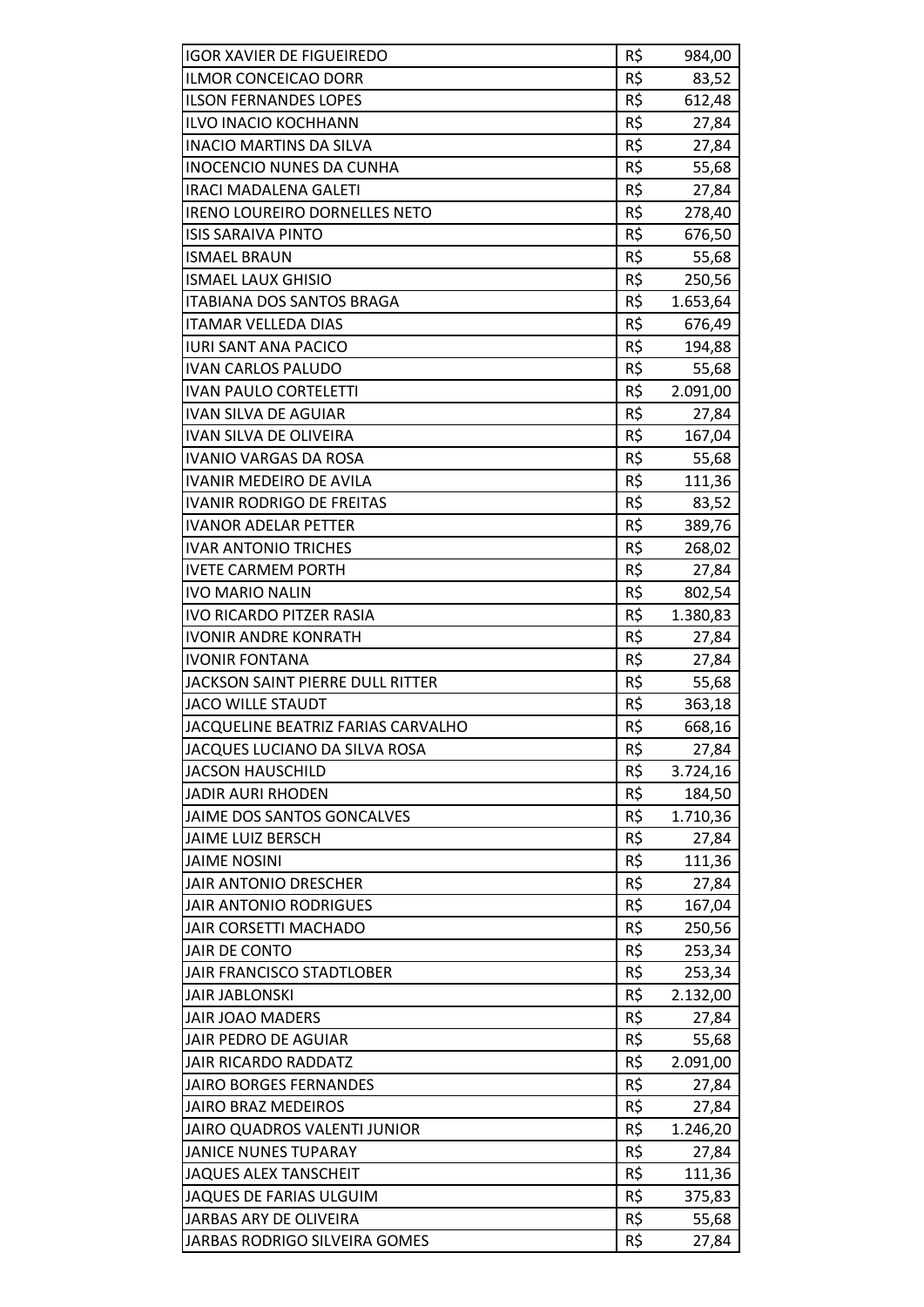| JARDEL PIZZUTI GRIEBELER                  | R\$ | 250,56   |
|-------------------------------------------|-----|----------|
| JAURO ROSA DO NASCIMENTO                  | R\$ | 83,52    |
| JAYME SIDNEY LEMOS JUNIOR                 | R\$ | 83,52    |
| JEAN CARLO FERREIRA COLOMBO               | R\$ | 1.660,50 |
| JEAN CARLO GALARÃA PEREIRA                | R\$ | 55,68    |
| JEAN CARLOS CORREA CARNEIRO               | R\$ | 668,16   |
| JEAN MARCELO LEIVAS SELVEIRA              | R\$ | 184,50   |
| JEFERSON BRUCKCHEN SCHONARDIE             | R\$ | 167,04   |
| JEFERSON DA SILVA BRUM                    | R\$ | 55,68    |
| JEFERSON DA VEIGA DE OLIVEIRA             | R\$ | 1.107,00 |
| JEFERSON DELGADO DA SILVA                 | R\$ | 111,36   |
| JEFERSON ELIAS KASPER                     | R\$ | 295,86   |
| JEFERSON IRIBARREM DE OLIVEIRA            | R\$ | 799,50   |
| JEFERSON MENEZES PALACIOS                 | R\$ | 1.537,50 |
| JEFERSON SILVEIRA                         | R\$ | 334,08   |
| <b>JERRI ANTONIO TATSCH</b>               | R\$ | 465,68   |
| <b>JERSON BARBOZA VINHAS</b>              | R\$ | 629,94   |
| <b>JESUM CARLOS CARVALHO</b>              | R\$ | 111,36   |
| <b>JESUS F. ALMEIDA PEREIRA</b>           | R\$ | 901,99   |
| JOANA AVILA PEREIRA                       | R\$ | 55,68    |
| JOAO ADELAR MALLMANN DE GODOI             | R\$ | 55,68    |
| JOAO ALFREDO SOARES DA SILVA              | R\$ | 334,08   |
| JOAO ANTONIO STEFFEN                      | R\$ | 1.688,34 |
| JOAO BALBINO DIAS FILHO                   | R\$ | 403,67   |
| JOAO BATISTA FAGUNDES DE CARVALHO         | R\$ | 83,52    |
| JOAO BATISTA PAILLO MACHADO               | R\$ | 27,84    |
| JOAO CARLOS DE MATTOS                     | R\$ | 562,36   |
| <b>JOAO CARLOS FLORES</b>                 | R\$ | 184,50   |
| JOAO CARLOS KONRAD JARDIM                 | R\$ | 1.845,00 |
| JOAO CARLOS MELO NORONHA                  | R\$ | 1.257,84 |
| JOAO DOS REIS BILHAR                      | R\$ | 139,20   |
| <b>JOAO FABIO DE PARIS</b>                | R\$ | 389,76   |
| JOAO FRANCISCO DE PAULA                   | R\$ | 55,68    |
| JOAO GILMAR PANTA FONTOURA                | R\$ | 55,68    |
| <b>JOAO LUIS SCHMAEDECKE</b>              | R\$ | 1.414,50 |
| JOAO PAULO COSTA SILVA                    | R\$ | 984,00   |
| JOAO PAULO PESEGOGINSKI FLORES DOS SANTOS | R\$ | 212,34   |
| JOAO ROBERTO VAZ DOS SANTOS               | R\$ | 519,84   |
| <b>JOAO ROGERIO OLIVEIRA</b>              | R\$ | 278,40   |
| JOAO SISLOMAR DE MELLO                    | R\$ | 184,50   |
| JOAO VIANEI POSSER DESCOVI                | R\$ | 723,84   |
| JOAREZ ADEMIR VIVIAN                      | R\$ | 451,00   |
| <b>JOCELI GONCALVES GUTERRES</b>          | R\$ | 139,20   |
| JOCELI STAN DE OLIVEIRA                   | R\$ | 27,84    |
| <b>JOCELITO MEDEIROS</b>                  | R\$ | 1.250,76 |
| <b>JOEL JUNG BONFIM</b>                   | R\$ | 307,50   |
| JOEL LISSARRAGA DE FREITAS                | R\$ | 27,84    |
| JOEL RICARDO HEMSING SCHUMACHER           | R\$ | 27,84    |
| <b>JOELSON PESCADOR</b>                   | R\$ | 83,52    |
| <b>JOLAIR ADAO AMARAL</b>                 | R\$ | 473,28   |
| <b>JONAS GUIMARAES NUNES</b>              | R\$ | 240,18   |
| <b>JONAS RIBOLI</b>                       | R\$ | 984,00   |
| <b>JONATAN JOSUE ANTON</b>                | R\$ | 225,50   |
| JONATAS MEÃALA MACHADO                    | R\$ | 528,96   |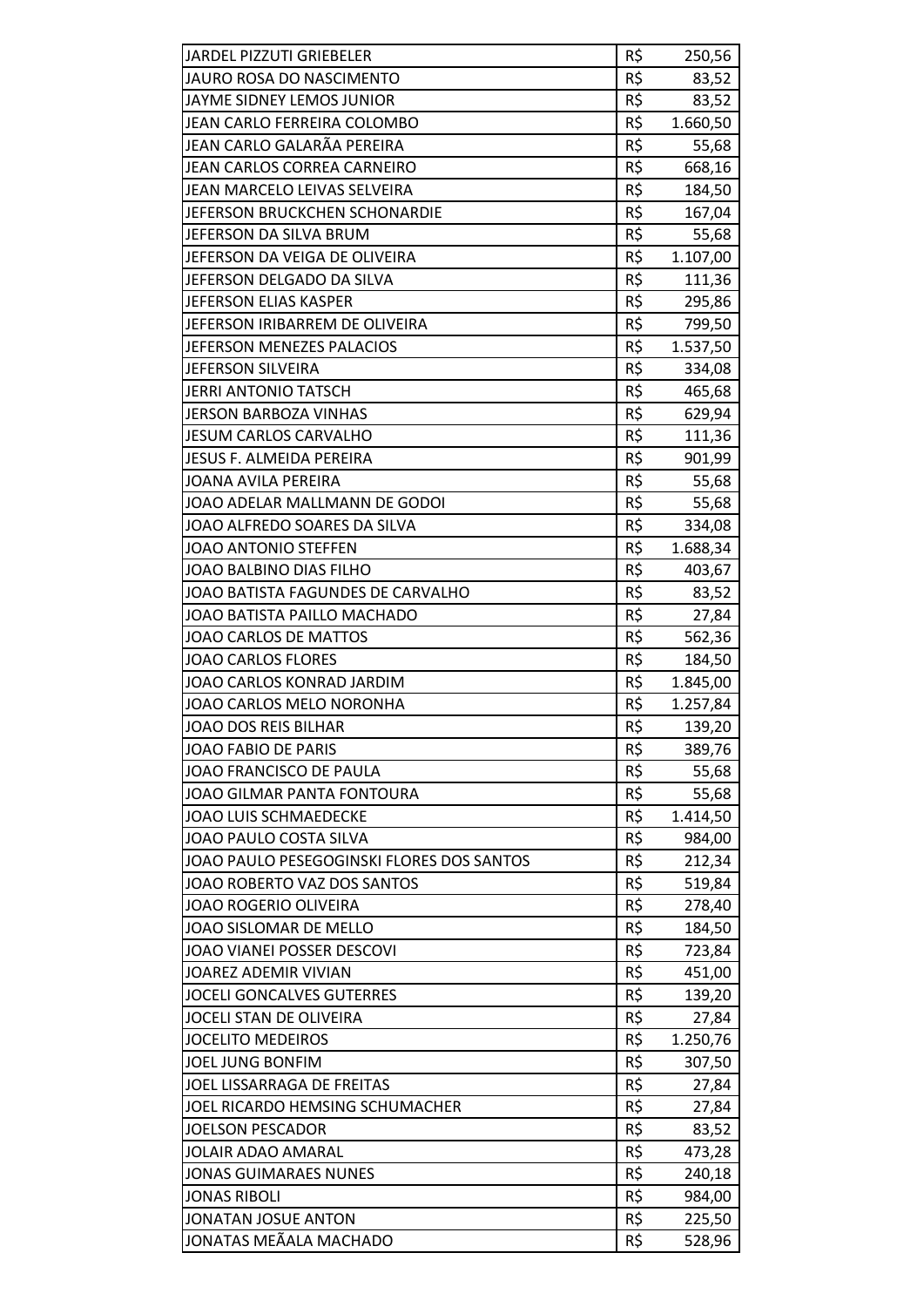| JONATAS RAFAEL DA SILVA             | R\$ | 27,84    |
|-------------------------------------|-----|----------|
| JONATHAN DA SILVA BROSE             | R\$ | 27,84    |
| <b>JONATHAN PERES ABREU</b>         | R\$ | 55,68    |
| JONE DAMACENO FARIA CORREA          | R\$ | 83,52    |
| JORCELI ARAUJO NOLASCO              | R\$ | 696,00   |
| JORDAN OLIVEIRA DA SILVA            | R\$ | 27,84    |
| JORGE ALBERTO ROQUE PINTO           | R\$ | 222,72   |
| JORGE ANDRADES MARTINS DA SILVA     | R\$ | 590,20   |
| JORGE ANTONIO CORREA DE CASTRO      | R\$ | 738,00   |
| <b>JORGE ANTONIO NIEKELLE</b>       | R\$ | 27,84    |
| JORGE CLEDENIR LEMOS DE ABREU       | R\$ | 307,50   |
| <b>JORGE GERALDO MARTINI</b>        | R\$ | 473,28   |
| JORGE HENRIQUE DA ROSA SILVA        | R\$ | 83,52    |
| <b>JORGE KOTLEWSKI</b>              | R\$ | 27,84    |
| <b>JORGE LUIS DEXHEIMER</b>         | R\$ | 27,84    |
| JORGE LUIZ COSTA MELO               | R\$ | 248,35   |
| JORGE LUIZ DE ALMEIDA LOPES         | R\$ | 27,84    |
| JORGE LUIZ JORNADA IVO              | R\$ | 307,50   |
| JORGE LUIZ KLUMB BORN               | R\$ | 111,36   |
| <b>JORGE LUIZ REGINATO</b>          | R\$ | 668,16   |
| <b>JORGE LUIZ STEFFEN</b>           | R\$ | 27,84    |
| JORGE ODIMAR ZANDONAI DA COSTA      | R\$ | 55,68    |
| <b>JORGE TEIXEIRA</b>               | R\$ | 111,36   |
| <b>JORGE VALMOR BENCKE</b>          | R\$ | 212,34   |
| <b>JORGE VEIMAR NUNES</b>           | R\$ | 222,72   |
| <b>JOSANA DE CANDIDO</b>            | R\$ | 27,84    |
| <b>JOSCELINO JOSE MIKULSKI</b>      | R\$ | 27,84    |
| JOSE AIRTON DOS SANTOS              | R\$ | 139,20   |
| <b>JOSE AIRTON PASETTO MARRAMON</b> | R\$ | 55,68    |
| <b>JOSE ALAIR DE MENEZES</b>        | R\$ | 55,68    |
| JOSE ALDOIR DA LUZ COSTA            | R\$ | 184,50   |
| <b>JOSE ALMIR VEIGA MENEZES</b>     | R\$ | 83,52    |
| JOSE ANTONIO MARIN DE OLIVEIRA      | R\$ | 225,50   |
| <b>JOSE ARMINDO CORVALAO</b>        | R\$ | 27,84    |
| JOSE AUGUSTO DA SILVA VIEIRA        | R\$ | 27,84    |
| <b>JOSE CARLOS CORREA ORTIZ</b>     | R\$ | 167,04   |
| <b>JOSE CASIMIRO CAETANO</b>        | R\$ | 1.414,50 |
| JOSE CLAUDIO DE ARAUJO COVALESKY    | R\$ | 410,00   |
| <b>JOSE DA CAMPO</b>                | R\$ | 222,72   |
| <b>JOSE EDUARDO LIA</b>             | R\$ | 528,96   |
| JOSE FRANCISCO SOUZA BUT            | R\$ | 27,84    |
| JOSE HOMERO FINAMOR PINTO           | R\$ | 240,18   |
| JOSE HORACIO SILVA DA SILVA         | R\$ | 55,68    |
| <b>JOSE IVAN DORNELLES MULER</b>    | R\$ | 83,52    |
| JOSE JACOB MARMITT                  | R\$ | 27,84    |
| <b>JOSE JOAREZ REQUE</b>            | R\$ | 1.626,84 |
| JOSE LEONARDO ANDRADE SILVA         | R\$ | 83,52    |
| JOSE LEONEL DE FREITAS MATTOS       | R\$ | 27,84    |
| JOSE LINDOMAR FERREIRA MACHADO      | R\$ | 222,72   |
| JOSE LUIS DE CAMPOS SEVERO          | R\$ | 225,50   |
| <b>JOSE LUIS GAIGER XAVIER</b>      | R\$ | 55,68    |
| JOSE LUIS VIEIRA PIETRO             | R\$ | 27,84    |
| JOSE LUIZ DE LIMA VIANNA            | R\$ | 212,34   |
| <b>JOSE LUIZ SOARES</b>             | R\$ | 615,00   |
|                                     |     |          |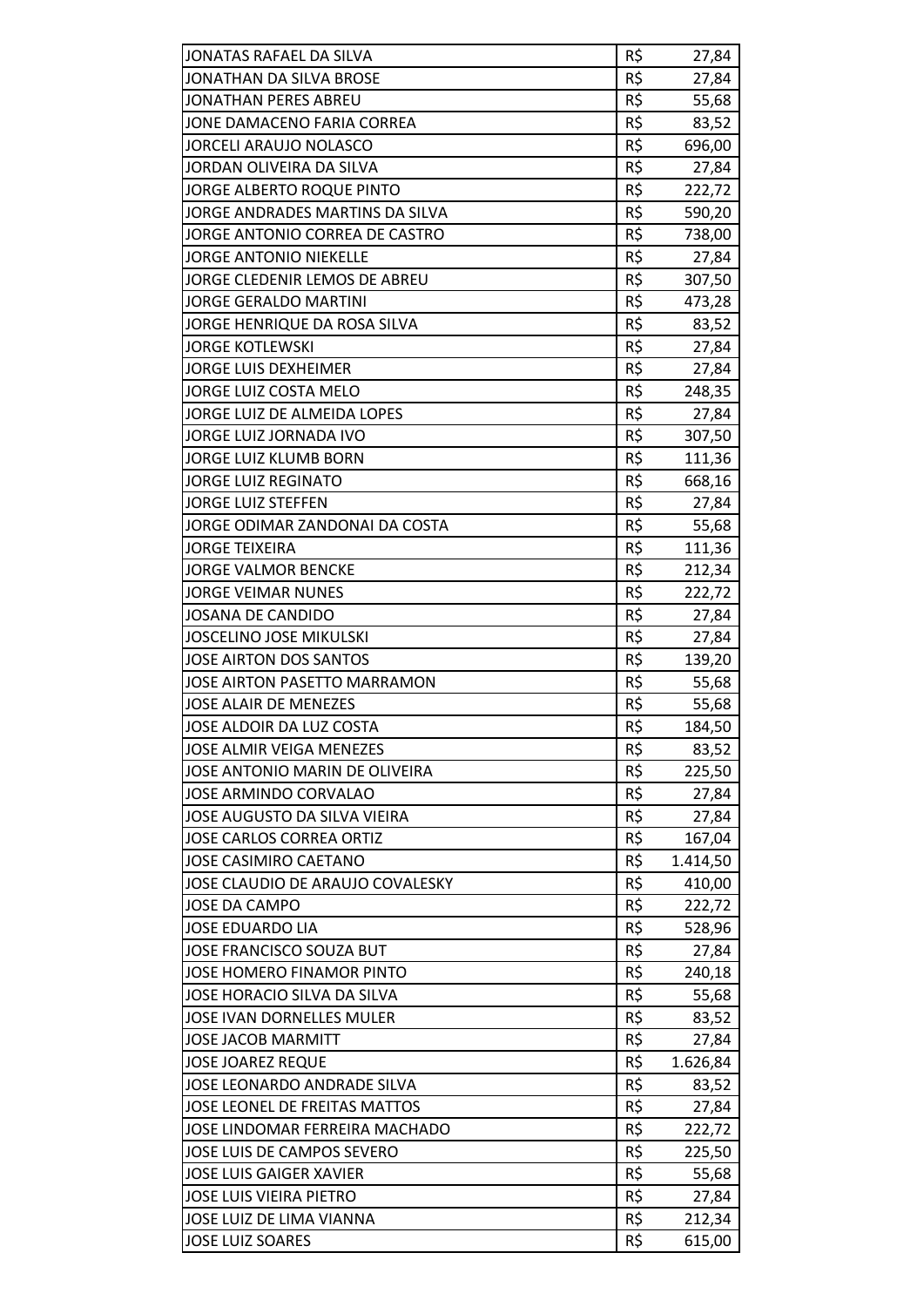| R\$<br>JOSE MARCELO ANTIQUEIRA DE LEMOS<br>225,50<br>JOSE MARCOS DE OLIVEIRA COSTA<br>R\$<br>55,68<br>R\$<br>55,68<br><b>JOSE NILTON VIEIRA GIDIEL</b><br>R\$<br>JOSE OLI ROCHA DOS SANTOS<br>27,84<br>R\$<br><b>JOSE PAULO METTLER</b><br>222,72<br>R\$<br>JOSE RICARDO RODRIGUES DA SILVA<br>612,48<br>R\$<br><b>JOSE ROBERTO CEOLIN EPSTEIN</b><br>167,04<br>R\$<br>JOSE TADEU DOS SANTOS ESPINDOLA<br>1.039,68<br>R\$<br>JOSE VALDIR MACHADO DOS SANTOS<br>27,84<br>R\$<br><b>JOSELIO SARAIVA</b><br>55,68<br>R\$<br><b>JOSIANE PISTORELLO</b><br>184,50<br>R\$<br><b>JOSMAR DO AMARAL VARGAS</b><br>2.091,00<br>R\$<br>JOZE BARCELLOS DOS SANTOS<br>1.845,00<br>R\$<br><b>JUAREZ BARIQUELO</b><br>27,84<br>R\$<br><b>JUAREZ GONCALVES ROMAN</b><br>27,84<br>R\$<br><b>JUAREZ PEREIRA FRANCILIO</b><br>553,50<br>R\$<br><b>JUCELITO MISSIO</b><br>656,00<br>R\$<br>55,68<br><b>JUCIMAR PANCOT</b><br>R\$<br><b>JUELMIR NUNES SARAIVA</b><br>83,52<br>R\$<br><b>JULIA MONDRZAK</b><br>27,84<br>R\$<br><b>JULIANA ANTUNES DE FREITAS</b><br>27,84<br>R\$<br><b>JULIANA FELIPIN</b><br>27,84<br>R\$<br>JULIANA MACHADO GASPAROTTO<br>1.537,48<br>R\$<br>JULIANO CEZAR SIQUEIRA DO NASCIMENTO<br>306,24<br>R\$<br><b>JULIANO GOULART</b><br>55,68<br>R\$<br><b>JULIANO MAFRA LEDUR</b><br>446,70<br>R\$<br>JULIANO MARQUES SONNEMANN<br>668,16<br>R\$<br>JULIANO MOREIRA DOS SANTOS<br>2.767,50<br>R\$<br><b>JULIANO NUGENT DA SILVA</b><br>184,50<br>R\$<br><b>JULIANO WENDT</b><br>27,84<br><b>JULIARDI LEMOS CORDEIRO</b><br>R\$<br>553,50<br>R\$<br>JULIO CESAR DO ESPIRITO SANTO ROCHA<br>334,08<br>R\$<br><b>JULIO CESAR SEADY</b><br>369,00<br>R\$<br><b>JURACIR HOESEL DE OLIVEIRA</b><br>2.091,00<br>R\$<br><b>JURANDIR ROQUE SOZIN</b><br>27,84<br>R\$<br><b>JUREMAR BAIRROS MACHADO</b><br>27,84<br>R\$<br>KARLA FRANCO MUNHOZ<br>55,68<br>R\$<br>KARLA MARIA CYPRIANO PIEPER<br>184,50<br>R\$<br>KATIA DANIELLE LIESENFELD<br>24,28<br>R\$<br>KATIUSCIA VOLTZ<br>27,84<br>R\$<br><b>KELLEN CASTRO VIANA</b><br>167,04<br>R\$<br>KERI RAQUEL PINHEIRO MARTINS MACHADO<br>27,84<br>R\$<br><b>KERLEN DE CARVALHO RIZZATI</b><br>601,33<br>R\$<br>LACI MARIANO MAIERON<br>676,49<br>R\$<br><b>LAIRTON SILVESTRINI</b><br>194,88<br>R\$<br><b>LASARO GELINGER</b><br>55,68<br>R\$<br>LAURA MARCUZZO PEREIRA<br>27,84<br>R\$<br>27,84<br>LAURI VALENTIN BARON<br>R\$<br>LAURITA DOS SANTOS TEIXEIRA VOLKWEIS<br>1.380,82<br>R\$<br><b>LAURO DE FREITAS FLORES</b><br>3.075,00<br>R\$<br>LAURO RODRIGUES SOBRINHO<br>556,80<br>R\$<br>LAURO VILMAR DREWS<br>27,84<br>R\$<br>111,36<br>LAZARO NEUMANN DE OLIVEIRA |                         |     |        |
|-----------------------------------------------------------------------------------------------------------------------------------------------------------------------------------------------------------------------------------------------------------------------------------------------------------------------------------------------------------------------------------------------------------------------------------------------------------------------------------------------------------------------------------------------------------------------------------------------------------------------------------------------------------------------------------------------------------------------------------------------------------------------------------------------------------------------------------------------------------------------------------------------------------------------------------------------------------------------------------------------------------------------------------------------------------------------------------------------------------------------------------------------------------------------------------------------------------------------------------------------------------------------------------------------------------------------------------------------------------------------------------------------------------------------------------------------------------------------------------------------------------------------------------------------------------------------------------------------------------------------------------------------------------------------------------------------------------------------------------------------------------------------------------------------------------------------------------------------------------------------------------------------------------------------------------------------------------------------------------------------------------------------------------------------------------------------------------------------------------------------------------------------------------------------------------------------------------------------------------------------------------------------------------------------------------------------------------------------------------------------------------------------------------------------------------------------------------------------------------------------------------------------------------------------------------------------------------------------------------------------|-------------------------|-----|--------|
|                                                                                                                                                                                                                                                                                                                                                                                                                                                                                                                                                                                                                                                                                                                                                                                                                                                                                                                                                                                                                                                                                                                                                                                                                                                                                                                                                                                                                                                                                                                                                                                                                                                                                                                                                                                                                                                                                                                                                                                                                                                                                                                                                                                                                                                                                                                                                                                                                                                                                                                                                                                                                       | JOSE MACEDO DE OLIVEIRA | R\$ | 451,00 |
|                                                                                                                                                                                                                                                                                                                                                                                                                                                                                                                                                                                                                                                                                                                                                                                                                                                                                                                                                                                                                                                                                                                                                                                                                                                                                                                                                                                                                                                                                                                                                                                                                                                                                                                                                                                                                                                                                                                                                                                                                                                                                                                                                                                                                                                                                                                                                                                                                                                                                                                                                                                                                       |                         |     |        |
|                                                                                                                                                                                                                                                                                                                                                                                                                                                                                                                                                                                                                                                                                                                                                                                                                                                                                                                                                                                                                                                                                                                                                                                                                                                                                                                                                                                                                                                                                                                                                                                                                                                                                                                                                                                                                                                                                                                                                                                                                                                                                                                                                                                                                                                                                                                                                                                                                                                                                                                                                                                                                       |                         |     |        |
|                                                                                                                                                                                                                                                                                                                                                                                                                                                                                                                                                                                                                                                                                                                                                                                                                                                                                                                                                                                                                                                                                                                                                                                                                                                                                                                                                                                                                                                                                                                                                                                                                                                                                                                                                                                                                                                                                                                                                                                                                                                                                                                                                                                                                                                                                                                                                                                                                                                                                                                                                                                                                       |                         |     |        |
|                                                                                                                                                                                                                                                                                                                                                                                                                                                                                                                                                                                                                                                                                                                                                                                                                                                                                                                                                                                                                                                                                                                                                                                                                                                                                                                                                                                                                                                                                                                                                                                                                                                                                                                                                                                                                                                                                                                                                                                                                                                                                                                                                                                                                                                                                                                                                                                                                                                                                                                                                                                                                       |                         |     |        |
|                                                                                                                                                                                                                                                                                                                                                                                                                                                                                                                                                                                                                                                                                                                                                                                                                                                                                                                                                                                                                                                                                                                                                                                                                                                                                                                                                                                                                                                                                                                                                                                                                                                                                                                                                                                                                                                                                                                                                                                                                                                                                                                                                                                                                                                                                                                                                                                                                                                                                                                                                                                                                       |                         |     |        |
|                                                                                                                                                                                                                                                                                                                                                                                                                                                                                                                                                                                                                                                                                                                                                                                                                                                                                                                                                                                                                                                                                                                                                                                                                                                                                                                                                                                                                                                                                                                                                                                                                                                                                                                                                                                                                                                                                                                                                                                                                                                                                                                                                                                                                                                                                                                                                                                                                                                                                                                                                                                                                       |                         |     |        |
|                                                                                                                                                                                                                                                                                                                                                                                                                                                                                                                                                                                                                                                                                                                                                                                                                                                                                                                                                                                                                                                                                                                                                                                                                                                                                                                                                                                                                                                                                                                                                                                                                                                                                                                                                                                                                                                                                                                                                                                                                                                                                                                                                                                                                                                                                                                                                                                                                                                                                                                                                                                                                       |                         |     |        |
|                                                                                                                                                                                                                                                                                                                                                                                                                                                                                                                                                                                                                                                                                                                                                                                                                                                                                                                                                                                                                                                                                                                                                                                                                                                                                                                                                                                                                                                                                                                                                                                                                                                                                                                                                                                                                                                                                                                                                                                                                                                                                                                                                                                                                                                                                                                                                                                                                                                                                                                                                                                                                       |                         |     |        |
|                                                                                                                                                                                                                                                                                                                                                                                                                                                                                                                                                                                                                                                                                                                                                                                                                                                                                                                                                                                                                                                                                                                                                                                                                                                                                                                                                                                                                                                                                                                                                                                                                                                                                                                                                                                                                                                                                                                                                                                                                                                                                                                                                                                                                                                                                                                                                                                                                                                                                                                                                                                                                       |                         |     |        |
|                                                                                                                                                                                                                                                                                                                                                                                                                                                                                                                                                                                                                                                                                                                                                                                                                                                                                                                                                                                                                                                                                                                                                                                                                                                                                                                                                                                                                                                                                                                                                                                                                                                                                                                                                                                                                                                                                                                                                                                                                                                                                                                                                                                                                                                                                                                                                                                                                                                                                                                                                                                                                       |                         |     |        |
|                                                                                                                                                                                                                                                                                                                                                                                                                                                                                                                                                                                                                                                                                                                                                                                                                                                                                                                                                                                                                                                                                                                                                                                                                                                                                                                                                                                                                                                                                                                                                                                                                                                                                                                                                                                                                                                                                                                                                                                                                                                                                                                                                                                                                                                                                                                                                                                                                                                                                                                                                                                                                       |                         |     |        |
|                                                                                                                                                                                                                                                                                                                                                                                                                                                                                                                                                                                                                                                                                                                                                                                                                                                                                                                                                                                                                                                                                                                                                                                                                                                                                                                                                                                                                                                                                                                                                                                                                                                                                                                                                                                                                                                                                                                                                                                                                                                                                                                                                                                                                                                                                                                                                                                                                                                                                                                                                                                                                       |                         |     |        |
|                                                                                                                                                                                                                                                                                                                                                                                                                                                                                                                                                                                                                                                                                                                                                                                                                                                                                                                                                                                                                                                                                                                                                                                                                                                                                                                                                                                                                                                                                                                                                                                                                                                                                                                                                                                                                                                                                                                                                                                                                                                                                                                                                                                                                                                                                                                                                                                                                                                                                                                                                                                                                       |                         |     |        |
|                                                                                                                                                                                                                                                                                                                                                                                                                                                                                                                                                                                                                                                                                                                                                                                                                                                                                                                                                                                                                                                                                                                                                                                                                                                                                                                                                                                                                                                                                                                                                                                                                                                                                                                                                                                                                                                                                                                                                                                                                                                                                                                                                                                                                                                                                                                                                                                                                                                                                                                                                                                                                       |                         |     |        |
|                                                                                                                                                                                                                                                                                                                                                                                                                                                                                                                                                                                                                                                                                                                                                                                                                                                                                                                                                                                                                                                                                                                                                                                                                                                                                                                                                                                                                                                                                                                                                                                                                                                                                                                                                                                                                                                                                                                                                                                                                                                                                                                                                                                                                                                                                                                                                                                                                                                                                                                                                                                                                       |                         |     |        |
|                                                                                                                                                                                                                                                                                                                                                                                                                                                                                                                                                                                                                                                                                                                                                                                                                                                                                                                                                                                                                                                                                                                                                                                                                                                                                                                                                                                                                                                                                                                                                                                                                                                                                                                                                                                                                                                                                                                                                                                                                                                                                                                                                                                                                                                                                                                                                                                                                                                                                                                                                                                                                       |                         |     |        |
|                                                                                                                                                                                                                                                                                                                                                                                                                                                                                                                                                                                                                                                                                                                                                                                                                                                                                                                                                                                                                                                                                                                                                                                                                                                                                                                                                                                                                                                                                                                                                                                                                                                                                                                                                                                                                                                                                                                                                                                                                                                                                                                                                                                                                                                                                                                                                                                                                                                                                                                                                                                                                       |                         |     |        |
|                                                                                                                                                                                                                                                                                                                                                                                                                                                                                                                                                                                                                                                                                                                                                                                                                                                                                                                                                                                                                                                                                                                                                                                                                                                                                                                                                                                                                                                                                                                                                                                                                                                                                                                                                                                                                                                                                                                                                                                                                                                                                                                                                                                                                                                                                                                                                                                                                                                                                                                                                                                                                       |                         |     |        |
|                                                                                                                                                                                                                                                                                                                                                                                                                                                                                                                                                                                                                                                                                                                                                                                                                                                                                                                                                                                                                                                                                                                                                                                                                                                                                                                                                                                                                                                                                                                                                                                                                                                                                                                                                                                                                                                                                                                                                                                                                                                                                                                                                                                                                                                                                                                                                                                                                                                                                                                                                                                                                       |                         |     |        |
|                                                                                                                                                                                                                                                                                                                                                                                                                                                                                                                                                                                                                                                                                                                                                                                                                                                                                                                                                                                                                                                                                                                                                                                                                                                                                                                                                                                                                                                                                                                                                                                                                                                                                                                                                                                                                                                                                                                                                                                                                                                                                                                                                                                                                                                                                                                                                                                                                                                                                                                                                                                                                       |                         |     |        |
|                                                                                                                                                                                                                                                                                                                                                                                                                                                                                                                                                                                                                                                                                                                                                                                                                                                                                                                                                                                                                                                                                                                                                                                                                                                                                                                                                                                                                                                                                                                                                                                                                                                                                                                                                                                                                                                                                                                                                                                                                                                                                                                                                                                                                                                                                                                                                                                                                                                                                                                                                                                                                       |                         |     |        |
|                                                                                                                                                                                                                                                                                                                                                                                                                                                                                                                                                                                                                                                                                                                                                                                                                                                                                                                                                                                                                                                                                                                                                                                                                                                                                                                                                                                                                                                                                                                                                                                                                                                                                                                                                                                                                                                                                                                                                                                                                                                                                                                                                                                                                                                                                                                                                                                                                                                                                                                                                                                                                       |                         |     |        |
|                                                                                                                                                                                                                                                                                                                                                                                                                                                                                                                                                                                                                                                                                                                                                                                                                                                                                                                                                                                                                                                                                                                                                                                                                                                                                                                                                                                                                                                                                                                                                                                                                                                                                                                                                                                                                                                                                                                                                                                                                                                                                                                                                                                                                                                                                                                                                                                                                                                                                                                                                                                                                       |                         |     |        |
|                                                                                                                                                                                                                                                                                                                                                                                                                                                                                                                                                                                                                                                                                                                                                                                                                                                                                                                                                                                                                                                                                                                                                                                                                                                                                                                                                                                                                                                                                                                                                                                                                                                                                                                                                                                                                                                                                                                                                                                                                                                                                                                                                                                                                                                                                                                                                                                                                                                                                                                                                                                                                       |                         |     |        |
|                                                                                                                                                                                                                                                                                                                                                                                                                                                                                                                                                                                                                                                                                                                                                                                                                                                                                                                                                                                                                                                                                                                                                                                                                                                                                                                                                                                                                                                                                                                                                                                                                                                                                                                                                                                                                                                                                                                                                                                                                                                                                                                                                                                                                                                                                                                                                                                                                                                                                                                                                                                                                       |                         |     |        |
|                                                                                                                                                                                                                                                                                                                                                                                                                                                                                                                                                                                                                                                                                                                                                                                                                                                                                                                                                                                                                                                                                                                                                                                                                                                                                                                                                                                                                                                                                                                                                                                                                                                                                                                                                                                                                                                                                                                                                                                                                                                                                                                                                                                                                                                                                                                                                                                                                                                                                                                                                                                                                       |                         |     |        |
|                                                                                                                                                                                                                                                                                                                                                                                                                                                                                                                                                                                                                                                                                                                                                                                                                                                                                                                                                                                                                                                                                                                                                                                                                                                                                                                                                                                                                                                                                                                                                                                                                                                                                                                                                                                                                                                                                                                                                                                                                                                                                                                                                                                                                                                                                                                                                                                                                                                                                                                                                                                                                       |                         |     |        |
|                                                                                                                                                                                                                                                                                                                                                                                                                                                                                                                                                                                                                                                                                                                                                                                                                                                                                                                                                                                                                                                                                                                                                                                                                                                                                                                                                                                                                                                                                                                                                                                                                                                                                                                                                                                                                                                                                                                                                                                                                                                                                                                                                                                                                                                                                                                                                                                                                                                                                                                                                                                                                       |                         |     |        |
|                                                                                                                                                                                                                                                                                                                                                                                                                                                                                                                                                                                                                                                                                                                                                                                                                                                                                                                                                                                                                                                                                                                                                                                                                                                                                                                                                                                                                                                                                                                                                                                                                                                                                                                                                                                                                                                                                                                                                                                                                                                                                                                                                                                                                                                                                                                                                                                                                                                                                                                                                                                                                       |                         |     |        |
|                                                                                                                                                                                                                                                                                                                                                                                                                                                                                                                                                                                                                                                                                                                                                                                                                                                                                                                                                                                                                                                                                                                                                                                                                                                                                                                                                                                                                                                                                                                                                                                                                                                                                                                                                                                                                                                                                                                                                                                                                                                                                                                                                                                                                                                                                                                                                                                                                                                                                                                                                                                                                       |                         |     |        |
|                                                                                                                                                                                                                                                                                                                                                                                                                                                                                                                                                                                                                                                                                                                                                                                                                                                                                                                                                                                                                                                                                                                                                                                                                                                                                                                                                                                                                                                                                                                                                                                                                                                                                                                                                                                                                                                                                                                                                                                                                                                                                                                                                                                                                                                                                                                                                                                                                                                                                                                                                                                                                       |                         |     |        |
|                                                                                                                                                                                                                                                                                                                                                                                                                                                                                                                                                                                                                                                                                                                                                                                                                                                                                                                                                                                                                                                                                                                                                                                                                                                                                                                                                                                                                                                                                                                                                                                                                                                                                                                                                                                                                                                                                                                                                                                                                                                                                                                                                                                                                                                                                                                                                                                                                                                                                                                                                                                                                       |                         |     |        |
|                                                                                                                                                                                                                                                                                                                                                                                                                                                                                                                                                                                                                                                                                                                                                                                                                                                                                                                                                                                                                                                                                                                                                                                                                                                                                                                                                                                                                                                                                                                                                                                                                                                                                                                                                                                                                                                                                                                                                                                                                                                                                                                                                                                                                                                                                                                                                                                                                                                                                                                                                                                                                       |                         |     |        |
|                                                                                                                                                                                                                                                                                                                                                                                                                                                                                                                                                                                                                                                                                                                                                                                                                                                                                                                                                                                                                                                                                                                                                                                                                                                                                                                                                                                                                                                                                                                                                                                                                                                                                                                                                                                                                                                                                                                                                                                                                                                                                                                                                                                                                                                                                                                                                                                                                                                                                                                                                                                                                       |                         |     |        |
|                                                                                                                                                                                                                                                                                                                                                                                                                                                                                                                                                                                                                                                                                                                                                                                                                                                                                                                                                                                                                                                                                                                                                                                                                                                                                                                                                                                                                                                                                                                                                                                                                                                                                                                                                                                                                                                                                                                                                                                                                                                                                                                                                                                                                                                                                                                                                                                                                                                                                                                                                                                                                       |                         |     |        |
|                                                                                                                                                                                                                                                                                                                                                                                                                                                                                                                                                                                                                                                                                                                                                                                                                                                                                                                                                                                                                                                                                                                                                                                                                                                                                                                                                                                                                                                                                                                                                                                                                                                                                                                                                                                                                                                                                                                                                                                                                                                                                                                                                                                                                                                                                                                                                                                                                                                                                                                                                                                                                       |                         |     |        |
|                                                                                                                                                                                                                                                                                                                                                                                                                                                                                                                                                                                                                                                                                                                                                                                                                                                                                                                                                                                                                                                                                                                                                                                                                                                                                                                                                                                                                                                                                                                                                                                                                                                                                                                                                                                                                                                                                                                                                                                                                                                                                                                                                                                                                                                                                                                                                                                                                                                                                                                                                                                                                       |                         |     |        |
|                                                                                                                                                                                                                                                                                                                                                                                                                                                                                                                                                                                                                                                                                                                                                                                                                                                                                                                                                                                                                                                                                                                                                                                                                                                                                                                                                                                                                                                                                                                                                                                                                                                                                                                                                                                                                                                                                                                                                                                                                                                                                                                                                                                                                                                                                                                                                                                                                                                                                                                                                                                                                       |                         |     |        |
|                                                                                                                                                                                                                                                                                                                                                                                                                                                                                                                                                                                                                                                                                                                                                                                                                                                                                                                                                                                                                                                                                                                                                                                                                                                                                                                                                                                                                                                                                                                                                                                                                                                                                                                                                                                                                                                                                                                                                                                                                                                                                                                                                                                                                                                                                                                                                                                                                                                                                                                                                                                                                       |                         |     |        |
|                                                                                                                                                                                                                                                                                                                                                                                                                                                                                                                                                                                                                                                                                                                                                                                                                                                                                                                                                                                                                                                                                                                                                                                                                                                                                                                                                                                                                                                                                                                                                                                                                                                                                                                                                                                                                                                                                                                                                                                                                                                                                                                                                                                                                                                                                                                                                                                                                                                                                                                                                                                                                       |                         |     |        |
|                                                                                                                                                                                                                                                                                                                                                                                                                                                                                                                                                                                                                                                                                                                                                                                                                                                                                                                                                                                                                                                                                                                                                                                                                                                                                                                                                                                                                                                                                                                                                                                                                                                                                                                                                                                                                                                                                                                                                                                                                                                                                                                                                                                                                                                                                                                                                                                                                                                                                                                                                                                                                       |                         |     |        |
|                                                                                                                                                                                                                                                                                                                                                                                                                                                                                                                                                                                                                                                                                                                                                                                                                                                                                                                                                                                                                                                                                                                                                                                                                                                                                                                                                                                                                                                                                                                                                                                                                                                                                                                                                                                                                                                                                                                                                                                                                                                                                                                                                                                                                                                                                                                                                                                                                                                                                                                                                                                                                       |                         |     |        |
|                                                                                                                                                                                                                                                                                                                                                                                                                                                                                                                                                                                                                                                                                                                                                                                                                                                                                                                                                                                                                                                                                                                                                                                                                                                                                                                                                                                                                                                                                                                                                                                                                                                                                                                                                                                                                                                                                                                                                                                                                                                                                                                                                                                                                                                                                                                                                                                                                                                                                                                                                                                                                       |                         |     |        |
|                                                                                                                                                                                                                                                                                                                                                                                                                                                                                                                                                                                                                                                                                                                                                                                                                                                                                                                                                                                                                                                                                                                                                                                                                                                                                                                                                                                                                                                                                                                                                                                                                                                                                                                                                                                                                                                                                                                                                                                                                                                                                                                                                                                                                                                                                                                                                                                                                                                                                                                                                                                                                       |                         |     |        |
|                                                                                                                                                                                                                                                                                                                                                                                                                                                                                                                                                                                                                                                                                                                                                                                                                                                                                                                                                                                                                                                                                                                                                                                                                                                                                                                                                                                                                                                                                                                                                                                                                                                                                                                                                                                                                                                                                                                                                                                                                                                                                                                                                                                                                                                                                                                                                                                                                                                                                                                                                                                                                       |                         |     |        |
|                                                                                                                                                                                                                                                                                                                                                                                                                                                                                                                                                                                                                                                                                                                                                                                                                                                                                                                                                                                                                                                                                                                                                                                                                                                                                                                                                                                                                                                                                                                                                                                                                                                                                                                                                                                                                                                                                                                                                                                                                                                                                                                                                                                                                                                                                                                                                                                                                                                                                                                                                                                                                       |                         |     |        |
|                                                                                                                                                                                                                                                                                                                                                                                                                                                                                                                                                                                                                                                                                                                                                                                                                                                                                                                                                                                                                                                                                                                                                                                                                                                                                                                                                                                                                                                                                                                                                                                                                                                                                                                                                                                                                                                                                                                                                                                                                                                                                                                                                                                                                                                                                                                                                                                                                                                                                                                                                                                                                       |                         |     |        |
|                                                                                                                                                                                                                                                                                                                                                                                                                                                                                                                                                                                                                                                                                                                                                                                                                                                                                                                                                                                                                                                                                                                                                                                                                                                                                                                                                                                                                                                                                                                                                                                                                                                                                                                                                                                                                                                                                                                                                                                                                                                                                                                                                                                                                                                                                                                                                                                                                                                                                                                                                                                                                       |                         |     |        |
|                                                                                                                                                                                                                                                                                                                                                                                                                                                                                                                                                                                                                                                                                                                                                                                                                                                                                                                                                                                                                                                                                                                                                                                                                                                                                                                                                                                                                                                                                                                                                                                                                                                                                                                                                                                                                                                                                                                                                                                                                                                                                                                                                                                                                                                                                                                                                                                                                                                                                                                                                                                                                       |                         |     |        |
|                                                                                                                                                                                                                                                                                                                                                                                                                                                                                                                                                                                                                                                                                                                                                                                                                                                                                                                                                                                                                                                                                                                                                                                                                                                                                                                                                                                                                                                                                                                                                                                                                                                                                                                                                                                                                                                                                                                                                                                                                                                                                                                                                                                                                                                                                                                                                                                                                                                                                                                                                                                                                       |                         |     |        |
|                                                                                                                                                                                                                                                                                                                                                                                                                                                                                                                                                                                                                                                                                                                                                                                                                                                                                                                                                                                                                                                                                                                                                                                                                                                                                                                                                                                                                                                                                                                                                                                                                                                                                                                                                                                                                                                                                                                                                                                                                                                                                                                                                                                                                                                                                                                                                                                                                                                                                                                                                                                                                       |                         |     |        |
|                                                                                                                                                                                                                                                                                                                                                                                                                                                                                                                                                                                                                                                                                                                                                                                                                                                                                                                                                                                                                                                                                                                                                                                                                                                                                                                                                                                                                                                                                                                                                                                                                                                                                                                                                                                                                                                                                                                                                                                                                                                                                                                                                                                                                                                                                                                                                                                                                                                                                                                                                                                                                       |                         |     |        |
|                                                                                                                                                                                                                                                                                                                                                                                                                                                                                                                                                                                                                                                                                                                                                                                                                                                                                                                                                                                                                                                                                                                                                                                                                                                                                                                                                                                                                                                                                                                                                                                                                                                                                                                                                                                                                                                                                                                                                                                                                                                                                                                                                                                                                                                                                                                                                                                                                                                                                                                                                                                                                       |                         |     |        |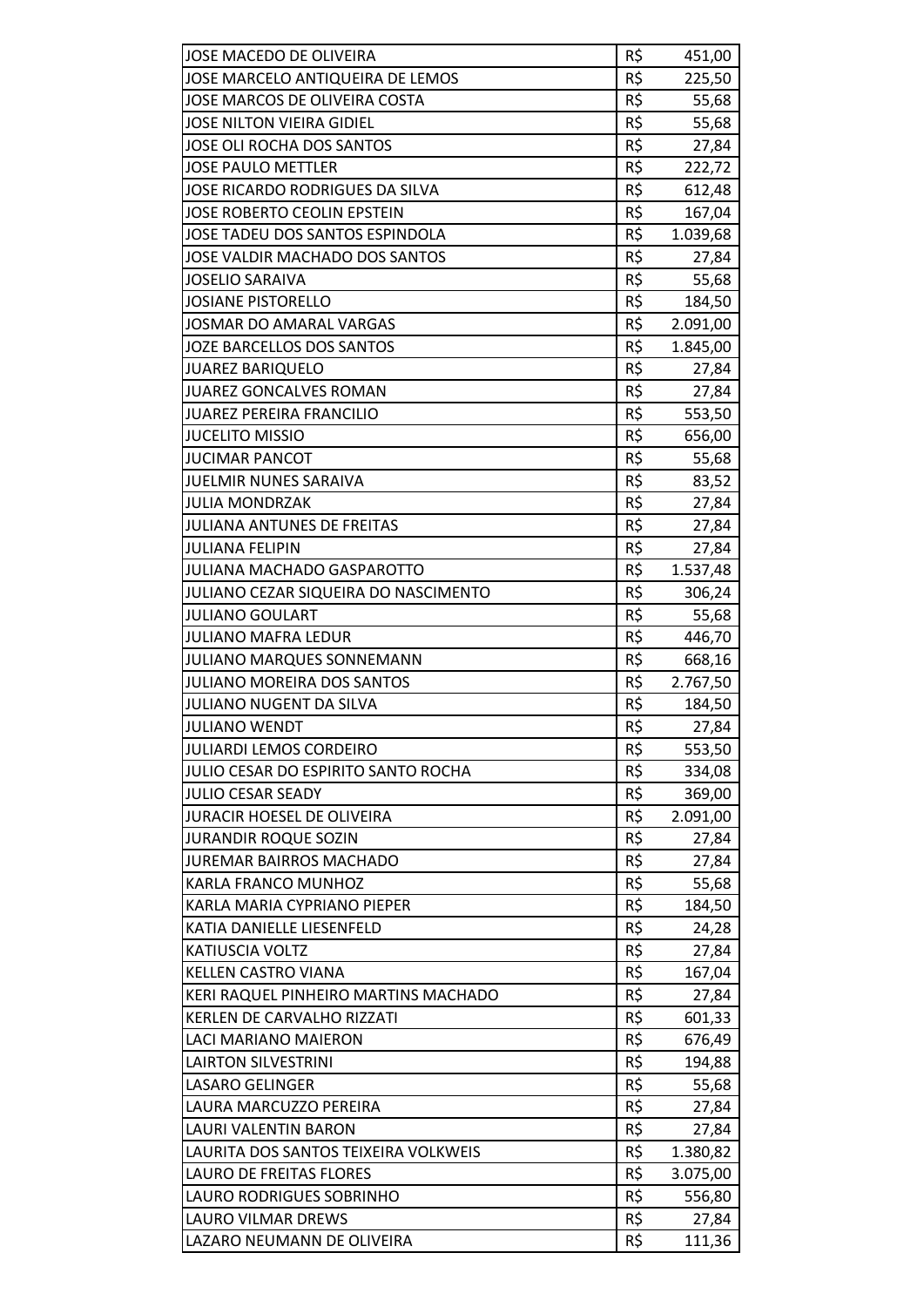| LEA PATRICIA PINHEIRO BASEI       | R\$ | 448,22   |
|-----------------------------------|-----|----------|
| LEANDRO ANDRE DE BARROS           | R\$ | 55,68    |
| LEANDRO BIZOTTO PADILHA           | R\$ | 612,48   |
| LEANDRO BRANDAO DE AZEVEDO        | R\$ | 27,84    |
| LEANDRO CAPITAO ROCA              | R\$ | 723,84   |
| LEANDRO DA LUZ PEREIRA            | R\$ | 27,84    |
| <b>LEANDRO DOS SANTOS MENDES</b>  | R\$ | 83,52    |
| <b>LEANDRO FERREIRA DE MORAES</b> | R\$ | 250,56   |
| LEANDRO FIORENZA CANTERLE         | R\$ | 184,50   |
| <b>LEANDRO JANGELL</b>            | R\$ | 27,84    |
| <b>LEANDRO MINUSCOLI</b>          | R\$ | 2.783,70 |
| LEANDRO MOREIRA EUFRAZIO          | R\$ | 334,08   |
| <b>LEANDRO NUNES LEITE</b>        | R\$ | 27,84    |
| <b>LEANDRO PEDO</b>               | R\$ | 212,34   |
| LEANDRO RODRIGUES DA CRUZ         | R\$ | 417,60   |
| <b>LEANDRO RODRIGUES DOYLE</b>    | R\$ | 738,00   |
| LEANDRO ROSA DE ALMEIDA           | R\$ | 55,68    |
| <b>LEANDRO SILVA MENEZES</b>      | R\$ | 1.578,50 |
| LEANDRO SOUSTRUZNIK AGUILAR       | R\$ | 167,04   |
| <b>LEANDRO TOGNON</b>             | R\$ | 139,20   |
| LEANDRO VALENTE NICOLAU           | R\$ | 83,52    |
| LELIO DA SILVA COSTA              | R\$ | 55,68    |
| LEO OLAVO AMARAL POSSANI          | R\$ | 307,50   |
| LEOMAR DA SILVA                   | R\$ | 225,50   |
| LEOMAR GANCHOROSKI BARCELOS       | R\$ | 27,84    |
| <b>LEONARA MISZEVSKI</b>          | R\$ | 27,84    |
| LEONARDO BOROWSKI PINHEIRO        | R\$ | 55,68    |
| <b>LEONARDO COSTA ALVES</b>       | R\$ | 111,36   |
| LEONARDO DAITX DE BITENCOURT      | R\$ | 668,16   |
| LEONARDO ESPINDOLA ROCHA          | R\$ | 55,68    |
| LEONARDO FERREIRA DE ALMEIDA      | R\$ | 55,68    |
| <b>LEONARDO GORGEN</b>            | R\$ | 501,12   |
| <b>LEONARDO JOSE PILZ</b>         | R\$ | 55,68    |
| <b>LEONARDO JULIO MARTINS</b>     | R\$ |          |
| <b>LEONARDO MATTES</b>            | R\$ | 278,40   |
|                                   | R\$ | 27,84    |
| LEONARDO SANTOS HUZALO            |     | 751,68   |
| LEONARDO SILVA DE MARINS          | R\$ | 83,52    |
| LEONARDO SOZIN RUFINO             | R\$ | 501,12   |
| <b>LEONARDO STUMPF</b>            | R\$ | 1.107,00 |
| LEONARDO TOSCANO DE BRITTO        | R\$ | 27,84    |
| LEONEL JAIME LOPES                | R\$ | 27,84    |
| LEONIL DOS SANTOS CAVALHEIRO      | R\$ | 615,00   |
| <b>LEONIR BRITZK</b>              | R\$ | 2.644,50 |
| LERIO RODRIGUES DA FONSECA        | R\$ | 410,00   |
| LETICIA DE FREITAS VELOSO         | R\$ | 307,50   |
| LETICIA PASTERNAK KRAMM           | R\$ | 2.118,84 |
| LIA DENISE DREHMER                | R\$ | 27,84    |
| LIA DENISE TIMANN                 | R\$ | 184,50   |
| <b>LIDIANE RADTKE</b>             | R\$ | 27,84    |
| LILIAN RODRIGUES DE LIMA          | R\$ | 27,84    |
| LINDONES FRANCISCO PAGANELLA      | R\$ | 27,84    |
| <b>LISETE ZECHIN</b>              | R\$ | 27,84    |
| LISIANE DE LIMA FIGUEREDO         | R\$ | 55,68    |
| LISIANE OTTONELLI BELINAZZO       | R\$ | 83,52    |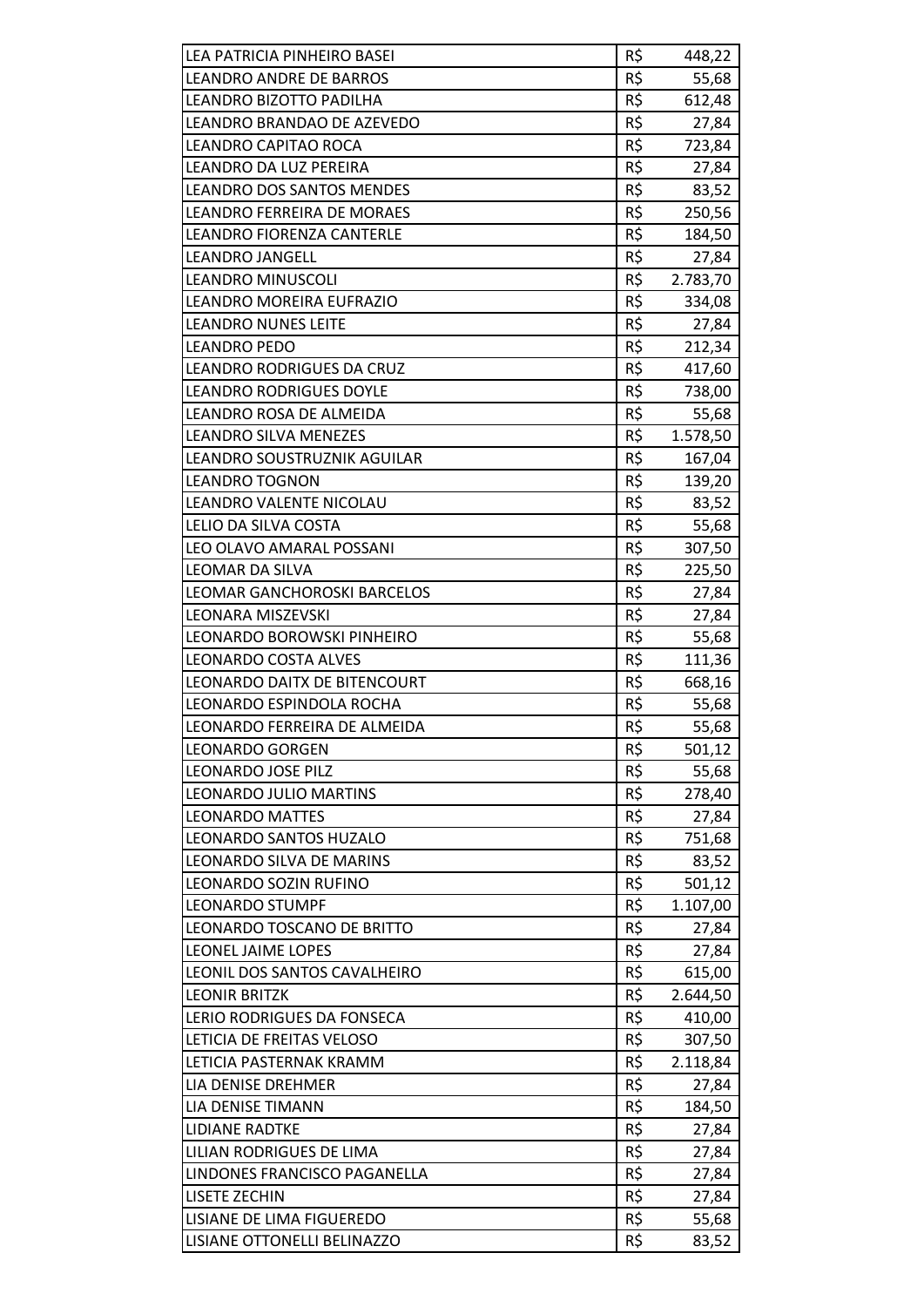| R\$<br>LISIANE VIDAL LIMA<br>553,50<br>R\$<br>LITANIA CONSOLADORA MIOTTO<br>253,34<br>R\$<br>LOICI MARIA CAMERA DE MELLO<br>27,84<br>R\$<br><b>LOIR KRUGER BRAHM</b><br>27,84<br>R\$<br>LOIVO DA SILVA GONCALVES<br>1.168,49<br>R\$<br>LOUISE DA ROSA CARDOSO<br>861,00<br>R\$<br><b>LUCAS GERHARD</b><br>2.152,50<br>R\$<br>LUCAS HENNICKA KUNZLER<br>27,84<br>R\$<br>LUCAS MARCHI DA MOTTA<br>307,50<br>R\$<br><b>LUCAS MARTINS</b><br>417,60<br>R\$<br>LUCAS SULZBACH RILHO<br>385,20<br>R\$<br>LUCELI GONCALVES VARGAS<br>27,84<br>R\$<br>LUCENIA MARIA KIST<br>676,49<br>R\$<br><b>LUCIA IARA SACOL</b><br>601,33<br>R\$<br>LUCIANA FRONZA CASTAMAN<br>167,04<br>R\$<br>LUCIANA MENDES MACHADO<br>55,68<br>R\$<br>LUCIANE PINHEIRO STOCK<br>430,50<br>R\$<br>LUCIANO CARVALHO DE ALMEIDA<br>240,18<br>R\$<br>LUCIANO DA COSTA GARCIA<br>758,50<br>R\$<br>LUCIANO DA SILVA<br>184,50<br>R\$<br>LUCIANO DOTTE<br>27,84<br>R\$<br><b>LUCIANO ELI MARTIN</b><br>908,84<br>R\$<br>LUCIANO FARINA MARCON<br>473,28<br>R\$<br>LUCIANO JACOB QUINTANA<br>334,08<br>R\$<br>LUCIANO MOREIRA MARTINS<br>27,84<br>R\$<br>LUCIANO PONCIANO VITT<br>1.030,08<br>R\$<br>LUCIANO RODRIGUES CARVALHO<br>83,52<br>R\$<br>LUCIANO VINICUS DALBERTO<br>55,68<br>R\$<br>LUCIELLI RODRIGUES DOS SANTOS<br>1.230,00<br>R\$<br>LUCIMAR FERREIRA DE SOUZA<br>225,50<br><b>LUCIO AGNES</b><br>R\$<br>553,50<br>R\$<br>LUCIO SERGIO MESQUITA CAMPBELL<br>396,84<br>R\$<br><b>LUCIO VARGAS MARQUES</b><br>55,68<br>R\$<br>LUDMILE GUADAGNIN LONDERO<br>55,68<br>R\$<br><b>LUIS ALBERTO STEHMANN</b><br>225,50<br>R\$<br>LUIS ANDRE DE ALMEIDA MACIEL<br>55,68<br>R\$<br>LUIS ANTONIO SILVEIRA DA ROCHA<br>779,52<br>R\$<br>LUIS CARLOS MALYSZ MICHELIN<br>307,50<br>R\$<br><b>LUIS CARLOS MARTINS</b><br>375,83<br>R\$<br>LUIS CESAR RAMBOR DA SILVA<br>83,52<br>R\$<br>LUIS EDUARDO MENDES<br>445,44<br>R\$<br>LUIS ERASMO DE FREITAS CAMPOS<br>225,50<br>R\$<br>LUIS FELIPE ALVES DOS SANTOS<br>1.230,00<br>R\$<br>LUIS FELIPE FALLAVENA DA ROSA<br>55,68<br>R\$<br>LUIS FELIPE LEAO PINHEIRO<br>184,50<br>R\$<br>LUIS FERNANDO CLARO LONGARAY<br>681,06<br>R\$<br>LUIS FERNANDO DA ROZA VIEIRA<br>533,00<br>R\$<br>LUIS FERNANDO ROSINSKI SKIERESZ<br>83,52<br>R\$<br>LUIS FERNANDO TRINDADE GOULART<br>83,52<br>R\$<br>LUIS GUSTAVO BAUCE VIEIRA<br>27,84<br>R\$<br>LUIS JERONIMO DORNELLES DA CUNHA<br>1.660,50<br>R\$<br><b>LUIS SERGIO BARCELOS</b><br>184,50 | <b>LISIANE SOARES SEVERO</b> | R\$ | 27,84  |
|-----------------------------------------------------------------------------------------------------------------------------------------------------------------------------------------------------------------------------------------------------------------------------------------------------------------------------------------------------------------------------------------------------------------------------------------------------------------------------------------------------------------------------------------------------------------------------------------------------------------------------------------------------------------------------------------------------------------------------------------------------------------------------------------------------------------------------------------------------------------------------------------------------------------------------------------------------------------------------------------------------------------------------------------------------------------------------------------------------------------------------------------------------------------------------------------------------------------------------------------------------------------------------------------------------------------------------------------------------------------------------------------------------------------------------------------------------------------------------------------------------------------------------------------------------------------------------------------------------------------------------------------------------------------------------------------------------------------------------------------------------------------------------------------------------------------------------------------------------------------------------------------------------------------------------------------------------------------------------------------------------------------------------------------------------------------------------------------------------------------------------------------------------------------------------------------------------------------------------------------------------------------------------------------------------------------------------------------------------------------------------------------------------------------------------------------------|------------------------------|-----|--------|
|                                                                                                                                                                                                                                                                                                                                                                                                                                                                                                                                                                                                                                                                                                                                                                                                                                                                                                                                                                                                                                                                                                                                                                                                                                                                                                                                                                                                                                                                                                                                                                                                                                                                                                                                                                                                                                                                                                                                                                                                                                                                                                                                                                                                                                                                                                                                                                                                                                               |                              |     |        |
|                                                                                                                                                                                                                                                                                                                                                                                                                                                                                                                                                                                                                                                                                                                                                                                                                                                                                                                                                                                                                                                                                                                                                                                                                                                                                                                                                                                                                                                                                                                                                                                                                                                                                                                                                                                                                                                                                                                                                                                                                                                                                                                                                                                                                                                                                                                                                                                                                                               |                              |     |        |
|                                                                                                                                                                                                                                                                                                                                                                                                                                                                                                                                                                                                                                                                                                                                                                                                                                                                                                                                                                                                                                                                                                                                                                                                                                                                                                                                                                                                                                                                                                                                                                                                                                                                                                                                                                                                                                                                                                                                                                                                                                                                                                                                                                                                                                                                                                                                                                                                                                               |                              |     |        |
|                                                                                                                                                                                                                                                                                                                                                                                                                                                                                                                                                                                                                                                                                                                                                                                                                                                                                                                                                                                                                                                                                                                                                                                                                                                                                                                                                                                                                                                                                                                                                                                                                                                                                                                                                                                                                                                                                                                                                                                                                                                                                                                                                                                                                                                                                                                                                                                                                                               |                              |     |        |
|                                                                                                                                                                                                                                                                                                                                                                                                                                                                                                                                                                                                                                                                                                                                                                                                                                                                                                                                                                                                                                                                                                                                                                                                                                                                                                                                                                                                                                                                                                                                                                                                                                                                                                                                                                                                                                                                                                                                                                                                                                                                                                                                                                                                                                                                                                                                                                                                                                               |                              |     |        |
|                                                                                                                                                                                                                                                                                                                                                                                                                                                                                                                                                                                                                                                                                                                                                                                                                                                                                                                                                                                                                                                                                                                                                                                                                                                                                                                                                                                                                                                                                                                                                                                                                                                                                                                                                                                                                                                                                                                                                                                                                                                                                                                                                                                                                                                                                                                                                                                                                                               |                              |     |        |
|                                                                                                                                                                                                                                                                                                                                                                                                                                                                                                                                                                                                                                                                                                                                                                                                                                                                                                                                                                                                                                                                                                                                                                                                                                                                                                                                                                                                                                                                                                                                                                                                                                                                                                                                                                                                                                                                                                                                                                                                                                                                                                                                                                                                                                                                                                                                                                                                                                               |                              |     |        |
|                                                                                                                                                                                                                                                                                                                                                                                                                                                                                                                                                                                                                                                                                                                                                                                                                                                                                                                                                                                                                                                                                                                                                                                                                                                                                                                                                                                                                                                                                                                                                                                                                                                                                                                                                                                                                                                                                                                                                                                                                                                                                                                                                                                                                                                                                                                                                                                                                                               |                              |     |        |
|                                                                                                                                                                                                                                                                                                                                                                                                                                                                                                                                                                                                                                                                                                                                                                                                                                                                                                                                                                                                                                                                                                                                                                                                                                                                                                                                                                                                                                                                                                                                                                                                                                                                                                                                                                                                                                                                                                                                                                                                                                                                                                                                                                                                                                                                                                                                                                                                                                               |                              |     |        |
|                                                                                                                                                                                                                                                                                                                                                                                                                                                                                                                                                                                                                                                                                                                                                                                                                                                                                                                                                                                                                                                                                                                                                                                                                                                                                                                                                                                                                                                                                                                                                                                                                                                                                                                                                                                                                                                                                                                                                                                                                                                                                                                                                                                                                                                                                                                                                                                                                                               |                              |     |        |
|                                                                                                                                                                                                                                                                                                                                                                                                                                                                                                                                                                                                                                                                                                                                                                                                                                                                                                                                                                                                                                                                                                                                                                                                                                                                                                                                                                                                                                                                                                                                                                                                                                                                                                                                                                                                                                                                                                                                                                                                                                                                                                                                                                                                                                                                                                                                                                                                                                               |                              |     |        |
|                                                                                                                                                                                                                                                                                                                                                                                                                                                                                                                                                                                                                                                                                                                                                                                                                                                                                                                                                                                                                                                                                                                                                                                                                                                                                                                                                                                                                                                                                                                                                                                                                                                                                                                                                                                                                                                                                                                                                                                                                                                                                                                                                                                                                                                                                                                                                                                                                                               |                              |     |        |
|                                                                                                                                                                                                                                                                                                                                                                                                                                                                                                                                                                                                                                                                                                                                                                                                                                                                                                                                                                                                                                                                                                                                                                                                                                                                                                                                                                                                                                                                                                                                                                                                                                                                                                                                                                                                                                                                                                                                                                                                                                                                                                                                                                                                                                                                                                                                                                                                                                               |                              |     |        |
|                                                                                                                                                                                                                                                                                                                                                                                                                                                                                                                                                                                                                                                                                                                                                                                                                                                                                                                                                                                                                                                                                                                                                                                                                                                                                                                                                                                                                                                                                                                                                                                                                                                                                                                                                                                                                                                                                                                                                                                                                                                                                                                                                                                                                                                                                                                                                                                                                                               |                              |     |        |
|                                                                                                                                                                                                                                                                                                                                                                                                                                                                                                                                                                                                                                                                                                                                                                                                                                                                                                                                                                                                                                                                                                                                                                                                                                                                                                                                                                                                                                                                                                                                                                                                                                                                                                                                                                                                                                                                                                                                                                                                                                                                                                                                                                                                                                                                                                                                                                                                                                               |                              |     |        |
|                                                                                                                                                                                                                                                                                                                                                                                                                                                                                                                                                                                                                                                                                                                                                                                                                                                                                                                                                                                                                                                                                                                                                                                                                                                                                                                                                                                                                                                                                                                                                                                                                                                                                                                                                                                                                                                                                                                                                                                                                                                                                                                                                                                                                                                                                                                                                                                                                                               |                              |     |        |
|                                                                                                                                                                                                                                                                                                                                                                                                                                                                                                                                                                                                                                                                                                                                                                                                                                                                                                                                                                                                                                                                                                                                                                                                                                                                                                                                                                                                                                                                                                                                                                                                                                                                                                                                                                                                                                                                                                                                                                                                                                                                                                                                                                                                                                                                                                                                                                                                                                               |                              |     |        |
|                                                                                                                                                                                                                                                                                                                                                                                                                                                                                                                                                                                                                                                                                                                                                                                                                                                                                                                                                                                                                                                                                                                                                                                                                                                                                                                                                                                                                                                                                                                                                                                                                                                                                                                                                                                                                                                                                                                                                                                                                                                                                                                                                                                                                                                                                                                                                                                                                                               |                              |     |        |
|                                                                                                                                                                                                                                                                                                                                                                                                                                                                                                                                                                                                                                                                                                                                                                                                                                                                                                                                                                                                                                                                                                                                                                                                                                                                                                                                                                                                                                                                                                                                                                                                                                                                                                                                                                                                                                                                                                                                                                                                                                                                                                                                                                                                                                                                                                                                                                                                                                               |                              |     |        |
|                                                                                                                                                                                                                                                                                                                                                                                                                                                                                                                                                                                                                                                                                                                                                                                                                                                                                                                                                                                                                                                                                                                                                                                                                                                                                                                                                                                                                                                                                                                                                                                                                                                                                                                                                                                                                                                                                                                                                                                                                                                                                                                                                                                                                                                                                                                                                                                                                                               |                              |     |        |
|                                                                                                                                                                                                                                                                                                                                                                                                                                                                                                                                                                                                                                                                                                                                                                                                                                                                                                                                                                                                                                                                                                                                                                                                                                                                                                                                                                                                                                                                                                                                                                                                                                                                                                                                                                                                                                                                                                                                                                                                                                                                                                                                                                                                                                                                                                                                                                                                                                               |                              |     |        |
|                                                                                                                                                                                                                                                                                                                                                                                                                                                                                                                                                                                                                                                                                                                                                                                                                                                                                                                                                                                                                                                                                                                                                                                                                                                                                                                                                                                                                                                                                                                                                                                                                                                                                                                                                                                                                                                                                                                                                                                                                                                                                                                                                                                                                                                                                                                                                                                                                                               |                              |     |        |
|                                                                                                                                                                                                                                                                                                                                                                                                                                                                                                                                                                                                                                                                                                                                                                                                                                                                                                                                                                                                                                                                                                                                                                                                                                                                                                                                                                                                                                                                                                                                                                                                                                                                                                                                                                                                                                                                                                                                                                                                                                                                                                                                                                                                                                                                                                                                                                                                                                               |                              |     |        |
|                                                                                                                                                                                                                                                                                                                                                                                                                                                                                                                                                                                                                                                                                                                                                                                                                                                                                                                                                                                                                                                                                                                                                                                                                                                                                                                                                                                                                                                                                                                                                                                                                                                                                                                                                                                                                                                                                                                                                                                                                                                                                                                                                                                                                                                                                                                                                                                                                                               |                              |     |        |
|                                                                                                                                                                                                                                                                                                                                                                                                                                                                                                                                                                                                                                                                                                                                                                                                                                                                                                                                                                                                                                                                                                                                                                                                                                                                                                                                                                                                                                                                                                                                                                                                                                                                                                                                                                                                                                                                                                                                                                                                                                                                                                                                                                                                                                                                                                                                                                                                                                               |                              |     |        |
|                                                                                                                                                                                                                                                                                                                                                                                                                                                                                                                                                                                                                                                                                                                                                                                                                                                                                                                                                                                                                                                                                                                                                                                                                                                                                                                                                                                                                                                                                                                                                                                                                                                                                                                                                                                                                                                                                                                                                                                                                                                                                                                                                                                                                                                                                                                                                                                                                                               |                              |     |        |
|                                                                                                                                                                                                                                                                                                                                                                                                                                                                                                                                                                                                                                                                                                                                                                                                                                                                                                                                                                                                                                                                                                                                                                                                                                                                                                                                                                                                                                                                                                                                                                                                                                                                                                                                                                                                                                                                                                                                                                                                                                                                                                                                                                                                                                                                                                                                                                                                                                               |                              |     |        |
|                                                                                                                                                                                                                                                                                                                                                                                                                                                                                                                                                                                                                                                                                                                                                                                                                                                                                                                                                                                                                                                                                                                                                                                                                                                                                                                                                                                                                                                                                                                                                                                                                                                                                                                                                                                                                                                                                                                                                                                                                                                                                                                                                                                                                                                                                                                                                                                                                                               |                              |     |        |
|                                                                                                                                                                                                                                                                                                                                                                                                                                                                                                                                                                                                                                                                                                                                                                                                                                                                                                                                                                                                                                                                                                                                                                                                                                                                                                                                                                                                                                                                                                                                                                                                                                                                                                                                                                                                                                                                                                                                                                                                                                                                                                                                                                                                                                                                                                                                                                                                                                               |                              |     |        |
|                                                                                                                                                                                                                                                                                                                                                                                                                                                                                                                                                                                                                                                                                                                                                                                                                                                                                                                                                                                                                                                                                                                                                                                                                                                                                                                                                                                                                                                                                                                                                                                                                                                                                                                                                                                                                                                                                                                                                                                                                                                                                                                                                                                                                                                                                                                                                                                                                                               |                              |     |        |
|                                                                                                                                                                                                                                                                                                                                                                                                                                                                                                                                                                                                                                                                                                                                                                                                                                                                                                                                                                                                                                                                                                                                                                                                                                                                                                                                                                                                                                                                                                                                                                                                                                                                                                                                                                                                                                                                                                                                                                                                                                                                                                                                                                                                                                                                                                                                                                                                                                               |                              |     |        |
|                                                                                                                                                                                                                                                                                                                                                                                                                                                                                                                                                                                                                                                                                                                                                                                                                                                                                                                                                                                                                                                                                                                                                                                                                                                                                                                                                                                                                                                                                                                                                                                                                                                                                                                                                                                                                                                                                                                                                                                                                                                                                                                                                                                                                                                                                                                                                                                                                                               |                              |     |        |
|                                                                                                                                                                                                                                                                                                                                                                                                                                                                                                                                                                                                                                                                                                                                                                                                                                                                                                                                                                                                                                                                                                                                                                                                                                                                                                                                                                                                                                                                                                                                                                                                                                                                                                                                                                                                                                                                                                                                                                                                                                                                                                                                                                                                                                                                                                                                                                                                                                               |                              |     |        |
|                                                                                                                                                                                                                                                                                                                                                                                                                                                                                                                                                                                                                                                                                                                                                                                                                                                                                                                                                                                                                                                                                                                                                                                                                                                                                                                                                                                                                                                                                                                                                                                                                                                                                                                                                                                                                                                                                                                                                                                                                                                                                                                                                                                                                                                                                                                                                                                                                                               |                              |     |        |
|                                                                                                                                                                                                                                                                                                                                                                                                                                                                                                                                                                                                                                                                                                                                                                                                                                                                                                                                                                                                                                                                                                                                                                                                                                                                                                                                                                                                                                                                                                                                                                                                                                                                                                                                                                                                                                                                                                                                                                                                                                                                                                                                                                                                                                                                                                                                                                                                                                               |                              |     |        |
|                                                                                                                                                                                                                                                                                                                                                                                                                                                                                                                                                                                                                                                                                                                                                                                                                                                                                                                                                                                                                                                                                                                                                                                                                                                                                                                                                                                                                                                                                                                                                                                                                                                                                                                                                                                                                                                                                                                                                                                                                                                                                                                                                                                                                                                                                                                                                                                                                                               |                              |     |        |
|                                                                                                                                                                                                                                                                                                                                                                                                                                                                                                                                                                                                                                                                                                                                                                                                                                                                                                                                                                                                                                                                                                                                                                                                                                                                                                                                                                                                                                                                                                                                                                                                                                                                                                                                                                                                                                                                                                                                                                                                                                                                                                                                                                                                                                                                                                                                                                                                                                               |                              |     |        |
|                                                                                                                                                                                                                                                                                                                                                                                                                                                                                                                                                                                                                                                                                                                                                                                                                                                                                                                                                                                                                                                                                                                                                                                                                                                                                                                                                                                                                                                                                                                                                                                                                                                                                                                                                                                                                                                                                                                                                                                                                                                                                                                                                                                                                                                                                                                                                                                                                                               |                              |     |        |
|                                                                                                                                                                                                                                                                                                                                                                                                                                                                                                                                                                                                                                                                                                                                                                                                                                                                                                                                                                                                                                                                                                                                                                                                                                                                                                                                                                                                                                                                                                                                                                                                                                                                                                                                                                                                                                                                                                                                                                                                                                                                                                                                                                                                                                                                                                                                                                                                                                               |                              |     |        |
|                                                                                                                                                                                                                                                                                                                                                                                                                                                                                                                                                                                                                                                                                                                                                                                                                                                                                                                                                                                                                                                                                                                                                                                                                                                                                                                                                                                                                                                                                                                                                                                                                                                                                                                                                                                                                                                                                                                                                                                                                                                                                                                                                                                                                                                                                                                                                                                                                                               |                              |     |        |
|                                                                                                                                                                                                                                                                                                                                                                                                                                                                                                                                                                                                                                                                                                                                                                                                                                                                                                                                                                                                                                                                                                                                                                                                                                                                                                                                                                                                                                                                                                                                                                                                                                                                                                                                                                                                                                                                                                                                                                                                                                                                                                                                                                                                                                                                                                                                                                                                                                               |                              |     |        |
|                                                                                                                                                                                                                                                                                                                                                                                                                                                                                                                                                                                                                                                                                                                                                                                                                                                                                                                                                                                                                                                                                                                                                                                                                                                                                                                                                                                                                                                                                                                                                                                                                                                                                                                                                                                                                                                                                                                                                                                                                                                                                                                                                                                                                                                                                                                                                                                                                                               |                              |     |        |
|                                                                                                                                                                                                                                                                                                                                                                                                                                                                                                                                                                                                                                                                                                                                                                                                                                                                                                                                                                                                                                                                                                                                                                                                                                                                                                                                                                                                                                                                                                                                                                                                                                                                                                                                                                                                                                                                                                                                                                                                                                                                                                                                                                                                                                                                                                                                                                                                                                               |                              |     |        |
|                                                                                                                                                                                                                                                                                                                                                                                                                                                                                                                                                                                                                                                                                                                                                                                                                                                                                                                                                                                                                                                                                                                                                                                                                                                                                                                                                                                                                                                                                                                                                                                                                                                                                                                                                                                                                                                                                                                                                                                                                                                                                                                                                                                                                                                                                                                                                                                                                                               |                              |     |        |
|                                                                                                                                                                                                                                                                                                                                                                                                                                                                                                                                                                                                                                                                                                                                                                                                                                                                                                                                                                                                                                                                                                                                                                                                                                                                                                                                                                                                                                                                                                                                                                                                                                                                                                                                                                                                                                                                                                                                                                                                                                                                                                                                                                                                                                                                                                                                                                                                                                               |                              |     |        |
|                                                                                                                                                                                                                                                                                                                                                                                                                                                                                                                                                                                                                                                                                                                                                                                                                                                                                                                                                                                                                                                                                                                                                                                                                                                                                                                                                                                                                                                                                                                                                                                                                                                                                                                                                                                                                                                                                                                                                                                                                                                                                                                                                                                                                                                                                                                                                                                                                                               |                              |     |        |
|                                                                                                                                                                                                                                                                                                                                                                                                                                                                                                                                                                                                                                                                                                                                                                                                                                                                                                                                                                                                                                                                                                                                                                                                                                                                                                                                                                                                                                                                                                                                                                                                                                                                                                                                                                                                                                                                                                                                                                                                                                                                                                                                                                                                                                                                                                                                                                                                                                               |                              |     |        |
|                                                                                                                                                                                                                                                                                                                                                                                                                                                                                                                                                                                                                                                                                                                                                                                                                                                                                                                                                                                                                                                                                                                                                                                                                                                                                                                                                                                                                                                                                                                                                                                                                                                                                                                                                                                                                                                                                                                                                                                                                                                                                                                                                                                                                                                                                                                                                                                                                                               |                              |     |        |
|                                                                                                                                                                                                                                                                                                                                                                                                                                                                                                                                                                                                                                                                                                                                                                                                                                                                                                                                                                                                                                                                                                                                                                                                                                                                                                                                                                                                                                                                                                                                                                                                                                                                                                                                                                                                                                                                                                                                                                                                                                                                                                                                                                                                                                                                                                                                                                                                                                               |                              |     |        |
|                                                                                                                                                                                                                                                                                                                                                                                                                                                                                                                                                                                                                                                                                                                                                                                                                                                                                                                                                                                                                                                                                                                                                                                                                                                                                                                                                                                                                                                                                                                                                                                                                                                                                                                                                                                                                                                                                                                                                                                                                                                                                                                                                                                                                                                                                                                                                                                                                                               |                              |     |        |
|                                                                                                                                                                                                                                                                                                                                                                                                                                                                                                                                                                                                                                                                                                                                                                                                                                                                                                                                                                                                                                                                                                                                                                                                                                                                                                                                                                                                                                                                                                                                                                                                                                                                                                                                                                                                                                                                                                                                                                                                                                                                                                                                                                                                                                                                                                                                                                                                                                               |                              |     |        |
|                                                                                                                                                                                                                                                                                                                                                                                                                                                                                                                                                                                                                                                                                                                                                                                                                                                                                                                                                                                                                                                                                                                                                                                                                                                                                                                                                                                                                                                                                                                                                                                                                                                                                                                                                                                                                                                                                                                                                                                                                                                                                                                                                                                                                                                                                                                                                                                                                                               |                              |     |        |
|                                                                                                                                                                                                                                                                                                                                                                                                                                                                                                                                                                                                                                                                                                                                                                                                                                                                                                                                                                                                                                                                                                                                                                                                                                                                                                                                                                                                                                                                                                                                                                                                                                                                                                                                                                                                                                                                                                                                                                                                                                                                                                                                                                                                                                                                                                                                                                                                                                               |                              |     |        |
|                                                                                                                                                                                                                                                                                                                                                                                                                                                                                                                                                                                                                                                                                                                                                                                                                                                                                                                                                                                                                                                                                                                                                                                                                                                                                                                                                                                                                                                                                                                                                                                                                                                                                                                                                                                                                                                                                                                                                                                                                                                                                                                                                                                                                                                                                                                                                                                                                                               | LUIZ ANTONIO BARFKNECHT      | R\$ | 369,00 |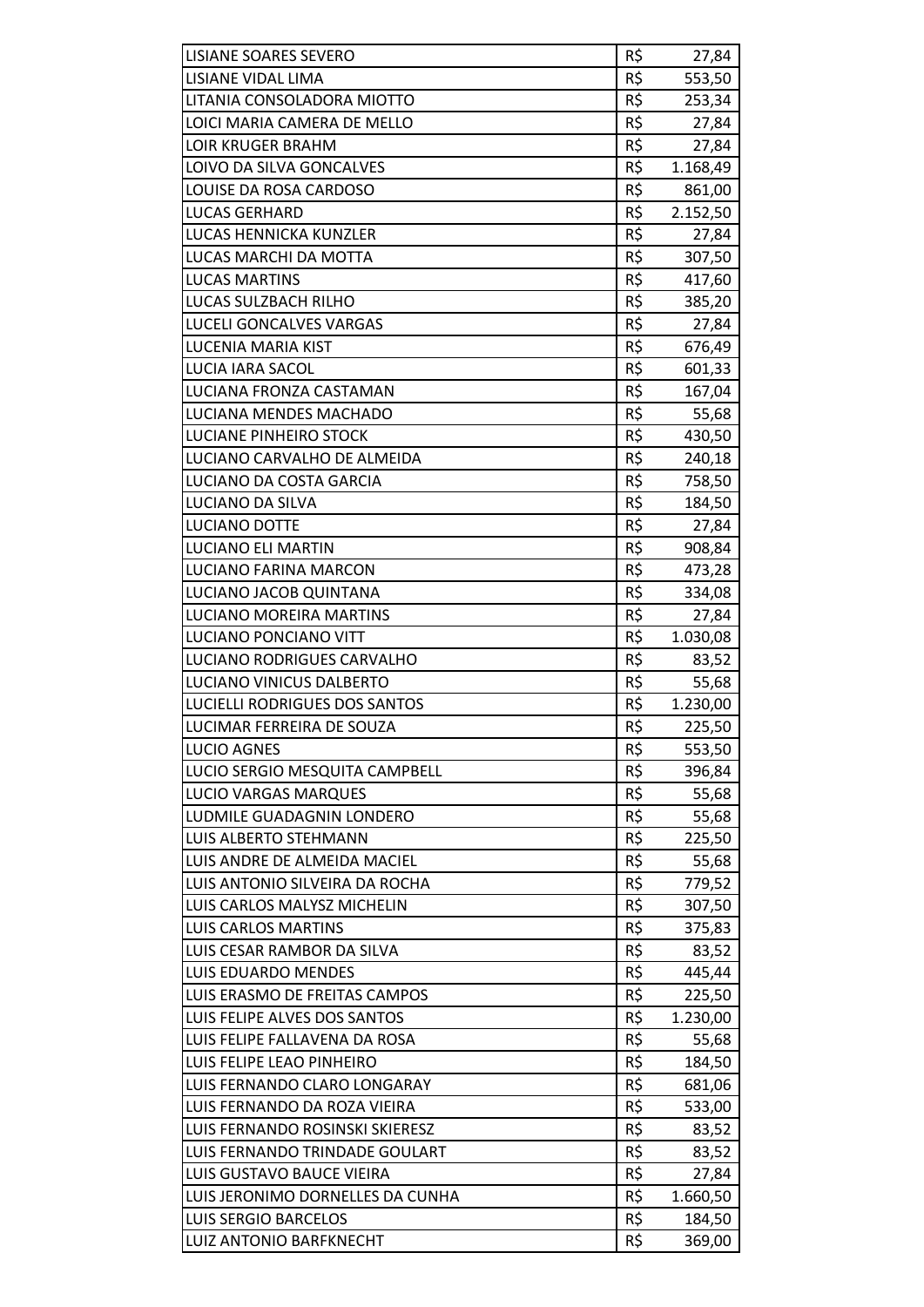| <b>LUIZ AUGUSTO SCHMIDT</b>              | R\$        | 27,84    |
|------------------------------------------|------------|----------|
| LUIZ CARLOS CRUZ DE MELO SERENO          | R\$        | 281,18   |
| LUIZ CARLOS DOS SANTOS                   | R\$<br>R\$ | 27,84    |
| LUIZ CARLOS KLUSENER FILHO               | R\$        | 55,68    |
| LUIZ CARLOS SALVADOR CUNHA JUNIOR        | R\$        | 363,18   |
| <b>LUIZ CARLOS SCHNEIDER</b>             |            | 668,16   |
| LUIZ CARLOS SEVAGE BITENCURT             | R\$        | 27,84    |
| <b>LUIZ CARLOS VIVAN</b>                 | R\$        | 27,84    |
| <b>LUIZ ERNESTO FERRARETTO</b>           | R\$        | 835,20   |
| LUIZ FELIPE ZIMMERMANN ODY               | R\$        | 27,84    |
| LUIZ FERNANDO FIGUEIREDO DORNELES JUNIOR | R\$        | 1.278,60 |
| LUIZ GUSTAVO MEDEIROS RICALDE            | R\$        | 1.230,00 |
| LUIZ GUSTAVO PETRY MACHADO               | R\$        | 27,84    |
| LUIZ JUNIOR SOARES DA PAIXAO             | R\$        | 676,50   |
| LUIZ PEDRO GOMES DA LUZ                  | R\$        | 55,68    |
| <b>LUIZ PINHEIRO SARMENTO</b>            | R\$        | 225,50   |
| <b>LUTERO FRACASSO</b>                   | R\$        | 27,84    |
| <b>LUTIER RODRIGO CARDOSO</b>            | R\$        | 83,52    |
| <b>MAGLIANE FIN MARTINI</b>              | R\$        | 111,36   |
| <b>MAGNUS DOS PASSOS</b>                 | R\$        | 111,36   |
| <b>MAICON ENIO ELSENBACH</b>             | R\$        | 27,84    |
| <b>MALTA MARIA FLUCK</b>                 | R\$        | 83,52    |
| MANOEL JOAQUIM VIEIRA CARVALHO           | R\$        | 751,66   |
| MANOEL PADAO PALMEIRA                    | R\$        | 389,76   |
| MANOEL RICARDO DA SILVA MUNIZ            | R\$        | 27,84    |
| <b>MARA REGINA WEBER</b>                 | R\$        | 184,50   |
| <b>MARCEL BITTENCOURT LOPES</b>          | R\$        | 420,38   |
| <b>MARCEL DOS SANTOS VILANTE</b>         | R\$        | 27,84    |
| <b>MARCEL NIELSEN</b>                    | R\$        | 1.968,00 |
| <b>MARCELINO JEK</b>                     | R\$        | 55,68    |
| <b>MARCELINO JOSE HOSS BECKER</b>        | R\$        | 27,84    |
| MARCELO BENJAMIN PIVETA ROSSAROLLA       | R\$        | 139,20   |
| <b>MARCELO DOYLE BENITES</b>             | R\$        | 553,50   |
| <b>MARCELO FERREIRA</b>                  | R\$        | 55,68    |
| MARCELO GOMES SCHMACHTENBERG             | R\$        | 27,84    |
| MARCELO HASSEN DA SILVA                  | R\$        | 55,68    |
| MARCELO LUIZ EMMENDOERFER                | R\$        | 553,50   |
| MARCELO NUNES DA SILVA                   | R\$        | 1.031,34 |
| <b>MARCELO PINTO KLINGER</b>             | R\$        | 225,50   |
| MARCELO RAMALHO DE JESUS                 | R\$        | 389,76   |
| <b>MARCELO SANTOS FIORIN</b>             | R\$        | 306,24   |
| <b>MARCELO SCHUSTER</b>                  | R\$        | 27,84    |
| <b>MARCELO SCHWEIGHOFER</b>              | R\$        | 27,84    |
| <b>MARCELO TEIXEIRA DOS REIS</b>         | R\$        | 27,84    |
| MARCIA FERREIRA DOS SANTOS               | R\$        | 83,52    |
| MARCIA LEMOS DOS SANTOS RAMOS            | R\$        | 473,28   |
| MARCIANO DAL PIZZOL                      | R\$        | 27,84    |
| <b>MARCIANO ESTEVES</b>                  | R\$        | 27,84    |
| MARCIENA FERREIRA DA SILVA               | R\$        | 250,56   |
| <b>MARCIO ALAOR CASAGRANDE FRANCO</b>    | R\$        | 1.537,50 |
| <b>MARCIO ANDRE RAMBO</b>                | R\$        | 83,52    |
| <b>MARCIO BOMBONATO</b>                  | R\$        | 83,52    |
| <b>MARCIO BUENO SIMOES PIRES</b>         | R\$        | 184,50   |
| MARCIO DE AVILA SILVEIRA                 | R\$        | 111,36   |
|                                          |            |          |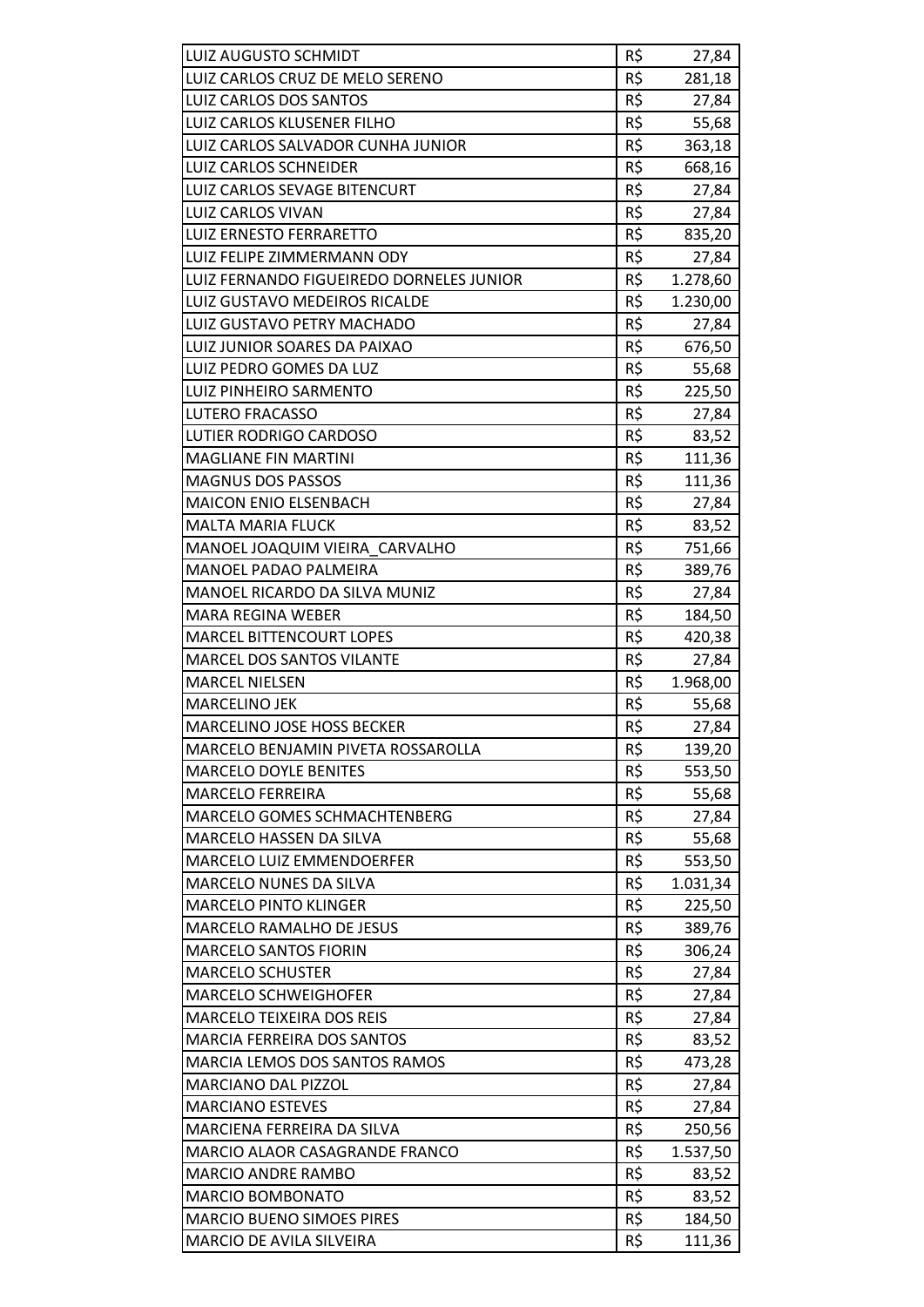| <b>MARCIO DOMINGUES AIRES</b>              | R\$ | 361,92   |
|--------------------------------------------|-----|----------|
| <b>MARCIO EDUARDO DOS SANTOS URBANO</b>    | R\$ | 668,16   |
| MARCIO GIOVANI DOS SANTOS CARVALHO         | R\$ | 222,72   |
| <b>MARCIO LOPES DE OLIVEIRA</b>            | R\$ | 184,50   |
| <b>MARCIO MEIRA PILAU</b>                  | R\$ | 1.599,00 |
| <b>MARCIO MIREK</b>                        | R\$ | 1.129,28 |
| <b>MARCIO REBESCHINI</b>                   | R\$ | 184,50   |
| MARCIO ROBERTO MADRI MACHADO               | R\$ | 83,52    |
| <b>MARCIO ROGERIO NEUGEBAUER</b>           | R\$ | 807,36   |
| <b>MARCIO RONILDO BORGES MOREIRA</b>       | R\$ | 250,56   |
| <b>MARCIO SOUZA DE OLIVEIRA</b>            | R\$ | 448,22   |
| <b>MARCIO VANERIO RODRIGUES DAS TREVAS</b> | R\$ | 184,50   |
| <b>MARCO ANTONIO MEIRELES DUARTE</b>       | R\$ | 55,68    |
| MARCO ANTONIO PEREIRA CORDEIRO             | R\$ | 676,50   |
| <b>MARCO ANTONIO ULLMANN</b>               | R\$ | 2.091,00 |
| <b>MARCO ANTONIO VAZ DOS SANTOS</b>        | R\$ | 167,04   |
| MARCO AURELIO CAMARGO                      | R\$ | 225,50   |
| <b>MARCOS ALBERTO LEIDENS</b>              | R\$ | 1.134,84 |
| MARCOS ALEXANDRE LIMA DA SILVA             | R\$ | 375,83   |
| MARCOS ALFREDO LEITE SIQUEIRA              | R\$ |          |
| <b>MARCOS ANDRE CAPOANE</b>                | R\$ | 657,78   |
|                                            |     | 212,34   |
| <b>MARCOS ANTONIO JULIANOTTI</b>           | R\$ | 139,20   |
| <b>MARCOS CESAR NUNES CORREA</b>           | R\$ | 167,04   |
| <b>MARCOS DOS SANTOS BELOUS</b>            | R\$ | 765,84   |
| <b>MARCOS LAMMEL</b>                       | R\$ | 306,24   |
| <b>MARCOS ODAIR WYZYKOWSKI</b>             | R\$ | 27,84    |
| <b>MARCOS ORLANDI</b>                      | R\$ | 27,84    |
| MARCOS RICARDO MADER DA COSTA              | R\$ | 569,70   |
| <b>MARCOS SCHNEIDER</b>                    | R\$ | 307,50   |
| <b>MARCOS TODORO SROCHINSKI</b>            | R\$ | 83,52    |
| <b>MARCOS VINICIUS RODRIGUES SIFUENTES</b> | R\$ | 55,68    |
| <b>MARCUS VINICIUS CABERLON</b>            | R\$ | 257,99   |
| <b>MARCUS VINICIUS VIEGAS SCHREIBER</b>    | R\$ | 27,84    |
| MARCUS VINICIUS VIEIRA DE ALMEIDA          | R\$ | 285,83   |
| MARGARETE NOEMI SARTORI GILIOLI            | R\$ | 27,84    |
| <b>MARGIT LIANE SOARES</b>                 | R\$ | 2.405,30 |
| MARI FATIMA POPILNISKI                     | R\$ | 2.091,00 |
| <b>MARIELI DAKAN</b>                       | R\$ | 225,50   |
| <b>MARILEI ANA MOSCON</b>                  | R\$ | 27,84    |
| MARILENE MACHADO CUNHA                     | R\$ | 83,52    |
| MARILENE PACINI SELAU                      | R\$ | 184,50   |
| MARILI SALETE DONGISKI                     | R\$ | 27,84    |
| MARILU ARAUJO DA SILVA                     | R\$ | 861,00   |
| MARINA ANDRESSA DA SILVA                   | R\$ | 27,84    |
| <b>MARINA CAMOZZATO GALNARES</b>           | R\$ | 27,84    |
| <b>MARINO INACIO KEPPEL</b>                | R\$ | 553,50   |
| <b>MARIO ADILON BORGES VIANA</b>           | R\$ | 27,84    |
| MARIO AUGUSTO CHIMENDES LIMA               | R\$ | 474,54   |
| MARIO CEZAR JARDIM JACQUES                 | R\$ | 751,68   |
| MARIO FERNANDO SCHMIDT DA SILVA            | R\$ | 751,68   |
| MARIO ROBERTO DA SILVA MARIN               | R\$ | 601,33   |
| <b>MARISA MOREIRA NEVES</b>                | R\$ | 445,44   |
| <b>MARLON DA COSTA</b>                     | R\$ | 528,96   |
| <b>MARLON RICARDO MARCHESAN</b>            | R\$ | 55,68    |
|                                            |     |          |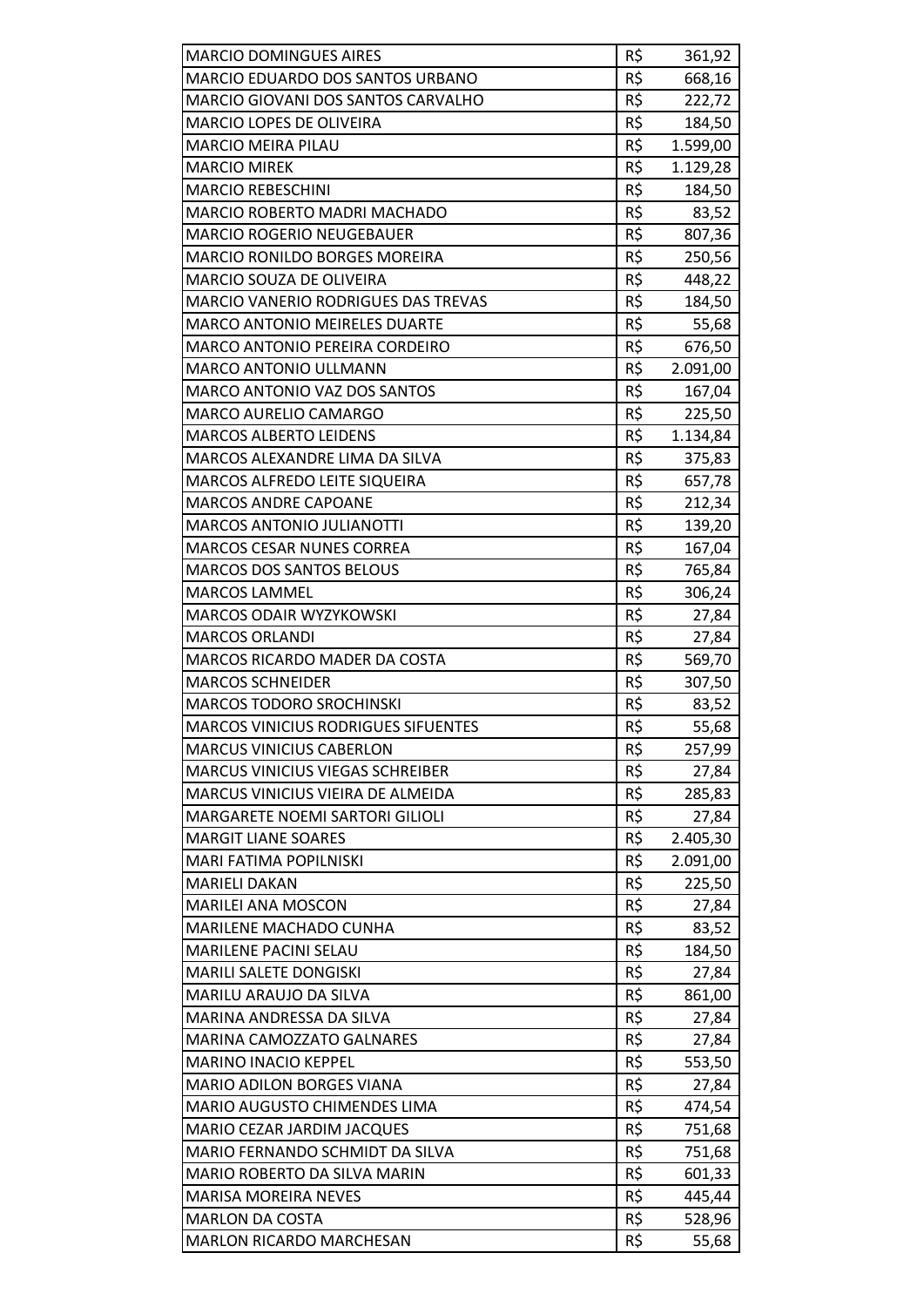| <b>MARLOS MARTINS DA SILVEIRA</b>     | R\$ | 184,50   |
|---------------------------------------|-----|----------|
| <b>MARTINHO PRUDENCIO DE ANDRADE</b>  | R\$ | 83,52    |
| <b>MATEUS ARDENGHI</b>                | R\$ | 27,84    |
| <b>MATEUS NUNES NOGUEIRA</b>          | R\$ | 55,68    |
| <b>MATHEUS LUZ COSTA</b>              | R\$ | 922,50   |
| <b>MATHEUS PERIN HEFLER</b>           | R\$ | 793,68   |
| <b>MATHEUS REIS FARIAS DOS SANTOS</b> | R\$ | 27,84    |
| MATHEUS SOARES DE SOUZA               | R\$ | 445,44   |
| <b>MATHIAS AUGUSTO RAUBER</b>         | R\$ | 139,20   |
| <b>MAURICIO DOS SANTOS</b>            | R\$ | 588,68   |
| <b>MAURICIO DOS SANTOS FERNANDES</b>  | R\$ | 225,50   |
| MAURICIO OLIVEIRA DE SOUSA            | R\$ | 27,84    |
| <b>MAURO DA SILVA SANTOS</b>          | R\$ | 83,52    |
| <b>MAURO POERSCH</b>                  | R\$ | 27,84    |
| <b>MAURO SERGIO MACALAI</b>           | R\$ | 451,00   |
| <b>MAX FREDERICO GRAEBIN</b>          | R\$ | 765,84   |
| MAXIMILIANO ALVES DE MORAES           | R\$ | 1.264,67 |
| <b>MAXIMILIANO DA SILVA</b>           | R\$ | 306,24   |
| <b>MAYKO BORN MACHADO</b>             | R\$ | 553,50   |
| <b>MICAEL TOME</b>                    | R\$ | 584,64   |
| MICHAEL DA SILVA BIESKI               | R\$ | 27,84    |
| MICHELE BORGES MOREIRA CASTRO         | R\$ | 375,83   |
| MIGUEL ANGELO BRAYER MARTINS          | R\$ | 553,50   |
| MIGUEL CARLOS OLIVEIRA DEGLAUS        | R\$ | 184,50   |
| MILER DE SOUZA BARRAGANA              | R\$ | 369,00   |
| MILTON ANDRE REQUELMEZ MAYER          | R\$ | 861,00   |
| <b>MILTON DA ROSA CORREA</b>          | R\$ | 2.029,50 |
| MILTON DO NASCIMENTO ANTES            | R\$ | 601,33   |
| <b>MILTON FREITAS SANTOS</b>          | R\$ | 2.433,68 |
| <b>MILTON GAMBINI PIRES</b>           | R\$ | 751,66   |
| MILTON HENRIQUE DO AMARAL LESO        | R\$ | 83,52    |
| <b>MILTON KUHN</b>                    | R\$ | 225,50   |
| <b>MILTON LUIZ HENDGES</b>            | R\$ | 268,02   |
| <b>MILTON MORAES MACHADO</b>          | R\$ | 27,84    |
| MILTON PAULO HICKMANN                 | R\$ | 194,88   |
| <b>MILTON ROGERIO RAMOS</b>           | R\$ | 139,20   |
| MIRIAM DA COSTA CRUZ                  | R\$ | 584,64   |
| <b>MOACIR ROBSON KARKOW</b>           | R\$ | 1.810,83 |
| <b>MOISES LUIS BARBIERI</b>           | R\$ | 184,50   |
| MONICA CRISTINA PASTERCHAK            | R\$ | 27,84    |
| <b>MORGANA LIDIA BELETTI</b>          | R\$ | 307,50   |
| <b>NABOR LUIZ DAPPER</b>              | R\$ | 1.660,50 |
| NADIR ALBINO BECKER KONRATH           | R\$ | 55,68    |
| NAIDA DA COSTA MACHADO                | R\$ | 27,84    |
| <b>NAIRTON JOAO PIOTROVSKI</b>        | R\$ | 55,68    |
| <b>NANCI TANIA SOARES</b>             | R\$ | 27,84    |
| NAZARENO CALDAS DE SOUZA              | R\$ | 526,16   |
| NEILMO MOREIRA DE MENDONCA            | R\$ | 334,08   |
| NEIVA SUZANA DE ARRUDA OLIVEIRA       | R\$ | 27,84    |
| <b>NELCI SOARES LOPES</b>             | R\$ | 375,83   |
| NELCIO SIDNEI ZIMMERMANN              | R\$ | 2.091,00 |
| <b>NELIDA ROSELI GUNZEL</b>           | R\$ | 27,84    |
| <b>NELSON ANTONIO ARNHOLD</b>         | R\$ | 351,54   |
| <b>NELSON CARVALHO</b>                | R\$ | 779,52   |
|                                       |     |          |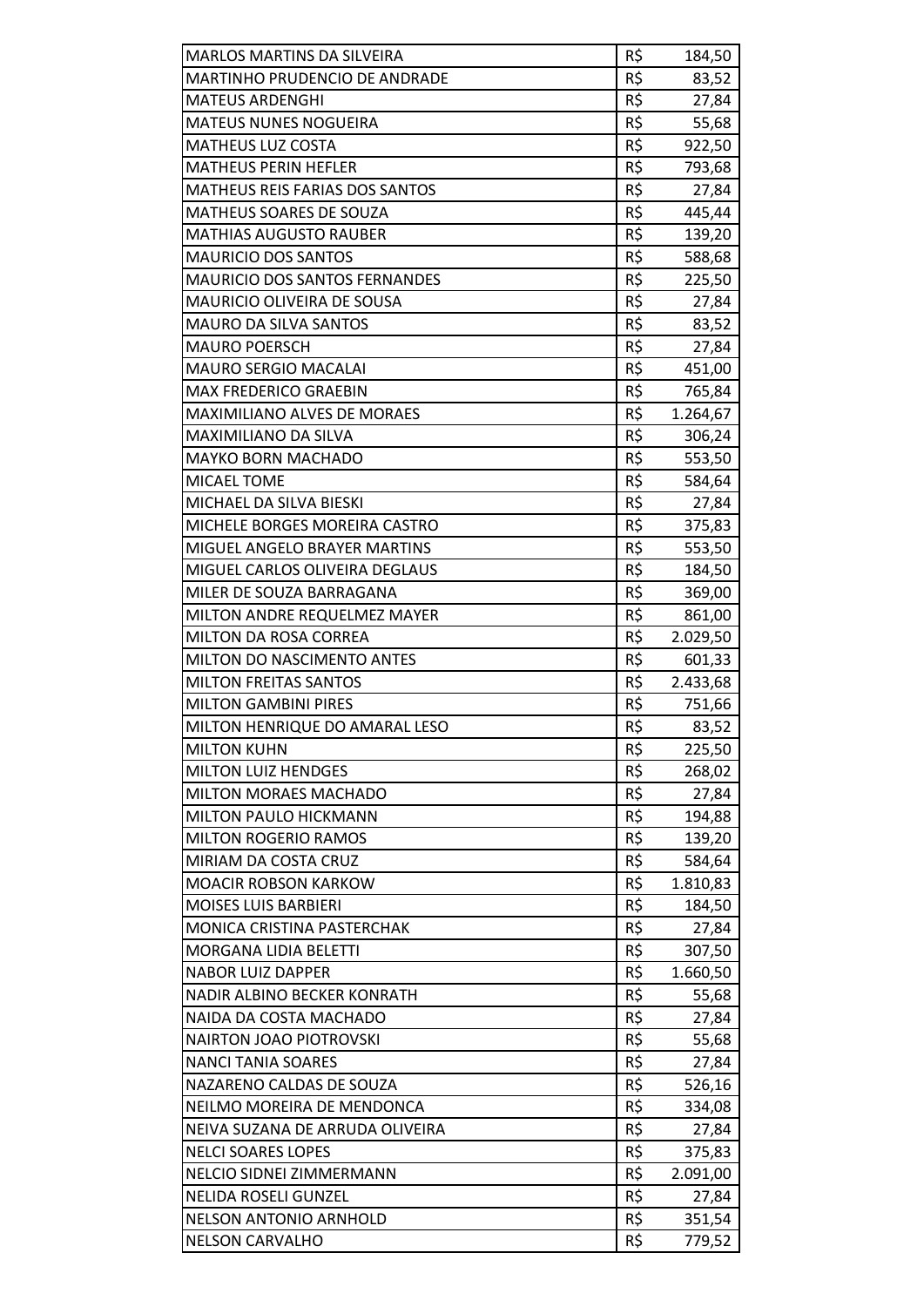| <b>NELSON DA SILVA GUTLER</b>     | R\$ | 27,84    |
|-----------------------------------|-----|----------|
| <b>NELSON JACO BONIATTI</b>       | R\$ | 27,84    |
| <b>NELSON NEI PIRES</b>           | R\$ | 1.357,56 |
| <b>NELSON PAULO GERHARD</b>       | R\$ | 929,33   |
| NELSON VOLMAR MOTA RODRIGUES      | R\$ | 225,50   |
| <b>NELSON WEBER FILHO</b>         | R\$ | 2.337,00 |
| NEORILDO JOSE DASSI               | R\$ | 83,52    |
| NERI IVANDO SCORTEGAGNA           | R\$ | 779,50   |
| <b>NERY LIMA FONTES JUNIOR</b>    | R\$ | 184,50   |
| NEWTON JOSE ROSSO TREVISAN        | R\$ | 616,01   |
| NEWTON ROQUE RABELLO GLORIA       | R\$ | 361,92   |
| NILSON RAMOS SILVEIRA             | R\$ | 55,68    |
| NILTON DOMINGOS MATANA            | R\$ | 281,18   |
| NIUTON DA CRUZ ATARAO             | R\$ | 27,84    |
| NIVALDO SOUZA MORAIS              | R\$ | 558,06   |
| <b>NOEL DA SILVA SANTOS</b>       | R\$ | 2.398,50 |
| <b>OCIMAR FICAGNA</b>             | R\$ | 55,68    |
| <b>ODAIR FIORENTIN</b>            | R\$ | 139,20   |
| <b>ODILON ROLDAN AVILA</b>        | R\$ | 452,52   |
| <b>ODINEI PORTELLA</b>            | R\$ | 240,18   |
| ODIR ALVES DA SILVA               | R\$ | 2.644,50 |
| <b>OLIVO DE VARGAS SIMOES</b>     | R\$ | 194,88   |
| <b>OLMES BASSANI</b>              | R\$ | 27,84    |
| <b>OLVEDO SANTOS NETTO</b>        | R\$ | 83,52    |
| ONEIDE ADEL DA SILVA CASTRO       | R\$ | 27,84    |
| <b>ONILDO ALENCAR DE MORAES</b>   | R\$ | 1.968,00 |
| ORESTES ADRIANO SIQUEIRA DA SILVA | R\$ | 779,52   |
| <b>ORION FLORES PASSINI</b>       | R\$ | 27,84    |
| ORIONTE TADEU PEREIRA             | R\$ | 27,84    |
| ORLI ANGELO NERI XAVIER           | R\$ | 83,52    |
| <b>OSLEN MELCHIOR CHAVES</b>      | R\$ | 167,04   |
| OSMAR DE JESUS BUENO DE BAIRROS   | R\$ | 27,84    |
| OSMAR DE VARGAS DORNELLES         | R\$ | 553,50   |
| <b>OSMAR MICHEL</b>               | R\$ | 27,84    |
| OTAVIO GABERT DE MOURA            | R\$ | 184,50   |
| <b>OTO SCHNEIDER</b>              | R\$ | 1.168,50 |
| PATRICIA BASTOS FURTADO           | R\$ | 83,52    |
| PATRICIA LUANA JESIUR KEGLER      | R\$ | 139,20   |
| PATRICIA SARMANHO                 | R\$ | 27,84    |
| PATRICIA VIEIRA BRAGA             | R\$ | 27,84    |
| PAULA LEAL DOS SANTOS             | R\$ | 27,84    |
| PAULO AFONSO STEIN                | R\$ | 787,85   |
| PAULO ANDRE POLEZE LOPES          | R\$ | 307,50   |
| PAULO ANGELO PASE                 | R\$ | 55,68    |
| PAULO AUGUSTO SOUTO               | R\$ | 278,40   |
| PAULO CESAR CARBONI               | R\$ | 450,99   |
| PAULO CESAR CARDOSO GERMANO       | R\$ | 323,70   |
| PAULO CESAR DA ROSA LUCAS         | R\$ | 27,84    |
| PAULO CESAR DOS SANTOS MARQUES    | R\$ | 222,72   |
| PAULO CESAR GOMES TEIXEIRA        | R\$ | 1.414,50 |
| PAULO CESAR MORAES PIMENTEL       | R\$ | 584,64   |
| PAULO CEZAR ENGSTER               | R\$ | 27,84    |
| PAULO CEZAR PORTOLON              | R\$ | 462,90   |
| PAULO DA SILVA ANDRE              | R\$ | 55,68    |
|                                   |     |          |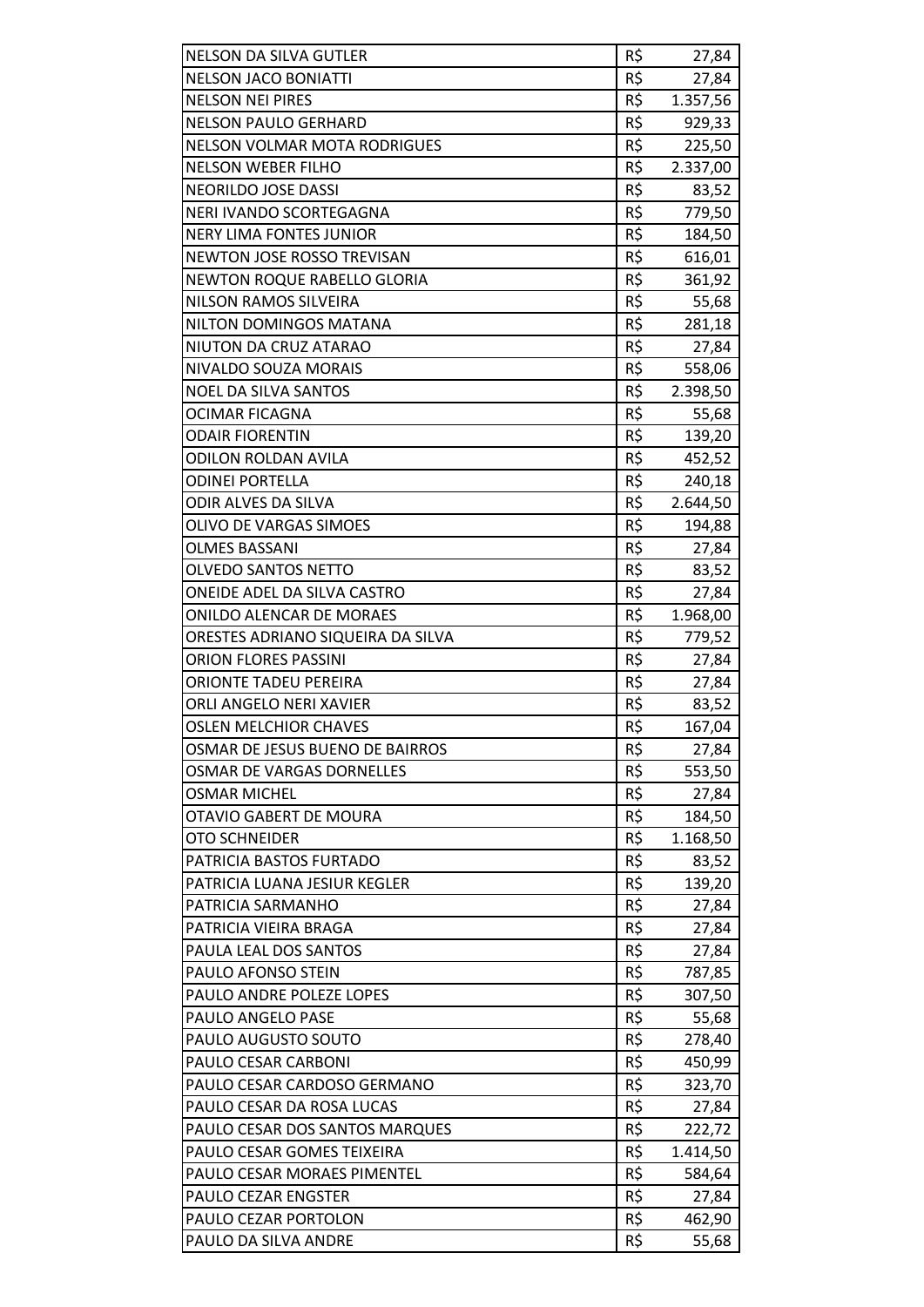| PAULO DE MATEU                              | R\$ | 306,24   |
|---------------------------------------------|-----|----------|
| PAULO DE TARSO MELLO PINHO                  | R\$ | 167,04   |
| PAULO EDUARDO TONETTO DE ARAUJO FILHO       | R\$ | 167,04   |
| PAULO ERENI LOCATELLI                       | R\$ | 27,84    |
| PAULO FERNANDO FERREIRA DE ALENCASTRO BRAGA | R\$ | 55,68    |
| PAULO GILBERTO SCHNEIDER                    | R\$ | 27,84    |
| PAULO GILBERTO WESCHENFELDER                | R\$ | 55,68    |
| PAULO LISANDRO MACHADO                      | R\$ | 27,84    |
| PAULO MATEUS BORBA E SILVA                  | R\$ | 139,20   |
| <b>PAULO MATEUS FEEBURG</b>                 | R\$ |          |
| PAULO PETRONIO PERES DE PERES               | R\$ | 278,40   |
|                                             |     | 451,00   |
| PAULO REGIS ADAMY ANTONELLI                 | R\$ | 486,18   |
| PAULO REGIS DE SOUZA SIGNORETTI             | R\$ | 668,16   |
| PAULO RENATO DA SILVA DUARTE                | R\$ | 27,84    |
| PAULO RENATO FONSECA DA PAZ                 | R\$ | 1.599,00 |
| PAULO RENATO OSORIO PACHECO                 | R\$ | 430,50   |
| PAULO RENATO RIBEIRO SOUZA                  | R\$ | 225,50   |
| PAULO RICARDO DA SILVA                      | R\$ | 167,04   |
| PAULO RICARDO DA SILVA NICHELE              | R\$ | 194,88   |
| PAULO RICARDO DE ARAUJO                     | R\$ | 445,44   |
| PAULO RICARDO FARINHA DE OLIVEIRA           | R\$ | 167,04   |
| PAULO RICARDO GARCIA COSTA                  | R\$ | 184,50   |
| PAULO RICARDO GARCIA FRAGA                  | R\$ | 556,80   |
| PAULO RICARDO HENCKEL                       | R\$ | 27,84    |
| PAULO RICARDO MENEZES FUMAGALLI             | R\$ | 375,83   |
| PAULO RICARDO SIQUEIRA DA SILVA             | R\$ | 27,84    |
| PAULO RIGON BRIXNER                         | R\$ | 445,44   |
| PAULO ROBERTO AICH                          | R\$ | 167,04   |
| PAULO ROBERTO CERVI                         | R\$ | 553,50   |
| PAULO ROBERTO DA S FIGUEIREDO               | R\$ | 972,36   |
| PAULO ROBERTO GARCIA DOS SANTOS             | R\$ | 2.070,50 |
| PAULO ROBERTO LIMANA                        | R\$ | 55,68    |
| PAULO ROBERTO MACEDO CIDADE                 | R\$ | 553,50   |
| PAULO ROBERTO MARTINS DE OLIVEIRA           | R\$ | 533,00   |
| PAULO ROBERTO RODRIGUES CASTILHO            | R\$ | 3.156,95 |
| PAULO ROGERIO BOTELHO CAETANO               | R\$ | 2.132,00 |
| PAULO ROGERIO RODRIGUES DO CARMO            | R\$ | 27,84    |
| PAULO SERGIO DA SILVA MENDES                | R\$ | 55,68    |
| PAULO SERGIO PIRES                          | R\$ | 250,56   |
| PAULO SIDINEI MINUZZO                       | R\$ | 361,92   |
| PAULO TIGGEMANN                             | R\$ | 546,42   |
| PAULO VOLMES MARQUES DE MACEDO              | R\$ | 55,68    |
| PEDRO DERLI DE OLIVEIRA TEIXEIRA            | R\$ | 335,34   |
| PEDRO FALCO PRUSKI                          | R\$ | 375,83   |
| PEDRO FLECK DE BEM                          | R\$ | 83,52    |
| PEDRO MODESTO                               | R\$ | 167,04   |
| PEDRO RAIMUNDO POMMER                       | R\$ | 615,00   |
| PEDRO ROBERTO CANTELE                       | R\$ | 1.353,00 |
| PERCIO SILVA DA SILVA                       | R\$ | 1.230,00 |
| PETERSSON AMARAL DA SILVA                   | R\$ | 225,50   |
| PIETRO SERPA KONZGEN                        | R\$ | 212,34   |
| PLUTARCO ARISTIDES GERMANO SOARES MARQUES   | R\$ | 681,06   |
| RAFAEL BRANDAO                              | R\$ | 55,68    |
| RAFAEL GIRARDELLO                           | R\$ | 27,84    |
|                                             |     |          |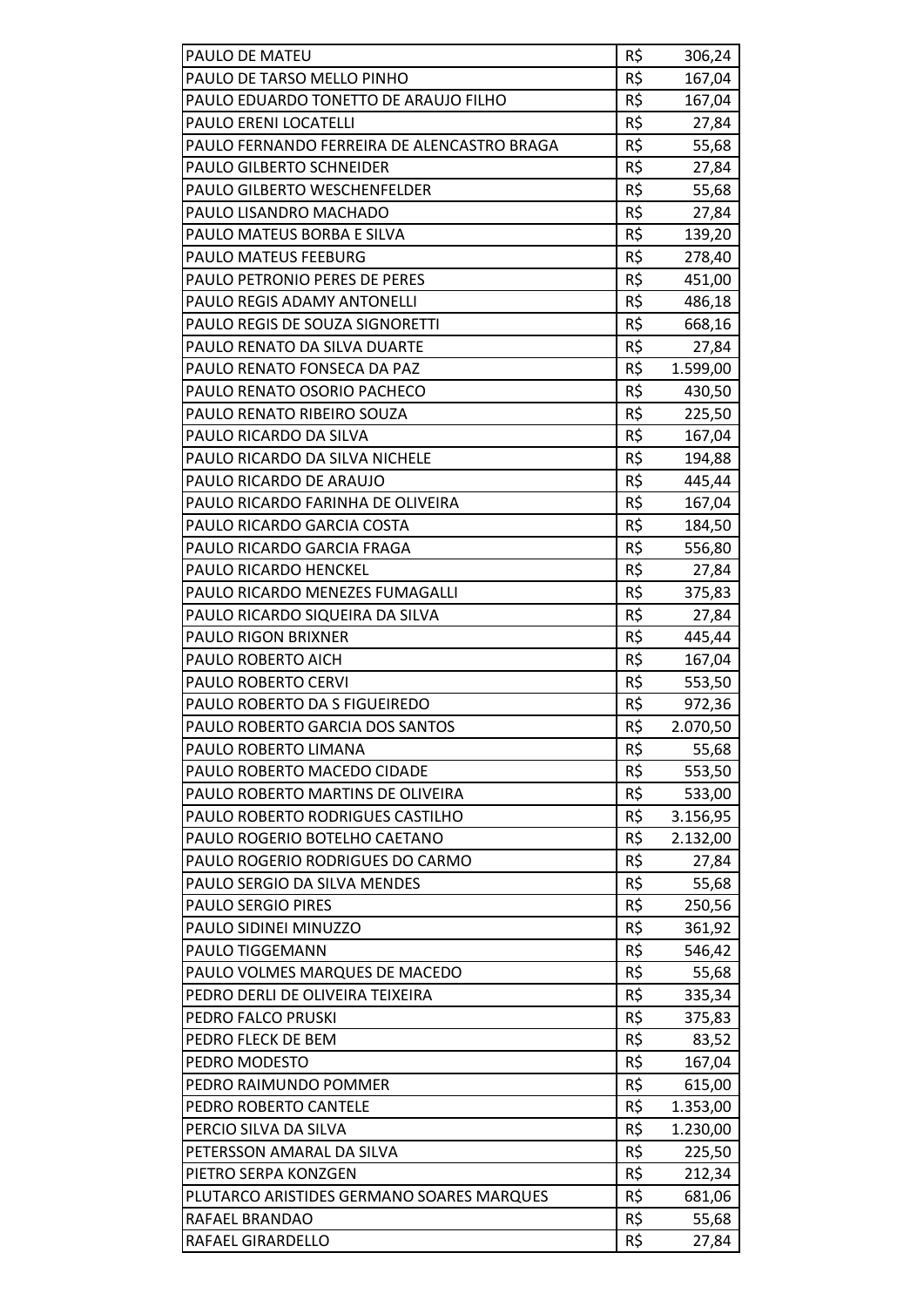| RAFAEL JOSE RIBEIRO                                                | R\$        | 83,52              |
|--------------------------------------------------------------------|------------|--------------------|
| RAFAEL LIMA GARCIA                                                 | R\$        | 480,36             |
| RAFAEL MUMBACH                                                     | R\$        | 668,16             |
| RAFAEL SIQUEIRA OURIQUE                                            | R\$        | 55,68              |
| RAFAEL SIQUEIRA SOUZA                                              | R\$        | 55,68              |
| RAFAEL SOARES DOMINGUES                                            | R\$        | 929,33             |
| RAFAEL VIEIRA MOLINA                                               | R\$        | 1.722,00           |
| RAONI LEIVAS MOREIRA                                               | R\$<br>R\$ | 861,00             |
| RAQUEL BERLEZE                                                     |            | 222,72             |
| RAQUEL DELAI CELANT                                                | R\$        | 139,20             |
| RAQUEL GARCIA SERPA                                                | R\$        | 83,52              |
| RAUL FERNANDO RODRIGUES RAMOS                                      | R\$        | 1.291,50           |
| RAUL WEDIG                                                         | R\$        | 863,04             |
| <b>REGES DE DAVID</b>                                              | R\$        | 55,68              |
| <b>REGINA DA SILVA REIS</b>                                        | R\$        | 55,68              |
| REGINALDO ROCHA DE CASTRO                                          | R\$        | 307,50             |
| <b>REGIS ARTHUR BUGS DORR</b>                                      | R\$        | 437,84             |
| <b>REGIS GONCALVES</b>                                             | R\$        | 574,26             |
| <b>REGIS MACHADO COLARES</b>                                       | R\$        | 27,84              |
| RENA SILVEIRA DE MIRANDA                                           | R\$        | 55,68              |
| RENATA BENEVIT GIL                                                 | R\$        | 363,18             |
| RENATA DA SILVEIRA CESCHINI                                        | R\$        | 83,52              |
| RENATA PINTO DIAS DE OLIVEIRA JANDT                                | R\$        | 83,52              |
| RENATA SANTOS DOS PASSOS                                           | R\$        | 27,84              |
| RENATO CORREA DO NASCIMENTO                                        | R\$        | 240,18             |
| RENATO SCHERER MELLEU                                              | R\$        | 184,50             |
| RENE ARI HOFF JUNIOR                                               | R\$        | 27,84              |
| RENI CAMPOS FARIAS                                                 | R\$        | 27,84              |
| RICARDO ALEXANDRE WUSTRO                                           | R\$        | 2.091,00           |
| RICARDO JOAO ROHDE                                                 | R\$        | 361,92             |
| RICARDO LIMA DE AZEVEDO                                            | R\$        | 167,04             |
| RICARDO LOPES GUARISE                                              | R\$        | 473,28             |
| RICARDO MAROSTICA                                                  | R\$        | 1.597,74           |
| RICARDO MOURA FAGUNDES                                             | R\$        | 27,84              |
| RICARDO SEBASTIAO DE MELOS                                         | R\$        | 111,36             |
| RICARDO SIMOES DA SILVA                                            | R\$        | 1.291,50           |
| RICARDO YUJI OKIDO                                                 | R\$        | 27,84              |
| RINALDO PEREIRA DE LIMA                                            | R\$        | 27,84              |
| RITA DE CASSIA GOMES DE OLIVEIRA<br>RITA DE CASSIA PIRES KERSCHNER | R\$<br>R\$ | 3.751,50           |
|                                                                    |            | 779,52             |
| RIVELINO STEINMETZ                                                 | R\$        | 307,50             |
| ROBERSON CLAITON SANTOS DE AVILA                                   | R\$        | 27,84              |
| ROBERTO CARRICONDE                                                 | R\$<br>R\$ | 1.906,50           |
| ROBERTO FABIANO WOMMER                                             | R\$        | 111,36             |
| ROBERTO LEAL DE SOUZA NETO                                         | R\$        | 27,84              |
| ROBERTO MARQUES PARAHYBA<br>ROBERTO PEIXOTO DOS SANTOS             | R\$        | 369,00             |
| <b>ROBERTO PERIN</b>                                               | R\$        | 446,70             |
| ROBERTO SIDINEI JUNG                                               | R\$        | 278,40<br>1.654,68 |
| ROBINSON LUIS STURMER                                              | R\$        |                    |
| ROBISON BODE TEIXEIRA                                              | R\$        | 55,68<br>1.141,67  |
| ROBSON COSTA BOLESTA                                               | R\$        | 581,34             |
| RODINEI COSTA VITORIA                                              | R\$        | 3.198,00           |
| RODNEI MEOTTI                                                      | R\$        | 55,68              |
|                                                                    |            |                    |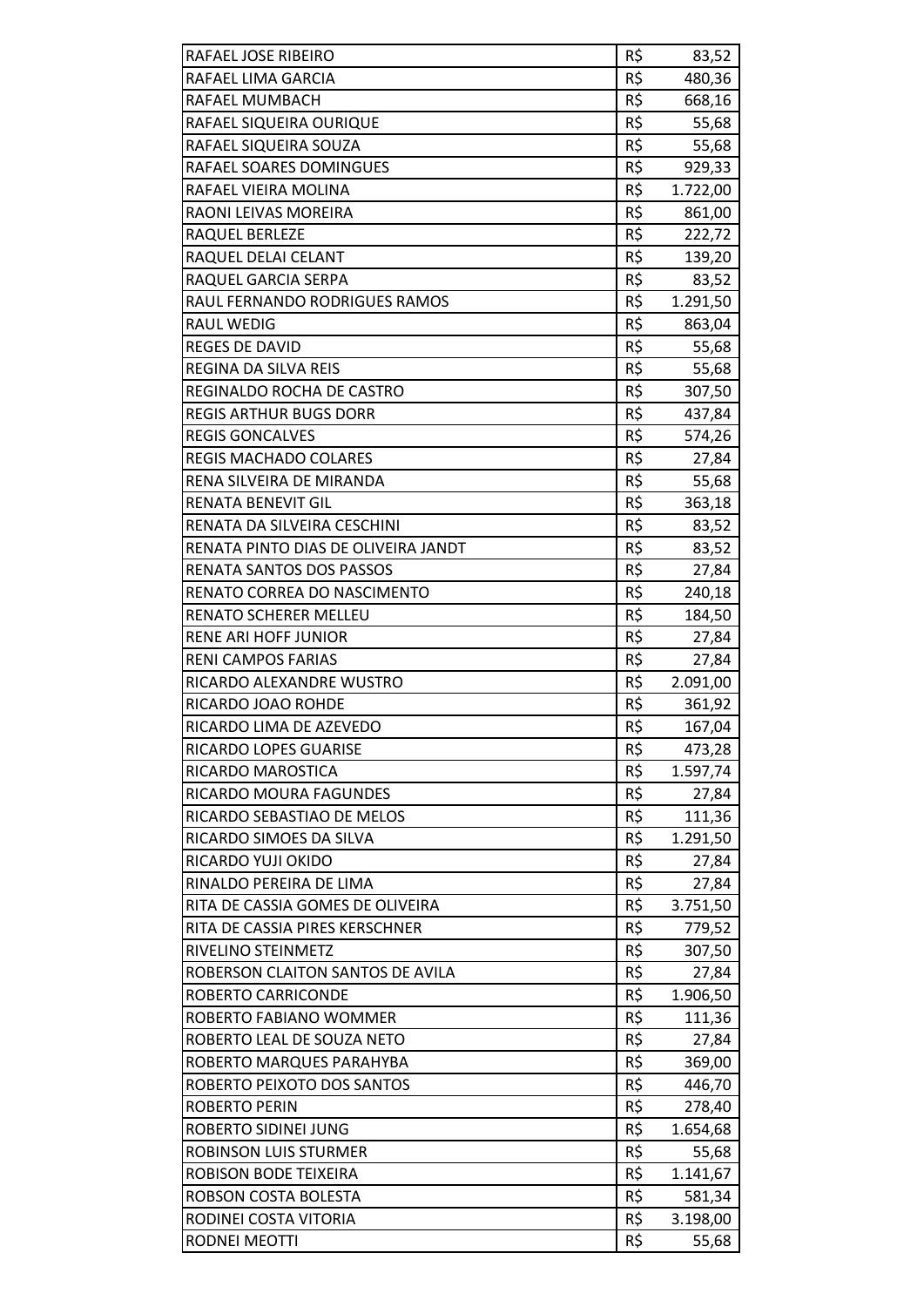| RODOLFO FUCHS DOS SANTOS           | R\$ | 222,72   |
|------------------------------------|-----|----------|
| RODRIGO JOSE GOMES                 | R\$ | 1.107,00 |
| RODRIGO LOPES DA SILVA             | R\$ | 83,52    |
| <b>RODRIGO LUPIM FERNANDES</b>     | R\$ | 334,08   |
| RODRIGO MENDONCA GUERIM            | R\$ |          |
|                                    | R\$ | 83,52    |
| RODRIGO VALDEMARCA GONZALEZ ALVES  |     | 139,20   |
| <b>RODRIGO VIEIRA PERES</b>        | R\$ | 55,68    |
| RODRIGO ZAGO RODRIGUES             | R\$ | 27,84    |
| <b>ROGER CARLOS TORRES</b>         | R\$ | 2.214,00 |
| ROGER DOS SANTOS GONCALVES         | R\$ | 27,84    |
| ROGER RODRIGO DE OLIVEIRA LOPES    | R\$ | 692,70   |
| ROGERIO ANTONIO SOZINHO MAZURANA   | R\$ | 111,36   |
| ROGERIO BATISTA DOS SANTOS         | R\$ | 553,50   |
| ROGERIO CORREA VENTURA             | R\$ | 641,58   |
| ROGERIO HENRIQUE LOPES CORREA      | R\$ | 27,84    |
| ROGERIO LITAROVICZ MACEDO          | R\$ | 83,52    |
| <b>ROGERIO LUCIO</b>               | R\$ | 1.319,34 |
| <b>ROGERIO MARTINS VARGAS</b>      | R\$ | 27,84    |
| ROGERIO MOACIR S DOS SANTOS        | R\$ | 27,84    |
| <b>ROGERIO NUNES LOPES</b>         | R\$ | 503,90   |
| ROGERIO SCHWARZBACH                | R\$ | 83,52    |
| ROMILDO LIMA DOS SANTOS            | R\$ | 369,00   |
| ROMULO LUIZ FERREIRA FILIPINI      | R\$ | 55,68    |
| ROMULO ROPKE PEREIRA               | R\$ | 27,84    |
| RONALDO COSTA DA SILVA             | R\$ | 27,84    |
| RONALDO DA SILVA ALVES             | R\$ | 150,33   |
| RONALDO RODRIGUES DENGO            | R\$ | 167,04   |
| RONAN XAVIER COUTINHO              | R\$ | 3.813,00 |
| RONEI BARREIRO FLORES              | R\$ | 888,84   |
| RONER LUIS DA SILVA FONTOURA       | R\$ | 184,50   |
| RONIE FINGER BARBOSA               | R\$ | 751,66   |
| ROQUE DANIEL GAUER CABRAL          | R\$ | 27,84    |
| ROSALINA CARDOSO DE OLIVEIRA       | R\$ | 27,84    |
| ROSALVO ELIAS GOETTEMS             | R\$ | 111,36   |
| ROSANDRO DE ALMEIDA GARSKE         | R\$ | 553,50   |
| ROSANGELA HARTMANN                 | R\$ | 55,68    |
| ROSEAR MELLO DE CARVALHO           | R\$ | 123,00   |
| ROSELAINE DA SILVA TEIXEIRA        | R\$ | 184,50   |
| ROSELI DIAS PERALTA                | R\$ | 55,68    |
| ROSELI MARIA KLEINUBING MOMBACH    | R\$ | 27,84    |
| <b>RUAN PATRICK MARTINS MORAES</b> | R\$ | 27,84    |
| <b>RUBEM LUIZ NUNES EV</b>         | R\$ | 139,20   |
| RUBEM SILVESTRE SANTOS DA COSTA    | R\$ | 334,08   |
| RUBEMAR MARTINS FARIA              | R\$ | 250,56   |
| <b>RUBIMAR POST</b>                | R\$ | 111,36   |
| RUDIMAR BIESEKI                    | R\$ | 779,52   |
| RUDIMAR PEDROSO MACIEL             | R\$ | 111,36   |
| <b>RUDINEI POST</b>                | R\$ | 139,20   |
| <b>RUDNEY CRACCO</b>               | R\$ | 424,68   |
| <b>RUFINO CHERNHAK</b>             | R\$ | 1.230,00 |
| RUI LEANDRO VARGAS                 | R\$ | 3.751,50 |
| RUI SIDNEI MOTTA CERVEIRA          | R\$ | 27,84    |
| RUTIANI ANTUNES MELLO SANTONI      | R\$ | 307,50   |
| SADI ZIMMERMANN                    | R\$ | 212,34   |
|                                    |     |          |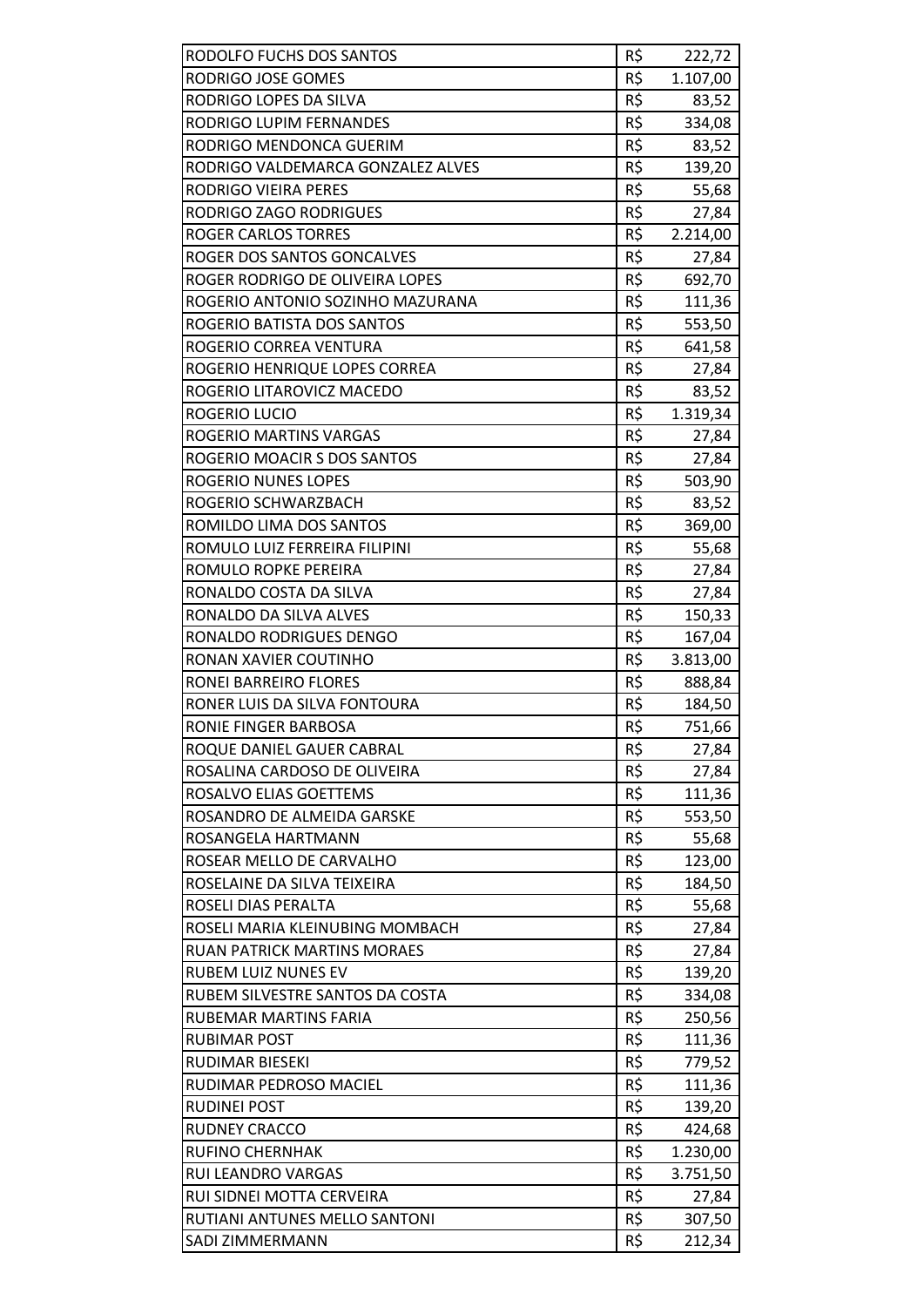| <b>SADY MOREIRA</b>                  | R\$ | 306,24   |
|--------------------------------------|-----|----------|
| SAMUEL BASSO                         | R\$ | 492,00   |
| <b>SAMUEL CORONEL AMORIM</b>         | R\$ | 704,33   |
| SAMUEL DOS SANTOS MOREIRA            | R\$ | 55,68    |
| SANDRA VIVIANE RIBEIRO MARCANSONI    | R\$ | 27,84    |
| SANDRO ALEX GONCALVES VIEIRA         | R\$ | 950,34   |
| SANDRO DA SILVA NEUMANN              | R\$ | 351,54   |
| <b>SANDRO GEOVANI RADAELLI</b>       | R\$ | 55,68    |
| SANDRO JOCELITO KLEIN                | R\$ | 1.626,84 |
| SANDRO LUIZ DA SILVA                 | R\$ | 139,20   |
| SANDRO MARQUES DA SILVA              | R\$ | 389,76   |
| <b>SANDRO REIS PERUZZO</b>           | R\$ | 250,56   |
| SANDRO ROMIR FONTELLA DE OLIVEIRA    | R\$ | 27,84    |
| SANDRO SANTOS DA COSTA               | R\$ | 111,36   |
| SAULO CORTEZ DE ANDRADE              | R\$ | 1.332,50 |
| SAULO ORLANDO SCHOSSELER             | R\$ | 111,36   |
| SAULO RODRIGO GHYSIO SOUZA           | R\$ | 273,84   |
| SEBASTIAO ROMANENCO                  | R\$ | 1.353,00 |
| SECUNDINO VOLNEI SOARES DA LUZ       | R\$ | 3.198,00 |
| <b>SELVIO LOREGIAN</b>               | R\$ | 27,84    |
| SERGIO AUGUSTO PACHECO MENDES        | R\$ | 1.444,36 |
| SERGIO AUGUSTO SILVA DE OLIVEIRA     | R\$ | 212,34   |
| SERGIO DA SILVA                      | R\$ | 278,40   |
| SERGIO GOMES DA SILVA                | R\$ | 111,36   |
| SERGIO HENRIQUE GARCIA FERNANDES     | R\$ | 1.906,50 |
| SERGIO LUIS DA ROCHA MONTEZANO       | R\$ | 827,34   |
| <b>SERGIO LUIS FRANKLIN WINTER</b>   | R\$ | 55,68    |
| SERGIO LUIZ MALLMANN                 | R\$ | 819,99   |
| <b>SERGIO MARTINS</b>                | R\$ | 184,50   |
| <b>SERGIO ORENGO CORREA</b>          | R\$ | 27,84    |
| SERGIO RICARDO DAVILA KRUG           | R\$ | 27,84    |
| <b>SERGIO ROCHA CORREA</b>           | R\$ | 584,64   |
| SERGIO VALETA JUNIOR                 | R\$ | 528,96   |
| SHEILA DENISE SULZBACH               | R\$ | 307,50   |
| SIDAMAIA FRIZON                      | R\$ | 1.257,33 |
| SIDINEI CAUDURO                      | R\$ | 27,84    |
| SIDNEI DOS SANTOS                    | R\$ | 779,52   |
| SIDNEI XISTO FRUETTI                 | R\$ | 676,50   |
| SIDNEY RODRIGUES PEDROSO             | R\$ | 1.107,00 |
| <b>SILMAR KREMER</b>                 | R\$ | 2.091,00 |
| SILVANI INES SCHEID                  | R\$ | 83,52    |
| SILVANO PRATAVIERA                   | R\$ | 336,86   |
| SILVIO GAVIAO                        | R\$ | 335,34   |
| SIMONE BRANDOLT DA SILVA             | R\$ | 27,84    |
| SIMONE DA SILVA ALANO                | R\$ | 167,04   |
| <b>SIMONE LIMBERGER</b>              | R\$ | 83,52    |
| SIMONE WOSCHINSKI                    | R\$ | 55,68    |
| <b>SINAIR CARGNINO</b>               | R\$ | 27,84    |
| SINARA GREICE REGINATO DO NASCIMENTO | R\$ | 459,35   |
| SOLENI MACHADO DE QUADROS            | R\$ | 569,70   |
| SONIA CRISTINA WENCLEVSKI            | R\$ | 225,50   |
| SONIA SIQUEIRA RISSETTI              | R\$ | 27,84    |
| STEPHANE ROSA DE ALMEIDA             | R\$ | 184,50   |
| STIVEN RHEINLANDER BARROS LUSANI     | R\$ | 83,52    |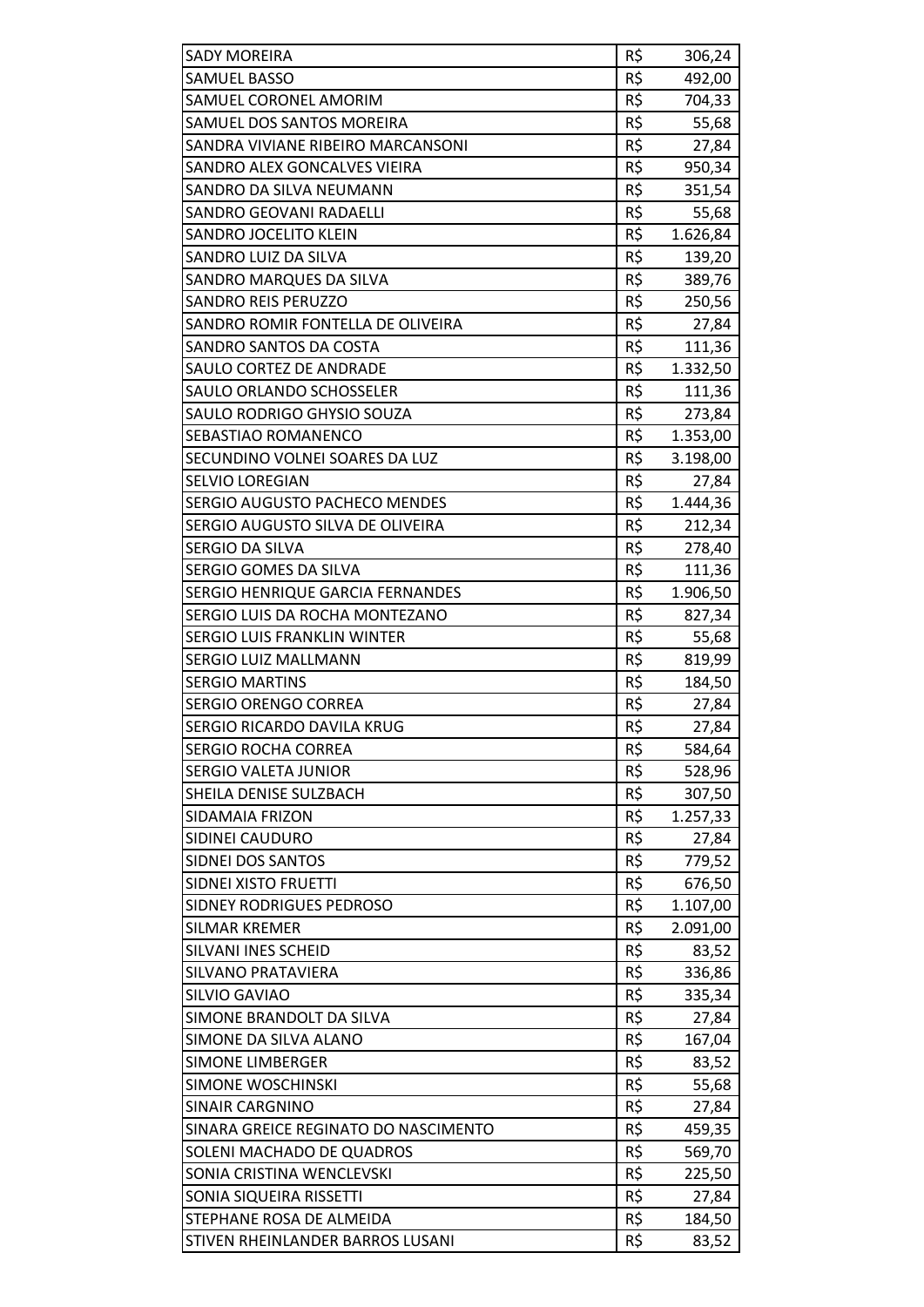| <b>SUZETE DE MOURA SILVA</b>          | R\$ | 111,36   |
|---------------------------------------|-----|----------|
| <b>TADEU ANTONIO RORIG</b>            | R\$ | 222,72   |
| TAINA BERNARDI BESSA                  | R\$ | 751,68   |
| TALITA LEITE CORREA                   | R\$ | 225,50   |
| TALVIRONE KRETSCHMER                  | R\$ | 1.783,50 |
| TANIA KUNSLER DE OLIVEIRA             | R\$ | 307,50   |
| TARCIZO CESAR BISPO                   | R\$ | 167,04   |
| TATIANA SOUZA ROCHA                   | R\$ | 60,58    |
| <b>TATIANE SIAS GOMES</b>             | R\$ | 184,50   |
| TERESINHA MARIA STEFFEN               | R\$ | 1.879,16 |
| THAISSA SILVA DOS SANTOS              | R\$ | 212,34   |
| THIAGO BAVARESCO NUNES                | R\$ | 27,84    |
| THIAGO DE HERMANN PRESTES             | R\$ | 27,84    |
| THIAGO PINTO DA CUNHA                 | R\$ | 473,28   |
| THIAGO VILANOVA                       | R\$ | 678,02   |
| <b>THOMAS BUHLER</b>                  | R\$ | 27,84    |
| THONI UILSON FOCKING                  | R\$ | 212,34   |
| THYAGO BITENCOURT MILIONI             | R\$ | 55,68    |
| <b>TIAGO AMARAL KELBOUSCAS</b>        | R\$ | 225,50   |
| <b>TIAGO BORGES SILVA</b>             | R\$ | 83,52    |
| TIAGO DA SILVA PACHECO                | R\$ | 194,88   |
| TIAGO DALLA BRIDA                     | R\$ | 451,00   |
| <b>TIAGO GONCALVES FAGUNDES</b>       | R\$ | 27,84    |
| <b>TIAGO GUILHERME IEPSEN</b>         | R\$ | 334,08   |
| TIAGO LEMOS DA SILVA                  | R\$ | 946,56   |
| TIAGO MARQUES DE JESUS                | R\$ | 55,68    |
| TIAGO PERES DA SILVA                  | R\$ | 459,35   |
| TIAGO ROSA DOS SANTOS SCHARDOSIM      | R\$ | 55,68    |
| TIAGO SCHNORNBERGER                   | R\$ | 27,84    |
| TIAGO SEVERO BAIERLE                  | R\$ | 2.107,20 |
| <b>TOMAS MARQUES PEREIRA</b>          | R\$ | 27,84    |
| <b>TOMAZ JAQUES DOS SANTOS</b>        | R\$ | 27,84    |
| TULIO BORGES FLORISBAL                | R\$ | 27,84    |
| UBIRAJARA JUSTO MENDONCA              | R\$ | 2.952,00 |
| <b>UBIRATAN DA CUNHA GUILHERME</b>    | R\$ | 27,84    |
| <b>UGLAIR MORAES MACHADO</b>          | R\$ | 389,76   |
| UILLIAM MUNHOZ RIEFFEL DOS SANTOS     | R\$ | 375,83   |
| ULISSES DA SILVEIRA CARVALHO          | R\$ | 27,84    |
| ULISSES SANTOS VAQUEIRO               | R\$ | 584,64   |
| VAGNER CANABARRO SILVEIRA             | R\$ | 27,84    |
| VAGNER MACHADO DE FREITAS             | R\$ | 553,50   |
| <b>VAGNER SCUSSEL</b>                 | R\$ | 27,84    |
| VAINER DE BARROS ASEVEDO              | R\$ | 225,50   |
| <b>VALDAIR PASTORIO</b>               | R\$ | 437,84   |
| VALDAIR VIEGAS FERREIRA               | R\$ | 501,12   |
| <b>VALDECI ADILIO PACHECO</b>         | R\$ | 194,88   |
| VALDECI SIDNEI BARBOSA                | R\$ | 556,80   |
| <b>VALDEMIR CREMONINI</b>             | R\$ | 55,68    |
| VALDEMIR VIERA                        | R\$ | 668,16   |
| VALDENI ARIOVALDO LACERDA DE QUADROS  | R\$ | 250,56   |
| <b>VALDERI MARCOLIN</b>               | R\$ | 27,84    |
| VALDETE OURIQUE WESTENHOFEN           | R\$ | 668,16   |
| VALDIR BALTAZAR FIGUEIREDO DOS SANTOS | R\$ | 167,04   |
| VALDIR DEFAVERI                       | R\$ | 83,52    |
|                                       |     |          |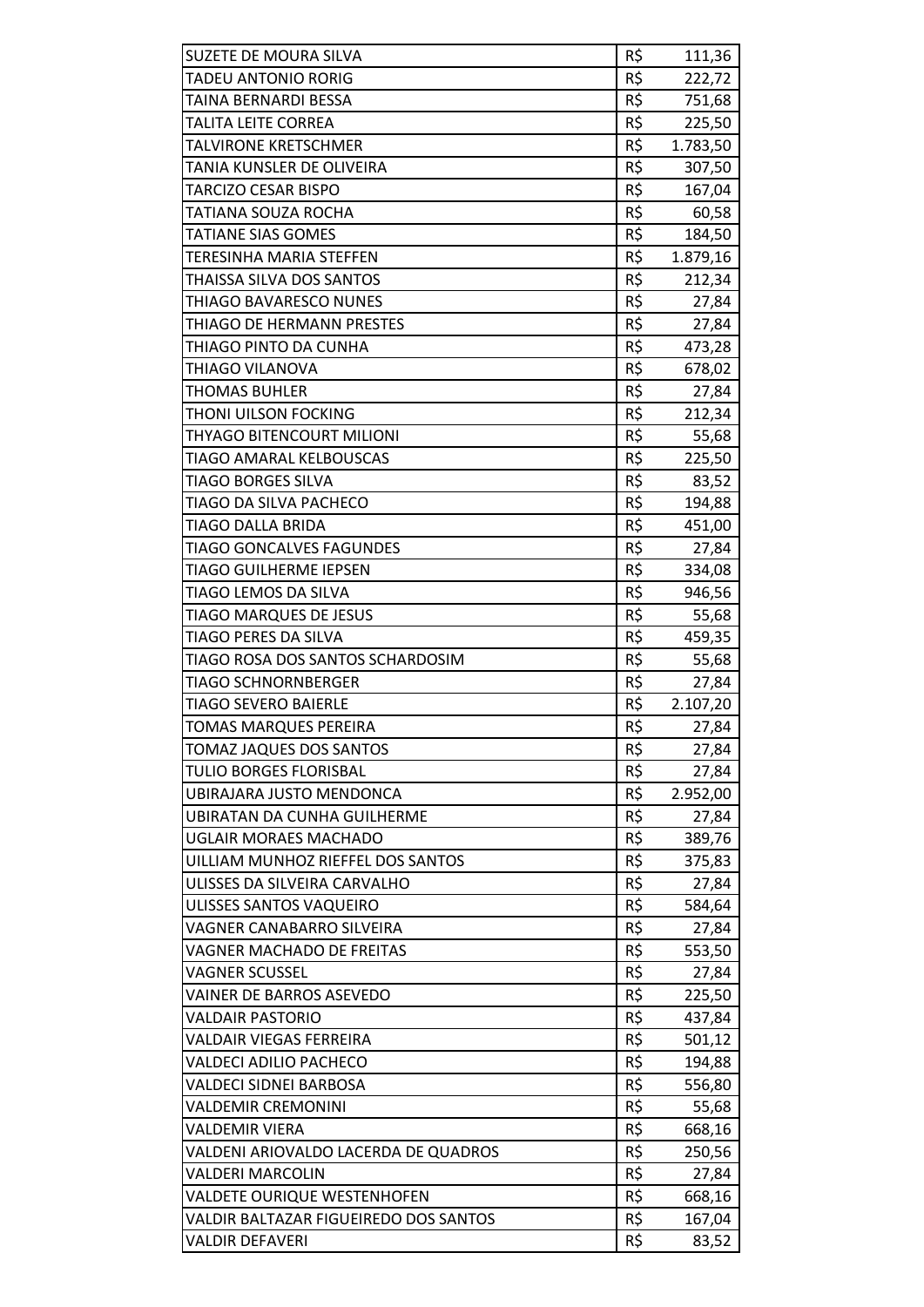| R\$<br><b>VALERIO MOREIRA DOS SANTOS</b><br>27,84<br>R\$<br><b>VALMIR BORGES SOARES</b><br>553,50<br>R\$<br><b>VALMIR DOS SANTOS FERREIRA</b><br>111,36<br>R\$<br>VALMOR RIBEIRO DA SILVA<br>55,68<br>R\$<br>83,52<br><b>VALMOR WEIRICH</b><br>R\$<br>VALNERI ARAUJO DA SILVA JUNIOR<br>618,04<br>R\$<br><b>VALTER BARBOSA JUNIOR</b><br>139,20<br>R\$<br><b>VALTER JOSE MENTZ</b><br>27,84<br>R\$<br><b>VALTIERI VELHO CARLOS</b><br>27,84<br>R\$<br><b>VANDER BERNARDI</b><br>27,84<br>R\$<br>55,68<br>VANDERLEI FERREIRA DA SILVA<br>R\$<br><b>VANDERLEI LEMES</b><br>27,84<br>R\$<br>55,68<br><b>VANDERLEI MACHADO SOARES</b><br>R\$<br><b>VANDERLEI VANAZZI</b><br>139,20<br>R\$<br><b>VANESSA BARRETO ALVES HOPPERDIZEL</b><br>27,84<br>R\$<br>VANESSA DA COSTA VIEIRA KLUSENER<br>111,36<br>R\$<br>VANIR TEREZINHA TEIXEIRA CASTRO SOARES<br>212,34<br>R\$<br><b>VERA LUCIA SILVEIRA SOARES</b><br>111,36<br>R\$<br><b>VERIDIANA FLESCH</b><br>139,20<br>R\$<br><b>VERONICA CRISTIANE FERREIRA</b><br>83,52<br>R\$<br><b>VICENTE PUHL</b><br>676,49<br>R\$<br><b>VICTOR HUGO CAMPOS FERRUGEM</b><br>184,50<br>R\$<br><b>VICTOR JOSE CORDEIRO NETTO</b><br>2.091,00<br>R\$<br>VILMA DA ROSA VIEIRA<br>676,49<br>R\$<br>VILMAR ARMANDO KONAGESKI JUNIOR<br>111,36<br>R\$<br><b>VILMAR KOERBES</b><br>83,52<br>R\$<br><b>VILMAR PUDELL</b><br>27,84<br>R\$<br>VILMAR SIRINEU MORAES DOS SANTOS<br>435,06<br>R\$<br>VILSON DA SILVA ESCOBAR<br>55,68<br>R\$<br>83,52<br>VILSON DE CAMARGO RIBEIRO<br>R\$<br><b>VILSON JOSE KUHN</b><br>417,60<br>R\$<br><b>VILSON MORAES DA COSTA</b><br>307,50<br>R\$<br><b>VINICIUS ROSSI</b><br>83,52<br>R\$<br><b>VINICIUS SILVA CALIERON</b><br>225,50<br>R\$<br>VINICIUS VASCONCELOS SAMPAIO<br>111,36<br>R\$<br><b>VINICIUS WAILER TRINDADE</b><br>445,44<br>R\$<br><b>VITERIO REISDERFER</b><br>184,50<br>R\$<br>VITOR CESAR SARAIVA PORTO<br>417,60<br>R\$<br>VITOR CRISTIANO REZENDE QUEIROZ<br>27,84<br>R\$<br>VITOR HUGO FRIEDRICH DIOGO<br>184,50<br>R\$<br><b>VIVIANE JUNQUEIRA DE MORAES</b><br>553,50<br>R\$<br><b>VIVIANI STROGULSKI FLORES</b><br>27,84<br>R\$<br><b>VLADIMIR MORBENE RAMOS</b><br>584,64<br>R\$<br><b>VLADIMIR PRYTOLUK</b><br>624,36<br>R\$<br><b>VLADIR JOSE DA SILVA</b><br>27,84<br>R\$<br>VOLMES FABIANO GONÃALVES ALEGRE<br>55,68<br>R\$<br><b>VOLMIR DE FREITAS COELHO</b><br>533,00<br>R\$<br><b>VOLMIR JOSE DE CASTRO</b><br>250,56<br>R\$<br><b>VOLMIR SALLES</b><br>27,84<br>R\$<br><b>VOLNECI DOMINGUES DOS SANTOS</b><br>738,00<br>R\$<br>WAGNER DA SILVA MADRUGA<br>417,60<br>R\$<br><b>WALDEMYR ANTONIO RIBEIRO</b><br>1.537,50<br>R\$<br>WALEWSKA DA SILVA COSTA<br>27,84 | <b>VALDIR PEREIRA</b> | R\$ | 1.537,50 |
|-----------------------------------------------------------------------------------------------------------------------------------------------------------------------------------------------------------------------------------------------------------------------------------------------------------------------------------------------------------------------------------------------------------------------------------------------------------------------------------------------------------------------------------------------------------------------------------------------------------------------------------------------------------------------------------------------------------------------------------------------------------------------------------------------------------------------------------------------------------------------------------------------------------------------------------------------------------------------------------------------------------------------------------------------------------------------------------------------------------------------------------------------------------------------------------------------------------------------------------------------------------------------------------------------------------------------------------------------------------------------------------------------------------------------------------------------------------------------------------------------------------------------------------------------------------------------------------------------------------------------------------------------------------------------------------------------------------------------------------------------------------------------------------------------------------------------------------------------------------------------------------------------------------------------------------------------------------------------------------------------------------------------------------------------------------------------------------------------------------------------------------------------------------------------------------------------------------------------------------------------------------------------------------------------------------------------------------------------------------------------------------------------------------------------------------------------------------------------------------------------------------------------------------------------------------------------------------------------------------------------------------------------------------------|-----------------------|-----|----------|
|                                                                                                                                                                                                                                                                                                                                                                                                                                                                                                                                                                                                                                                                                                                                                                                                                                                                                                                                                                                                                                                                                                                                                                                                                                                                                                                                                                                                                                                                                                                                                                                                                                                                                                                                                                                                                                                                                                                                                                                                                                                                                                                                                                                                                                                                                                                                                                                                                                                                                                                                                                                                                                                                 |                       |     |          |
|                                                                                                                                                                                                                                                                                                                                                                                                                                                                                                                                                                                                                                                                                                                                                                                                                                                                                                                                                                                                                                                                                                                                                                                                                                                                                                                                                                                                                                                                                                                                                                                                                                                                                                                                                                                                                                                                                                                                                                                                                                                                                                                                                                                                                                                                                                                                                                                                                                                                                                                                                                                                                                                                 |                       |     |          |
|                                                                                                                                                                                                                                                                                                                                                                                                                                                                                                                                                                                                                                                                                                                                                                                                                                                                                                                                                                                                                                                                                                                                                                                                                                                                                                                                                                                                                                                                                                                                                                                                                                                                                                                                                                                                                                                                                                                                                                                                                                                                                                                                                                                                                                                                                                                                                                                                                                                                                                                                                                                                                                                                 |                       |     |          |
|                                                                                                                                                                                                                                                                                                                                                                                                                                                                                                                                                                                                                                                                                                                                                                                                                                                                                                                                                                                                                                                                                                                                                                                                                                                                                                                                                                                                                                                                                                                                                                                                                                                                                                                                                                                                                                                                                                                                                                                                                                                                                                                                                                                                                                                                                                                                                                                                                                                                                                                                                                                                                                                                 |                       |     |          |
|                                                                                                                                                                                                                                                                                                                                                                                                                                                                                                                                                                                                                                                                                                                                                                                                                                                                                                                                                                                                                                                                                                                                                                                                                                                                                                                                                                                                                                                                                                                                                                                                                                                                                                                                                                                                                                                                                                                                                                                                                                                                                                                                                                                                                                                                                                                                                                                                                                                                                                                                                                                                                                                                 |                       |     |          |
|                                                                                                                                                                                                                                                                                                                                                                                                                                                                                                                                                                                                                                                                                                                                                                                                                                                                                                                                                                                                                                                                                                                                                                                                                                                                                                                                                                                                                                                                                                                                                                                                                                                                                                                                                                                                                                                                                                                                                                                                                                                                                                                                                                                                                                                                                                                                                                                                                                                                                                                                                                                                                                                                 |                       |     |          |
|                                                                                                                                                                                                                                                                                                                                                                                                                                                                                                                                                                                                                                                                                                                                                                                                                                                                                                                                                                                                                                                                                                                                                                                                                                                                                                                                                                                                                                                                                                                                                                                                                                                                                                                                                                                                                                                                                                                                                                                                                                                                                                                                                                                                                                                                                                                                                                                                                                                                                                                                                                                                                                                                 |                       |     |          |
|                                                                                                                                                                                                                                                                                                                                                                                                                                                                                                                                                                                                                                                                                                                                                                                                                                                                                                                                                                                                                                                                                                                                                                                                                                                                                                                                                                                                                                                                                                                                                                                                                                                                                                                                                                                                                                                                                                                                                                                                                                                                                                                                                                                                                                                                                                                                                                                                                                                                                                                                                                                                                                                                 |                       |     |          |
|                                                                                                                                                                                                                                                                                                                                                                                                                                                                                                                                                                                                                                                                                                                                                                                                                                                                                                                                                                                                                                                                                                                                                                                                                                                                                                                                                                                                                                                                                                                                                                                                                                                                                                                                                                                                                                                                                                                                                                                                                                                                                                                                                                                                                                                                                                                                                                                                                                                                                                                                                                                                                                                                 |                       |     |          |
|                                                                                                                                                                                                                                                                                                                                                                                                                                                                                                                                                                                                                                                                                                                                                                                                                                                                                                                                                                                                                                                                                                                                                                                                                                                                                                                                                                                                                                                                                                                                                                                                                                                                                                                                                                                                                                                                                                                                                                                                                                                                                                                                                                                                                                                                                                                                                                                                                                                                                                                                                                                                                                                                 |                       |     |          |
|                                                                                                                                                                                                                                                                                                                                                                                                                                                                                                                                                                                                                                                                                                                                                                                                                                                                                                                                                                                                                                                                                                                                                                                                                                                                                                                                                                                                                                                                                                                                                                                                                                                                                                                                                                                                                                                                                                                                                                                                                                                                                                                                                                                                                                                                                                                                                                                                                                                                                                                                                                                                                                                                 |                       |     |          |
|                                                                                                                                                                                                                                                                                                                                                                                                                                                                                                                                                                                                                                                                                                                                                                                                                                                                                                                                                                                                                                                                                                                                                                                                                                                                                                                                                                                                                                                                                                                                                                                                                                                                                                                                                                                                                                                                                                                                                                                                                                                                                                                                                                                                                                                                                                                                                                                                                                                                                                                                                                                                                                                                 |                       |     |          |
|                                                                                                                                                                                                                                                                                                                                                                                                                                                                                                                                                                                                                                                                                                                                                                                                                                                                                                                                                                                                                                                                                                                                                                                                                                                                                                                                                                                                                                                                                                                                                                                                                                                                                                                                                                                                                                                                                                                                                                                                                                                                                                                                                                                                                                                                                                                                                                                                                                                                                                                                                                                                                                                                 |                       |     |          |
|                                                                                                                                                                                                                                                                                                                                                                                                                                                                                                                                                                                                                                                                                                                                                                                                                                                                                                                                                                                                                                                                                                                                                                                                                                                                                                                                                                                                                                                                                                                                                                                                                                                                                                                                                                                                                                                                                                                                                                                                                                                                                                                                                                                                                                                                                                                                                                                                                                                                                                                                                                                                                                                                 |                       |     |          |
|                                                                                                                                                                                                                                                                                                                                                                                                                                                                                                                                                                                                                                                                                                                                                                                                                                                                                                                                                                                                                                                                                                                                                                                                                                                                                                                                                                                                                                                                                                                                                                                                                                                                                                                                                                                                                                                                                                                                                                                                                                                                                                                                                                                                                                                                                                                                                                                                                                                                                                                                                                                                                                                                 |                       |     |          |
|                                                                                                                                                                                                                                                                                                                                                                                                                                                                                                                                                                                                                                                                                                                                                                                                                                                                                                                                                                                                                                                                                                                                                                                                                                                                                                                                                                                                                                                                                                                                                                                                                                                                                                                                                                                                                                                                                                                                                                                                                                                                                                                                                                                                                                                                                                                                                                                                                                                                                                                                                                                                                                                                 |                       |     |          |
|                                                                                                                                                                                                                                                                                                                                                                                                                                                                                                                                                                                                                                                                                                                                                                                                                                                                                                                                                                                                                                                                                                                                                                                                                                                                                                                                                                                                                                                                                                                                                                                                                                                                                                                                                                                                                                                                                                                                                                                                                                                                                                                                                                                                                                                                                                                                                                                                                                                                                                                                                                                                                                                                 |                       |     |          |
|                                                                                                                                                                                                                                                                                                                                                                                                                                                                                                                                                                                                                                                                                                                                                                                                                                                                                                                                                                                                                                                                                                                                                                                                                                                                                                                                                                                                                                                                                                                                                                                                                                                                                                                                                                                                                                                                                                                                                                                                                                                                                                                                                                                                                                                                                                                                                                                                                                                                                                                                                                                                                                                                 |                       |     |          |
|                                                                                                                                                                                                                                                                                                                                                                                                                                                                                                                                                                                                                                                                                                                                                                                                                                                                                                                                                                                                                                                                                                                                                                                                                                                                                                                                                                                                                                                                                                                                                                                                                                                                                                                                                                                                                                                                                                                                                                                                                                                                                                                                                                                                                                                                                                                                                                                                                                                                                                                                                                                                                                                                 |                       |     |          |
|                                                                                                                                                                                                                                                                                                                                                                                                                                                                                                                                                                                                                                                                                                                                                                                                                                                                                                                                                                                                                                                                                                                                                                                                                                                                                                                                                                                                                                                                                                                                                                                                                                                                                                                                                                                                                                                                                                                                                                                                                                                                                                                                                                                                                                                                                                                                                                                                                                                                                                                                                                                                                                                                 |                       |     |          |
|                                                                                                                                                                                                                                                                                                                                                                                                                                                                                                                                                                                                                                                                                                                                                                                                                                                                                                                                                                                                                                                                                                                                                                                                                                                                                                                                                                                                                                                                                                                                                                                                                                                                                                                                                                                                                                                                                                                                                                                                                                                                                                                                                                                                                                                                                                                                                                                                                                                                                                                                                                                                                                                                 |                       |     |          |
|                                                                                                                                                                                                                                                                                                                                                                                                                                                                                                                                                                                                                                                                                                                                                                                                                                                                                                                                                                                                                                                                                                                                                                                                                                                                                                                                                                                                                                                                                                                                                                                                                                                                                                                                                                                                                                                                                                                                                                                                                                                                                                                                                                                                                                                                                                                                                                                                                                                                                                                                                                                                                                                                 |                       |     |          |
|                                                                                                                                                                                                                                                                                                                                                                                                                                                                                                                                                                                                                                                                                                                                                                                                                                                                                                                                                                                                                                                                                                                                                                                                                                                                                                                                                                                                                                                                                                                                                                                                                                                                                                                                                                                                                                                                                                                                                                                                                                                                                                                                                                                                                                                                                                                                                                                                                                                                                                                                                                                                                                                                 |                       |     |          |
|                                                                                                                                                                                                                                                                                                                                                                                                                                                                                                                                                                                                                                                                                                                                                                                                                                                                                                                                                                                                                                                                                                                                                                                                                                                                                                                                                                                                                                                                                                                                                                                                                                                                                                                                                                                                                                                                                                                                                                                                                                                                                                                                                                                                                                                                                                                                                                                                                                                                                                                                                                                                                                                                 |                       |     |          |
|                                                                                                                                                                                                                                                                                                                                                                                                                                                                                                                                                                                                                                                                                                                                                                                                                                                                                                                                                                                                                                                                                                                                                                                                                                                                                                                                                                                                                                                                                                                                                                                                                                                                                                                                                                                                                                                                                                                                                                                                                                                                                                                                                                                                                                                                                                                                                                                                                                                                                                                                                                                                                                                                 |                       |     |          |
|                                                                                                                                                                                                                                                                                                                                                                                                                                                                                                                                                                                                                                                                                                                                                                                                                                                                                                                                                                                                                                                                                                                                                                                                                                                                                                                                                                                                                                                                                                                                                                                                                                                                                                                                                                                                                                                                                                                                                                                                                                                                                                                                                                                                                                                                                                                                                                                                                                                                                                                                                                                                                                                                 |                       |     |          |
|                                                                                                                                                                                                                                                                                                                                                                                                                                                                                                                                                                                                                                                                                                                                                                                                                                                                                                                                                                                                                                                                                                                                                                                                                                                                                                                                                                                                                                                                                                                                                                                                                                                                                                                                                                                                                                                                                                                                                                                                                                                                                                                                                                                                                                                                                                                                                                                                                                                                                                                                                                                                                                                                 |                       |     |          |
|                                                                                                                                                                                                                                                                                                                                                                                                                                                                                                                                                                                                                                                                                                                                                                                                                                                                                                                                                                                                                                                                                                                                                                                                                                                                                                                                                                                                                                                                                                                                                                                                                                                                                                                                                                                                                                                                                                                                                                                                                                                                                                                                                                                                                                                                                                                                                                                                                                                                                                                                                                                                                                                                 |                       |     |          |
|                                                                                                                                                                                                                                                                                                                                                                                                                                                                                                                                                                                                                                                                                                                                                                                                                                                                                                                                                                                                                                                                                                                                                                                                                                                                                                                                                                                                                                                                                                                                                                                                                                                                                                                                                                                                                                                                                                                                                                                                                                                                                                                                                                                                                                                                                                                                                                                                                                                                                                                                                                                                                                                                 |                       |     |          |
|                                                                                                                                                                                                                                                                                                                                                                                                                                                                                                                                                                                                                                                                                                                                                                                                                                                                                                                                                                                                                                                                                                                                                                                                                                                                                                                                                                                                                                                                                                                                                                                                                                                                                                                                                                                                                                                                                                                                                                                                                                                                                                                                                                                                                                                                                                                                                                                                                                                                                                                                                                                                                                                                 |                       |     |          |
|                                                                                                                                                                                                                                                                                                                                                                                                                                                                                                                                                                                                                                                                                                                                                                                                                                                                                                                                                                                                                                                                                                                                                                                                                                                                                                                                                                                                                                                                                                                                                                                                                                                                                                                                                                                                                                                                                                                                                                                                                                                                                                                                                                                                                                                                                                                                                                                                                                                                                                                                                                                                                                                                 |                       |     |          |
|                                                                                                                                                                                                                                                                                                                                                                                                                                                                                                                                                                                                                                                                                                                                                                                                                                                                                                                                                                                                                                                                                                                                                                                                                                                                                                                                                                                                                                                                                                                                                                                                                                                                                                                                                                                                                                                                                                                                                                                                                                                                                                                                                                                                                                                                                                                                                                                                                                                                                                                                                                                                                                                                 |                       |     |          |
|                                                                                                                                                                                                                                                                                                                                                                                                                                                                                                                                                                                                                                                                                                                                                                                                                                                                                                                                                                                                                                                                                                                                                                                                                                                                                                                                                                                                                                                                                                                                                                                                                                                                                                                                                                                                                                                                                                                                                                                                                                                                                                                                                                                                                                                                                                                                                                                                                                                                                                                                                                                                                                                                 |                       |     |          |
|                                                                                                                                                                                                                                                                                                                                                                                                                                                                                                                                                                                                                                                                                                                                                                                                                                                                                                                                                                                                                                                                                                                                                                                                                                                                                                                                                                                                                                                                                                                                                                                                                                                                                                                                                                                                                                                                                                                                                                                                                                                                                                                                                                                                                                                                                                                                                                                                                                                                                                                                                                                                                                                                 |                       |     |          |
|                                                                                                                                                                                                                                                                                                                                                                                                                                                                                                                                                                                                                                                                                                                                                                                                                                                                                                                                                                                                                                                                                                                                                                                                                                                                                                                                                                                                                                                                                                                                                                                                                                                                                                                                                                                                                                                                                                                                                                                                                                                                                                                                                                                                                                                                                                                                                                                                                                                                                                                                                                                                                                                                 |                       |     |          |
|                                                                                                                                                                                                                                                                                                                                                                                                                                                                                                                                                                                                                                                                                                                                                                                                                                                                                                                                                                                                                                                                                                                                                                                                                                                                                                                                                                                                                                                                                                                                                                                                                                                                                                                                                                                                                                                                                                                                                                                                                                                                                                                                                                                                                                                                                                                                                                                                                                                                                                                                                                                                                                                                 |                       |     |          |
|                                                                                                                                                                                                                                                                                                                                                                                                                                                                                                                                                                                                                                                                                                                                                                                                                                                                                                                                                                                                                                                                                                                                                                                                                                                                                                                                                                                                                                                                                                                                                                                                                                                                                                                                                                                                                                                                                                                                                                                                                                                                                                                                                                                                                                                                                                                                                                                                                                                                                                                                                                                                                                                                 |                       |     |          |
|                                                                                                                                                                                                                                                                                                                                                                                                                                                                                                                                                                                                                                                                                                                                                                                                                                                                                                                                                                                                                                                                                                                                                                                                                                                                                                                                                                                                                                                                                                                                                                                                                                                                                                                                                                                                                                                                                                                                                                                                                                                                                                                                                                                                                                                                                                                                                                                                                                                                                                                                                                                                                                                                 |                       |     |          |
|                                                                                                                                                                                                                                                                                                                                                                                                                                                                                                                                                                                                                                                                                                                                                                                                                                                                                                                                                                                                                                                                                                                                                                                                                                                                                                                                                                                                                                                                                                                                                                                                                                                                                                                                                                                                                                                                                                                                                                                                                                                                                                                                                                                                                                                                                                                                                                                                                                                                                                                                                                                                                                                                 |                       |     |          |
|                                                                                                                                                                                                                                                                                                                                                                                                                                                                                                                                                                                                                                                                                                                                                                                                                                                                                                                                                                                                                                                                                                                                                                                                                                                                                                                                                                                                                                                                                                                                                                                                                                                                                                                                                                                                                                                                                                                                                                                                                                                                                                                                                                                                                                                                                                                                                                                                                                                                                                                                                                                                                                                                 |                       |     |          |
|                                                                                                                                                                                                                                                                                                                                                                                                                                                                                                                                                                                                                                                                                                                                                                                                                                                                                                                                                                                                                                                                                                                                                                                                                                                                                                                                                                                                                                                                                                                                                                                                                                                                                                                                                                                                                                                                                                                                                                                                                                                                                                                                                                                                                                                                                                                                                                                                                                                                                                                                                                                                                                                                 |                       |     |          |
|                                                                                                                                                                                                                                                                                                                                                                                                                                                                                                                                                                                                                                                                                                                                                                                                                                                                                                                                                                                                                                                                                                                                                                                                                                                                                                                                                                                                                                                                                                                                                                                                                                                                                                                                                                                                                                                                                                                                                                                                                                                                                                                                                                                                                                                                                                                                                                                                                                                                                                                                                                                                                                                                 |                       |     |          |
|                                                                                                                                                                                                                                                                                                                                                                                                                                                                                                                                                                                                                                                                                                                                                                                                                                                                                                                                                                                                                                                                                                                                                                                                                                                                                                                                                                                                                                                                                                                                                                                                                                                                                                                                                                                                                                                                                                                                                                                                                                                                                                                                                                                                                                                                                                                                                                                                                                                                                                                                                                                                                                                                 |                       |     |          |
|                                                                                                                                                                                                                                                                                                                                                                                                                                                                                                                                                                                                                                                                                                                                                                                                                                                                                                                                                                                                                                                                                                                                                                                                                                                                                                                                                                                                                                                                                                                                                                                                                                                                                                                                                                                                                                                                                                                                                                                                                                                                                                                                                                                                                                                                                                                                                                                                                                                                                                                                                                                                                                                                 |                       |     |          |
|                                                                                                                                                                                                                                                                                                                                                                                                                                                                                                                                                                                                                                                                                                                                                                                                                                                                                                                                                                                                                                                                                                                                                                                                                                                                                                                                                                                                                                                                                                                                                                                                                                                                                                                                                                                                                                                                                                                                                                                                                                                                                                                                                                                                                                                                                                                                                                                                                                                                                                                                                                                                                                                                 |                       |     |          |
|                                                                                                                                                                                                                                                                                                                                                                                                                                                                                                                                                                                                                                                                                                                                                                                                                                                                                                                                                                                                                                                                                                                                                                                                                                                                                                                                                                                                                                                                                                                                                                                                                                                                                                                                                                                                                                                                                                                                                                                                                                                                                                                                                                                                                                                                                                                                                                                                                                                                                                                                                                                                                                                                 |                       |     |          |
|                                                                                                                                                                                                                                                                                                                                                                                                                                                                                                                                                                                                                                                                                                                                                                                                                                                                                                                                                                                                                                                                                                                                                                                                                                                                                                                                                                                                                                                                                                                                                                                                                                                                                                                                                                                                                                                                                                                                                                                                                                                                                                                                                                                                                                                                                                                                                                                                                                                                                                                                                                                                                                                                 |                       |     |          |
|                                                                                                                                                                                                                                                                                                                                                                                                                                                                                                                                                                                                                                                                                                                                                                                                                                                                                                                                                                                                                                                                                                                                                                                                                                                                                                                                                                                                                                                                                                                                                                                                                                                                                                                                                                                                                                                                                                                                                                                                                                                                                                                                                                                                                                                                                                                                                                                                                                                                                                                                                                                                                                                                 |                       |     |          |
|                                                                                                                                                                                                                                                                                                                                                                                                                                                                                                                                                                                                                                                                                                                                                                                                                                                                                                                                                                                                                                                                                                                                                                                                                                                                                                                                                                                                                                                                                                                                                                                                                                                                                                                                                                                                                                                                                                                                                                                                                                                                                                                                                                                                                                                                                                                                                                                                                                                                                                                                                                                                                                                                 |                       |     |          |
|                                                                                                                                                                                                                                                                                                                                                                                                                                                                                                                                                                                                                                                                                                                                                                                                                                                                                                                                                                                                                                                                                                                                                                                                                                                                                                                                                                                                                                                                                                                                                                                                                                                                                                                                                                                                                                                                                                                                                                                                                                                                                                                                                                                                                                                                                                                                                                                                                                                                                                                                                                                                                                                                 |                       |     |          |
|                                                                                                                                                                                                                                                                                                                                                                                                                                                                                                                                                                                                                                                                                                                                                                                                                                                                                                                                                                                                                                                                                                                                                                                                                                                                                                                                                                                                                                                                                                                                                                                                                                                                                                                                                                                                                                                                                                                                                                                                                                                                                                                                                                                                                                                                                                                                                                                                                                                                                                                                                                                                                                                                 |                       |     |          |
|                                                                                                                                                                                                                                                                                                                                                                                                                                                                                                                                                                                                                                                                                                                                                                                                                                                                                                                                                                                                                                                                                                                                                                                                                                                                                                                                                                                                                                                                                                                                                                                                                                                                                                                                                                                                                                                                                                                                                                                                                                                                                                                                                                                                                                                                                                                                                                                                                                                                                                                                                                                                                                                                 |                       |     |          |
|                                                                                                                                                                                                                                                                                                                                                                                                                                                                                                                                                                                                                                                                                                                                                                                                                                                                                                                                                                                                                                                                                                                                                                                                                                                                                                                                                                                                                                                                                                                                                                                                                                                                                                                                                                                                                                                                                                                                                                                                                                                                                                                                                                                                                                                                                                                                                                                                                                                                                                                                                                                                                                                                 |                       |     |          |
|                                                                                                                                                                                                                                                                                                                                                                                                                                                                                                                                                                                                                                                                                                                                                                                                                                                                                                                                                                                                                                                                                                                                                                                                                                                                                                                                                                                                                                                                                                                                                                                                                                                                                                                                                                                                                                                                                                                                                                                                                                                                                                                                                                                                                                                                                                                                                                                                                                                                                                                                                                                                                                                                 |                       |     |          |